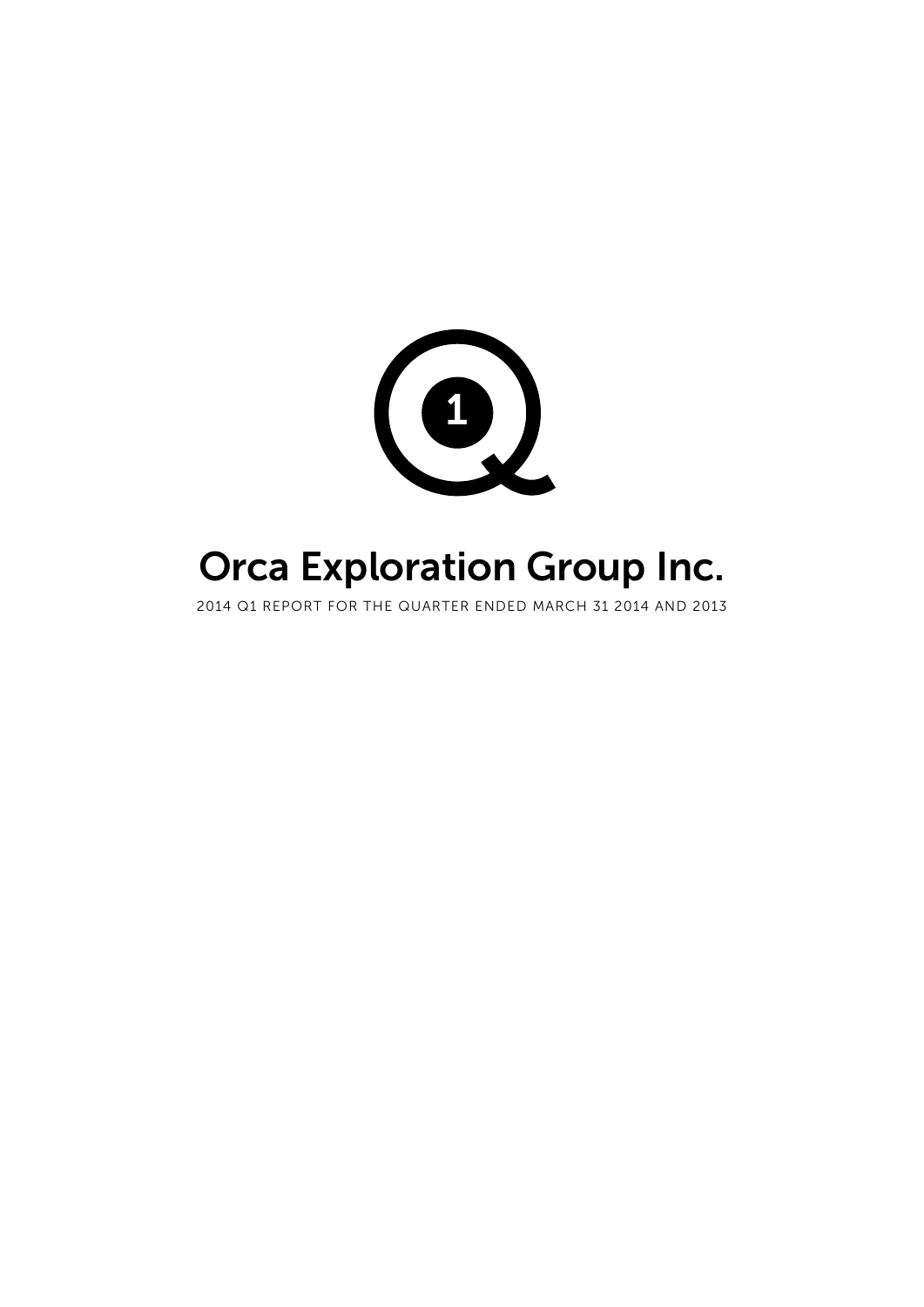Orca Exploration Group Inc. is an international public company engaged in hydrocarbon exploration, development and supply of gas in Tanzania and oil appraisal and gas exploration in Italy. Orca Exploration trades on the TSXV under the trading symbols ORC.B and ORC.A.

[FINANCIAL AND OPERATING HIGHLIGHTS](#page-2-0)  $\overline{3}$ [HIGHLIGHTS](#page-3-0) 4 CHAIRMAN AND CFO'S LETTER TO THE SHAREHOLDERS  $\overline{6}$ MANAGEMENT'S DISCUSSION  $\theta$  analysis  $8$ FINANCIAL STATEMENTS  $30$ [NOTES TO THE CONDENSED CONSOLIDATED](#page-33-0)  [INTERIM FINANCIAL STATEMENTS \(UNAUDITED\)](#page-33-0) 34

[CORPORATE INFORMATION](#page-48-0) 49

### Glossary

| mcf        | Thousands of standard cubic feet        | 1Ρ    | Proven reserves                         |
|------------|-----------------------------------------|-------|-----------------------------------------|
| MMcf       | Millions of standard cubic feet         | 2P    | Proven and probable reserves            |
| Bcf        | Billions of standard cubic feet         | 3P    | Proven, probable and possible reserves  |
| Tcf        | Trillions of standard cubic feet        | Kwh   | Kilowatt hour                           |
| MMcfd      | Millions of standard cubic feet per day | MW    | Megawatt                                |
| MMbtu      | Millions of British thermal units       | US\$  | US dollars                              |
| <b>HHV</b> | High heat value                         | CDN\$ | Canadian dollars                        |
| <b>LHV</b> | Low heat value                          | bar   | Fifteen pounds pressure per square inch |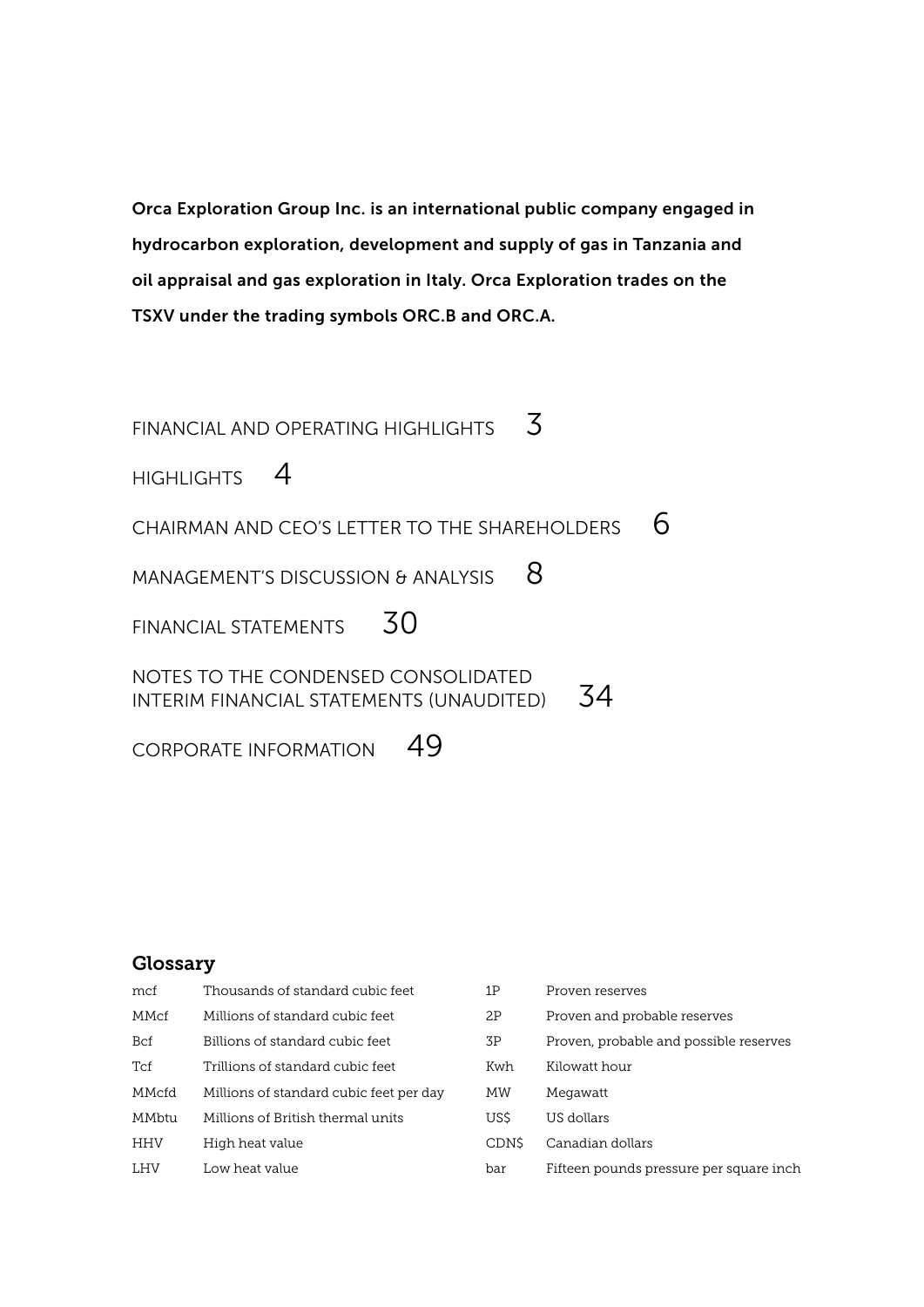# <span id="page-2-0"></span>Financial and Operating Highlights

|                                                         |                  |                  |                      |                     | Three months ended/As at |
|---------------------------------------------------------|------------------|------------------|----------------------|---------------------|--------------------------|
| Financial (US\$000 except<br>where otherwise stated)    | 31 March<br>2014 | 31 March<br>2013 | Percentage<br>Change | 31 December<br>2013 | Percentage<br>Change     |
| Revenue                                                 | 13,698           | 13,197           | 4                    | 14,866              | (8)                      |
| Profit/(Loss) before tax                                | 3,246            | 4.660            | (30)                 | (3,749)             | n/m                      |
| Operating netback (US\$/mcf)                            | 2.03             | 2.15             | (6)                  | 2.29                | (11)                     |
| Cash                                                    | 31.058           | 13,421           | 131                  | 32,588              | (5)                      |
| Working capital <sup>(1)</sup>                          | 19,060           | 54,757           | (65)                 | 27,756              | (31)                     |
| Shareholders' equity                                    | 121,851          | 128,885          | (5)                  | 120,252             | 1                        |
| Total comprehensive income/(loss)                       | 1,573            | 2,950            | (47)                 | (3,918)             | n/m                      |
| per share - basic (US\$)                                | 0.05             | 0.08             | (38)                 | (0.11)              | n/m                      |
| per share - diluted (US\$)                              | 0.04             | 0.08             | (50)                 | (0.11)              | n/m                      |
| Funds flow from operating activities <sup>(2)</sup>     | 7,104            | 8,904            | (20)                 | 8,744               | (19)                     |
| per share from operating activities<br>- basic (US\$)   | 0.20             | 0.25             | (20)                 | 0.26                | (23)                     |
| per share from operating activities<br>- diluted (US\$) | 0.20             | 0.25             | (20)                 | 0.26                | (27)                     |
| Net cash flows from operating activities                | 660              | (5,748)          | n/m                  | 5,566               | (88)                     |
| per share - basic (US\$)                                | 0.02             | (0.17)           | n/m                  | 0.16                | (88)                     |
| per share - diluted (US\$)                              | 0.02             | (0.16)           | n/m                  | 0.16                | (88)                     |
| <b>Outstanding Shares ('000)</b>                        |                  |                  |                      |                     |                          |
| Class A shares                                          | 1,751            | 1,751            |                      | 1,751               |                          |
| Class B shares                                          | 33,072           | 32,892           | 1                    | 33,072              |                          |
| Options                                                 | 1,742            | 1,922            | (9)                  | 1,742               |                          |
| Operating                                               |                  |                  |                      |                     |                          |
| Additional Gas sold (MMcf) - Industrial                 | 1,164            | 1,176            | (1)                  | 1,143               | 2                        |
| Additional Gas sold (MMcf) - Power                      | 4,008            | 4,363            | (8)                  | 4,385               | (9)                      |
| Additional Gas sold (MMcfd) - Industrial                | 12.9             | 13.1             | (2)                  | 12.4                | 4                        |
| Additional Gas sold (MMcfd) - Power                     | 44.5             | 48.5             | (8)                  | 47.7                | (7)                      |
| Additional Gas sold (MMcfd) - Total                     | 57.4             | 61.6             | (7)                  | 60.1                | (4)                      |
| Average price per mcf (US\$) - Industrial               | 8.11             | 7.78             | 4                    | 8.38                | (3)                      |
| Average price per mcf (US\$) - Power                    | 3.52             | 3.55             | (1)                  | 3.68                | (4)                      |

*1. Working capital as at 31 March 2014 includes a TANESCO receivable of US\$9.3million (31 December 2013: US\$9.6 million). Given the payment pattern, the TANESCO receivables in excess of 60 days which total US\$59.3 million (31 December 2013: US\$47.0 million) have been classified as long-term receivables and discounted by US\$17.1 million. Total long and short-term TANESCO receivables as at 31 March 2013 were US\$68.6 million prior to discounting. Subsequent to the quarter end, TANESCO paid US\$10.9 million, and as at 29 May 2014 the TANESCO balance was US\$60.9 million of which arrears total US\$57.6 million.*

*2. See MD&A – Non-GAAP Measures.*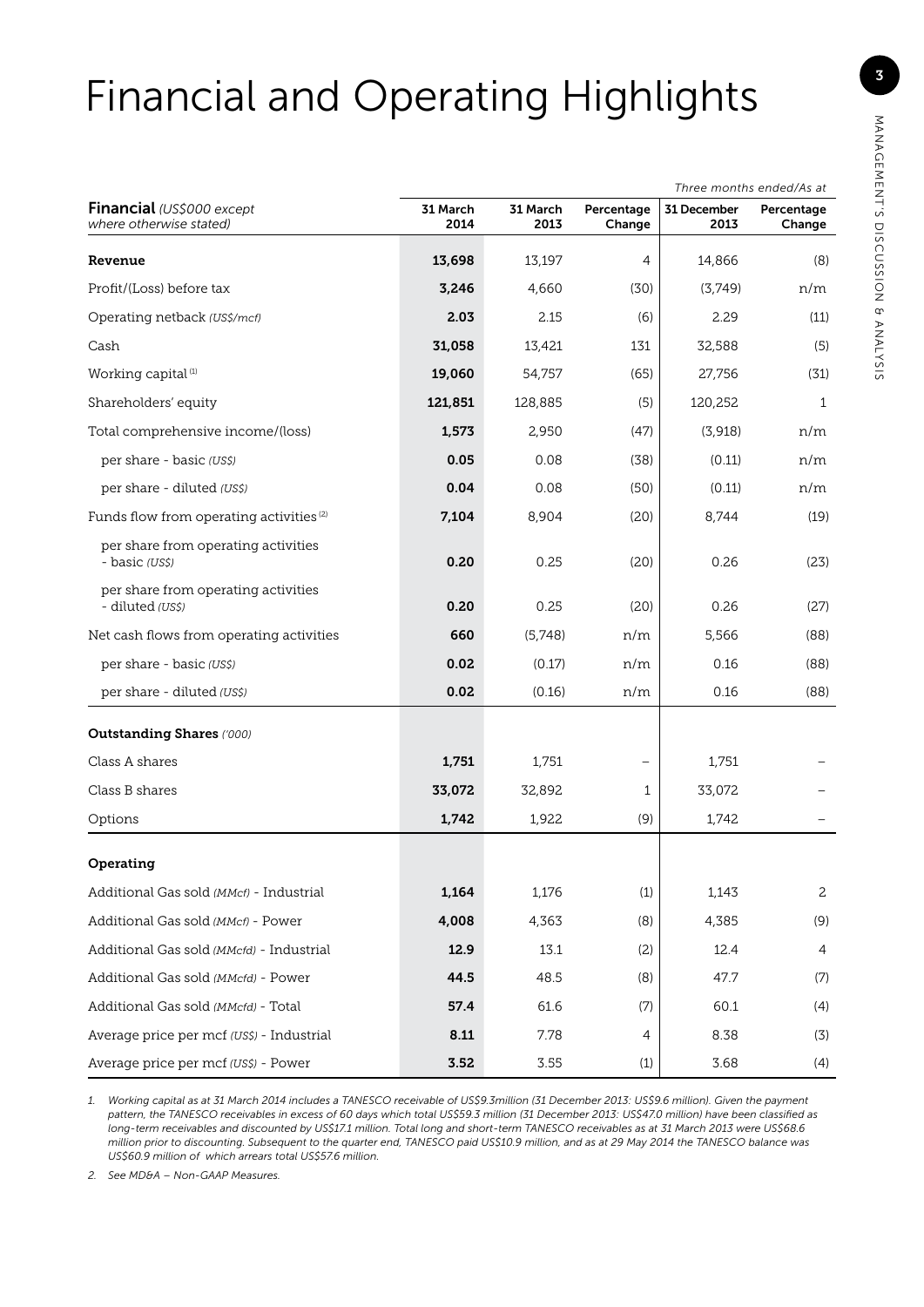- <span id="page-3-0"></span>4 **Highlights** 
	- Orca operated its Tanzania Songo Songo gas field in the first quarter of 2014 near its productive capacity delivering Additional Gas sales volumes averaging 57.4 MMcfd, a decrease of 7% over the same period in 2013 (Q1 2013: 61.6 MMcfd) and a decrease of 4% over Q4 2013 (60.1 MMcfd). Overall production of Protected Gas and Additional Gas was down 2% over Q1 2013 at 94 MMcfd (Q1 2013: 96 MMcfd). Current average production is approximately 94 MMcfd with current volumes down to approximately 82 MMcfd due to seasonally high hydro usage by TANESCO.
	- The situation with respect to the outstanding accounts receivable from TANESCO remains urgent. In the event that the Company does not collect from TANESCO the balance of the receivables and TANESCO continues to be unable to pay the Company for subsequent gas deliveries, the Company will need additional funding for its ongoing operations by the end of the 2014 fiscal year.
	- Working capital was US\$19.1 million at 31 March 2014, down 65% over Q1 2013 (US\$54.8 million), a result of reclassifying US\$59.3 million (prior to discount) of TANESCO debt as a long-term receivable. As at 31 March 2014, TANESCO owed the Company US\$68.6 million of which US\$63.9 million was in arrears.
	- TANESCO currently owes the Company US\$60.9 million, of which US\$57.6 million is in arrears. During the quarter, the Company served notice to TANESCO and is actively pursuing legal and contractual options available to collect the arrears and arrest the increase in TANESCO receivables, including but not limited to the suspension of gas deliveries to TANESCO.
	- TANESCO has made some effort to arrest the growth of arrears. The Tanzania Ministry of Energy and Minerals ("MEM"), which oversees TANESCO, directed the state utility to seek to establish a regular basis of payments to its creditors given the increased cash flow from higher power tariffs which came into effect in January 2014. TANESCO has stated an intention to pay TZsh 3 billion (US\$1.8 million) weekly. Management is currently negotiating a formalized arrangement with TANESCO to repay the arrears and ensure payment for ongoing gas deliveries remains current.
- Q1 earnings were US\$1.6 million or US\$0.04 per share diluted, down 47% from the prior year period (Q1 2013: US\$2.9 million or US\$0.08 per share) and compared with a loss of US\$3.9 million or US\$0.11 per share in Q4 2013, again reflecting the cost of carrying the TANESCO receivable and provisioning a further US\$2.6 million (Q4 2013: US\$2.2 million) against doubtful debts, primarily Songas.
- Average gas prices were up 2% in Q1 to US\$4.55/mcf over the prior year period (Q1 2013: US\$4.45/mcf), Industrial gas prices were up 4% in Q1 to US\$8.11/mcf (Q1 2013: US\$7.78/ mcf) and down 3% from Q4 2013 (US\$8.38/ mcf) from changes in the sales mix. Average Power sector gas prices decreased 1% over the prior year period to US\$3.52/mcf (Q1 2013: US\$3.55/mcf) and down 4% compared to the Q4 2013 price of US\$3.68/mcf, a result of a reduced take at higher marginal prices.
- Gross revenue for the quarter was US\$23.9 million, down 3% from the prior year period (Q1 2013: US\$24.6 million), with the Company's share of revenue down 5% from US\$12.7 million to US\$12.1 million. Cost Pool recoveries contributing to operating revenue remained low at US\$2.3 million (Q1 2013: US\$3.6 million) due to minimal capital spending during the quarter.
- Funds flow from operating activities was down 20% to US\$7.1 million or US\$0.20 per share diluted (Q1 2013: US\$8.9 million or US\$0.25 per share), a result of lower net revenues.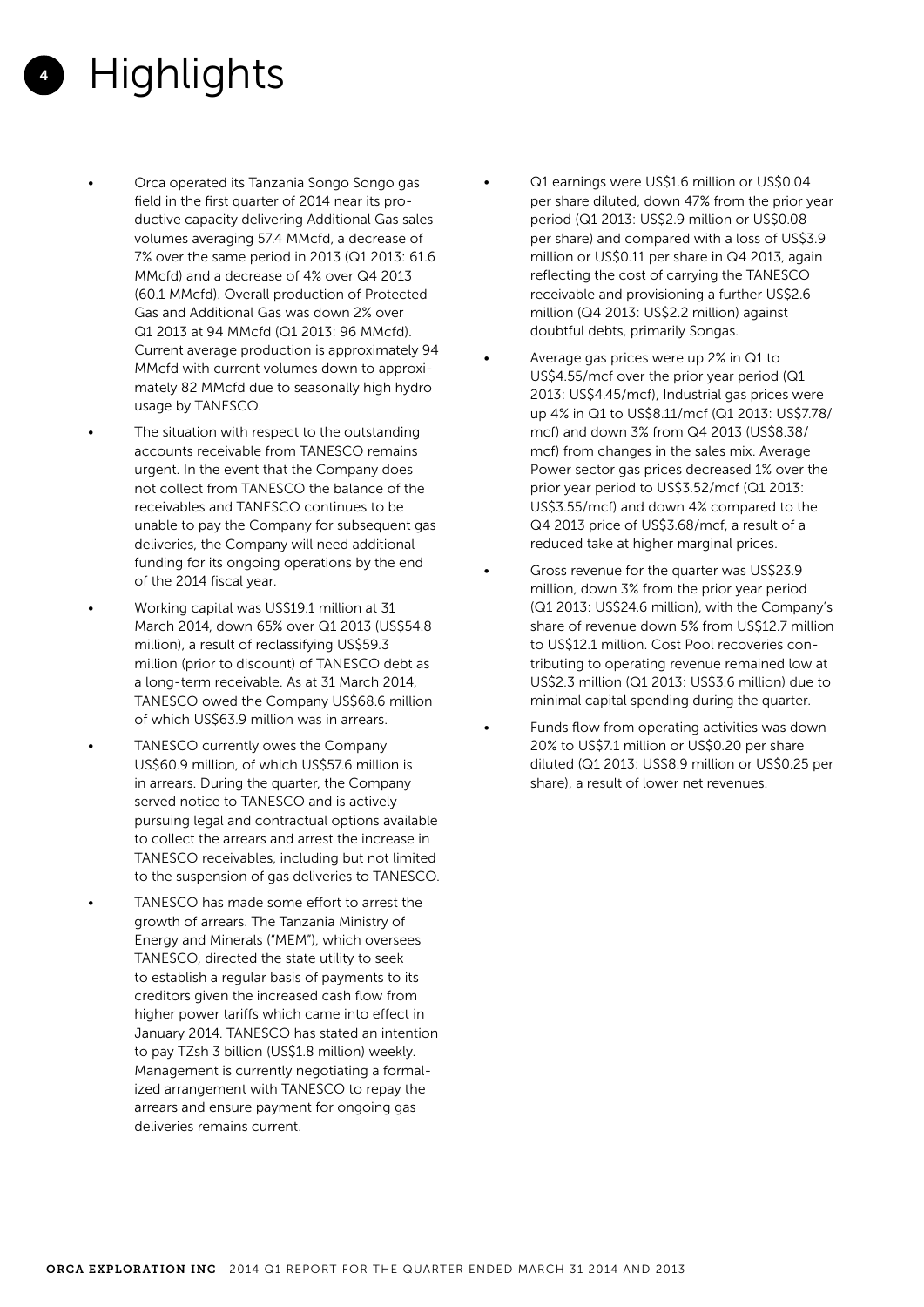- As at 31 March 2014, the Company had US\$31.1 million in cash (31 December 2013: US\$32.6 million) and no debt, more than double the cash balances of the prior year. Notwithstanding the stronger cash position, the continued TANESCO and Songas non-payment still threatens the Company's viability and the Company has maintained a going concern note in its Q1 2014 Interim Consolidated Financial Statements. The Company currently has US\$40 million in cash and no debt.
	- During the quarter, Company ended negotiations on potential amendments to the Songo Songo Production Sharing Agreement (the "PSA") and on Government Negotiating Team issues having obtained a full retraction by the Tanzania Petroleum Development Corporation ("TPDC") of the alleged over-recovery of US\$21 million in Cost Pools and TPDC having confirmed that the matter was now closed. The claim was the cornerstone of Parliament's 2011 resolution advising the Government that the Company should repay the monies and that the PSA be terminated. The Company continues to use the dispute resolution mechanisms in its agreements to address any and all pertinent issues going forward.
	- Establishing commercial terms for future incremental gas sales remains a key condition to the Company's commitment to Songo Songo development – again there were no substantive developments in negotiations during the quarter. In the absence of an agreement in the near future, the Company intends to pursue its rights under the PSA to develop other markets for Songo Songo gas.
- Despite the stalled efforts to reach agreement on commercial terms, the Company continued planning the full development of Songo Songo to reach 190 MMcfd deliverability by mid-2015, and commenced detailed engineering work on potential workovers of two of the more prolific producing wells currently suspended, SS-5 and SS-9. The Company continues to work with the International Finance Corporation of the World Bank Group to finance the development programme. All development work remains contingent upon (i) satisfactory resolution of TANESCO arrears; (ii) acceptable commercial terms for future gas sales to TPDC; and (iii) payment guarantees for future gas deliveries to TPDC.
- The Tanzania National Natural Gas Infrastructure Project ("NNGIP") made significant progress, as reported by TPDC during 2013, with the pipeline currently 72% complete and gas processing facilities 58% complete. Expected onstream date remains mid-2015.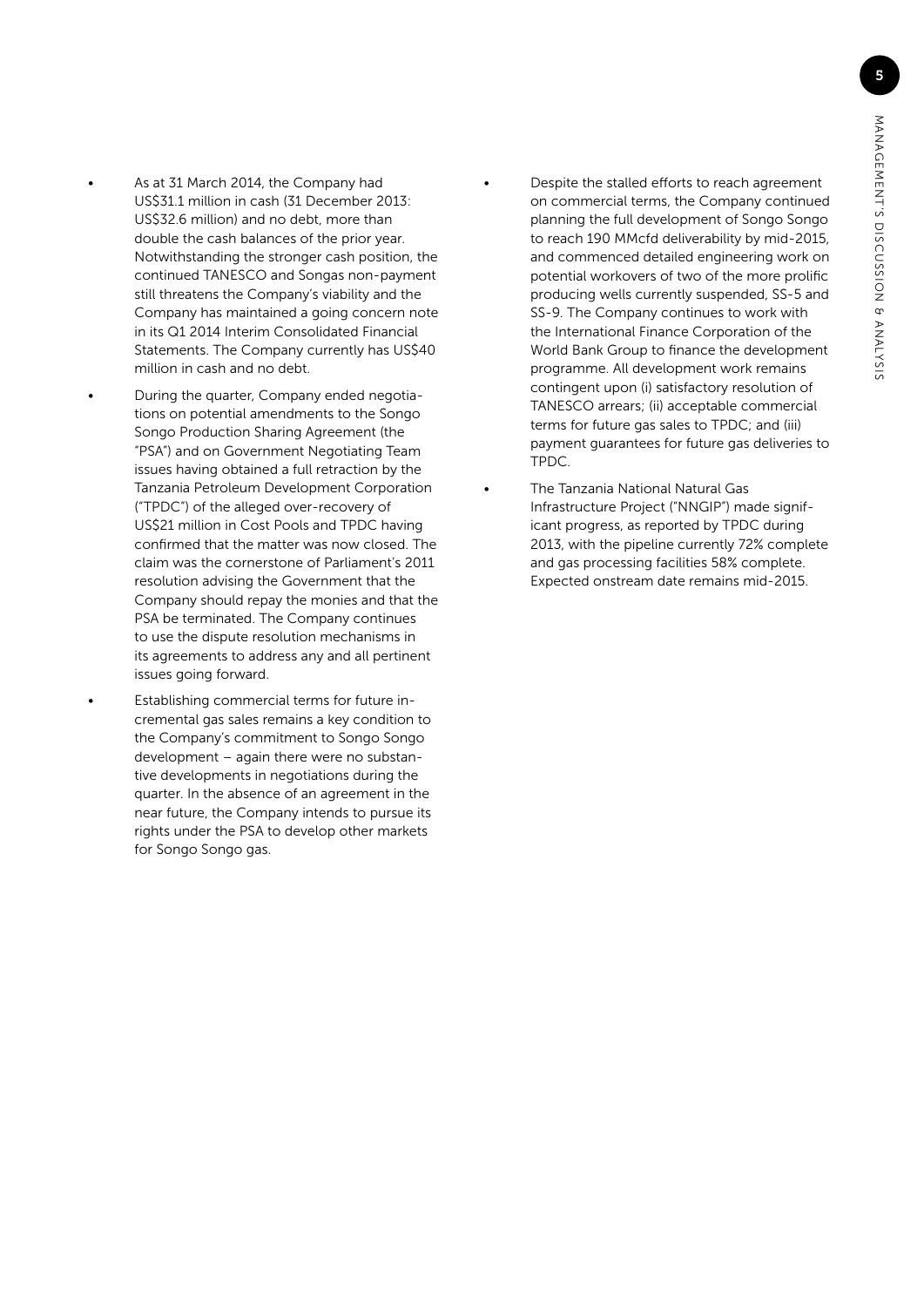# <span id="page-5-0"></span>Chairman and CEO's Letter to the Shareholders

Orca operated its Tanzania Songo Songo gas field in the first quarter of 2014 near its productive capacity delivering Additional Gas sales volumes averaging 57.4 MMcfd, a decrease of 7% over the same period in 2013 (Q1 2013: 61.6 MMcfd) and a decrease of 4% over Q4 2013 (60.1 MMcfd). Overall production of Protected Gas and Additional Gas was down 3% over Q1 2013 to average 95 MMcfd (Q1 2013: 98 MMcfd) and current average production is approximately 94 MMcfd.

The situation with respect to the outstanding accounts receivable from TANESCO remains urgent. In the event that the Company does not collect from TANESCO the balance of the receivables and TANESCO continues to be unable to pay the Company for subsequent gas deliveries, the Company will need additional financing to fund its ongoing operations before the end of the 2014 fiscal year.

At the end of Q1, working capital was US\$19.1 million, down 65% over Q1 2013 (US\$54.8 million), a result of reclassifying US\$59.3 million (prior to discount) of TANESCO debt as a long-term receivable. During 2013, the Company reclassified TANESCO receivables in excess of 60-days payable as a long-term receivable to reflect the uncertainty of payment. A discount of US\$17.1 million has been applied to this long-term receivable reflecting the estimated cost of delayed payment. As at the date of this report, the Company has US\$40 million in cash and no debt.

Again as a result of substantially no capital investment over the quarter, the Company remained in full Profit Gas mode throughout the quarter. Q1 earnings were US\$1.6 million or US\$0.04 per share diluted, down 47% from the prior year period (Q1 2013: US\$2.9 million or US\$0.08 per share) and compared with a loss of US\$3.9 million or US\$0.11 per share in Q4 2013, again reflecting the cost of carrying the TANESCO receivable and provisioning a further US\$2.6 million (Q4 2013: US\$2.2 million) against doubtful debts, primarily Songas. Funds flow from operating activities was down 20% to US\$7.1 million or US\$0.20 per share diluted (Q1 2013: US\$8.9 million or US\$0.25 per share), a result of lower net revenues.

Average gas prices were up 2% in Q1 to US\$4.55/Mcf over the prior year period (Q1 2013: US\$4.45 /Mcf), Industrial gas prices were up 4% in Q1 to US\$8.11/Mcf (Q1 2013: US\$7.78/Mcf) and down 3% from Q4 2013 (US\$8.38/mcf) from changes in the sales mix. Average Power sector gas prices decreased 1% over the prior year period to US\$3.52/Mcf (Q1 2013: US\$3.55/ Mcf) and down 4% compared to the Q4 2014 price of US\$3.68/mcf, a result of a reduced take at higher marginal prices.

### OPERATIONS AND SONGO SONGO DEVELOPMENT

Total production for the quarter averaged 95 MMcfd, down 3% over Q1 2013 (98 MMcfd). The field is experiencing a natural decline and current average production is approximately 94 MMcfd. Total field and plant uptime during the quarter was 99%, allowing for planned maintenance. Planning continued to develop the gas supply necessary to fill the infrastructure expansion contemplated by the National Natural Gas Infrastructure Project ("NNGIP"). With natural declines bringing current productive capacity below existing infrastructure limits of 102 MMcfd, there is the potential currently to sell approximately 8 MMcfd Additional Gas with existing infrastructure.

The focus of Q1 was on work which could be expedited to exploit existing Songas capacity, provide operational redundancy and deliver additional volumes to the NNGIP when commissioned. During the quarter, the Company commenced detailed engineering and front-end logistics work for the workovers of SS-5 and SS-9, two highly productive wells which have been suspended for tubing integrity issues associated with existing well completions reaching the end of their useful life.

### TANESCO PAYMENTS AND ARREARS

At the end of Q1 2014, TANESCO owed the Company US\$68.6 million. Having received six payments totaling US\$10.9 million since the end of the quarter, as of the date of this report TANESCO owed the Company US\$60.9 million. Of this amount, approximately US\$22 million will be used to settle the liability to TPDC for its share of the revenue.

As we reported with the year-end results, continued non-payment by TANESCO is simply not a sustainable situation for the Company. With unabated growth in arrears over the first quarter, in March the Company served TANESCO with a Notice of Dispute to set in motion the contractually agreed mechanism which would result in either an acceptable settlement or arbitration for collection. Since we reported our annual results to shareholders on 24th April 2014, TANESCO has made some effort to arrest the growth of arrears. The Tanzania Ministry of Energy and Minerals ("MEM"), which oversees TANESCO, directed the state utility to seek to establish a regular basis of payments to its creditors given the increased cash flow from higher power tariffs which came into effect in January 2014. TANESCO has stated an intention to pay TZsh 3 billion (US\$1.8 million) weekly. Management is currently negotiating a formalized arrangement with TANESCO to repay the arrears and ensure payment for ongoing gas deliveries remains current.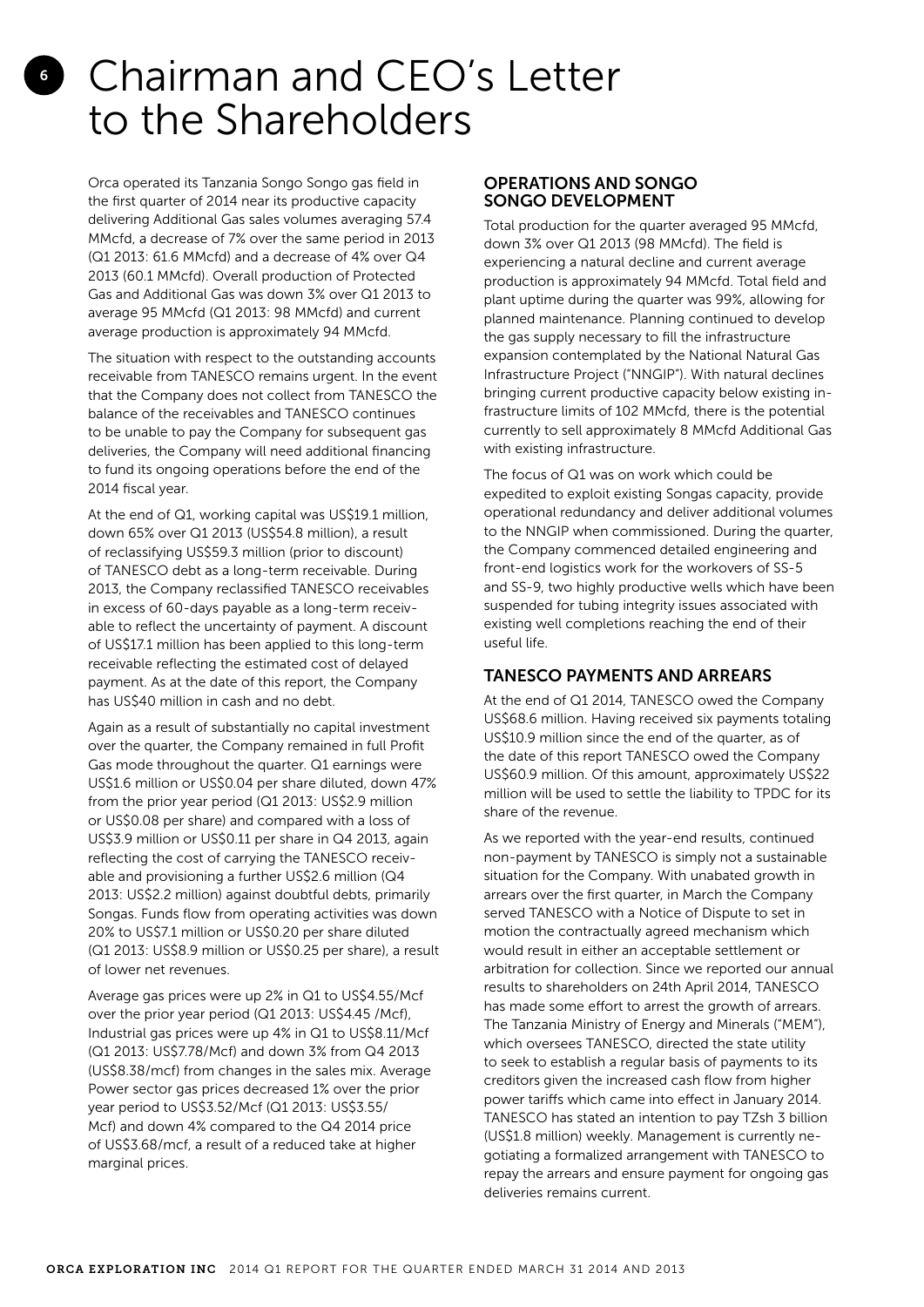

the Company initiated a Notice of Dispute with TPDC to end the matter. CAG then appointed an independent auditor from a leading firm to audit the exceptions report on its behalf, which audit has recently concluded. In accordance with the dispute resolution process, following the audit senior Company management and

On 26 March 2014, the World Bank approved a Second Power and Gas Development Policy Operation of US\$100 million. Disbursement by the bank to Government treasury is expected by the end of Q2, and as we reported with our annual results, the Company remains to be informed as to the quantum of payments if any which may be made as a result of the second DPO.

### MOVING THE GAS SALES AGREEMENT AHEAD

As we reported at year-end, little progress has been made in over a year of discussions with Government concerning gas prices for a long term gas sales agreement ("GSA") with TPDC as gas aggregator. The Company has been advised recently that the Government intends to take on outside economic advisors in the near future to assist in the understanding of wellhead economics and arrive at a mutually agreeable gas price with the Company.

### CONTRACTUAL DISPUTE RESOLUTION PROCESSES ARE WORKING

As we reported at year-end, tangible progress has been made returning to the contractual dispute settlement mechanisms within the Company's agreements. During the quarter, following a Notice of Dispute issued to TPDC, the US\$21 million claim was formally withdrawn and TPDC confirmed the matter was now closed. This allegation was the key foundation of the November 2011 Parliamentary resolution that the Company should pay back these monies and that the PSA be terminated. The Company had in fact been wrongly accused and its reputation seriously damaged by this matter. With the claim withdrawn, it proves there was in fact no basis for the accusations and persecution of the Company by the Government.

As there had been no progress in 2013 by the Comptroller Auditor General (CAG) in reviewing the alleged US\$34 million claim of Cost Pool overrecoveries from 2001 to 2009, so in November 2013, senior TPDC officials will meet to seek a resolution of the matter. If a mutual agreement is not reached, the Company intends to refer the matter to ICSID arbitration.

### NATIONAL NATURAL GAS INFRASTRUCTURE PROJECT ON SCHEDULE

The NNGIP continued to make progress during the quarter. According to project manager TPDC, substantially all the pipe is in country, with 363 km welded and 168 km backfilled. The pipeline construction is 56% complete and 72% weighted average overall pipeline completion prior to commissioning processes. Gas plant construction is 37% complete and weighted average overall gas plant completion is 58% prior to commissioning processes. The current expectation of TPDC is for construction completion by February 2015 and commissioning in June 2015.

### NEXT STEPS

Our immediate objective is to crystallize a settlement with TANESCO concerning arrears and payments going forward. If we cannot, we will seek a decision in arbitration to collect. We believe that there is considerable pressure to secure gas supply, and now that the Government is coming to terms with wellhead economics, we are cautiously optimistic that terms can be reached.



W. David Lyons Chairman & CEO 29 May 2014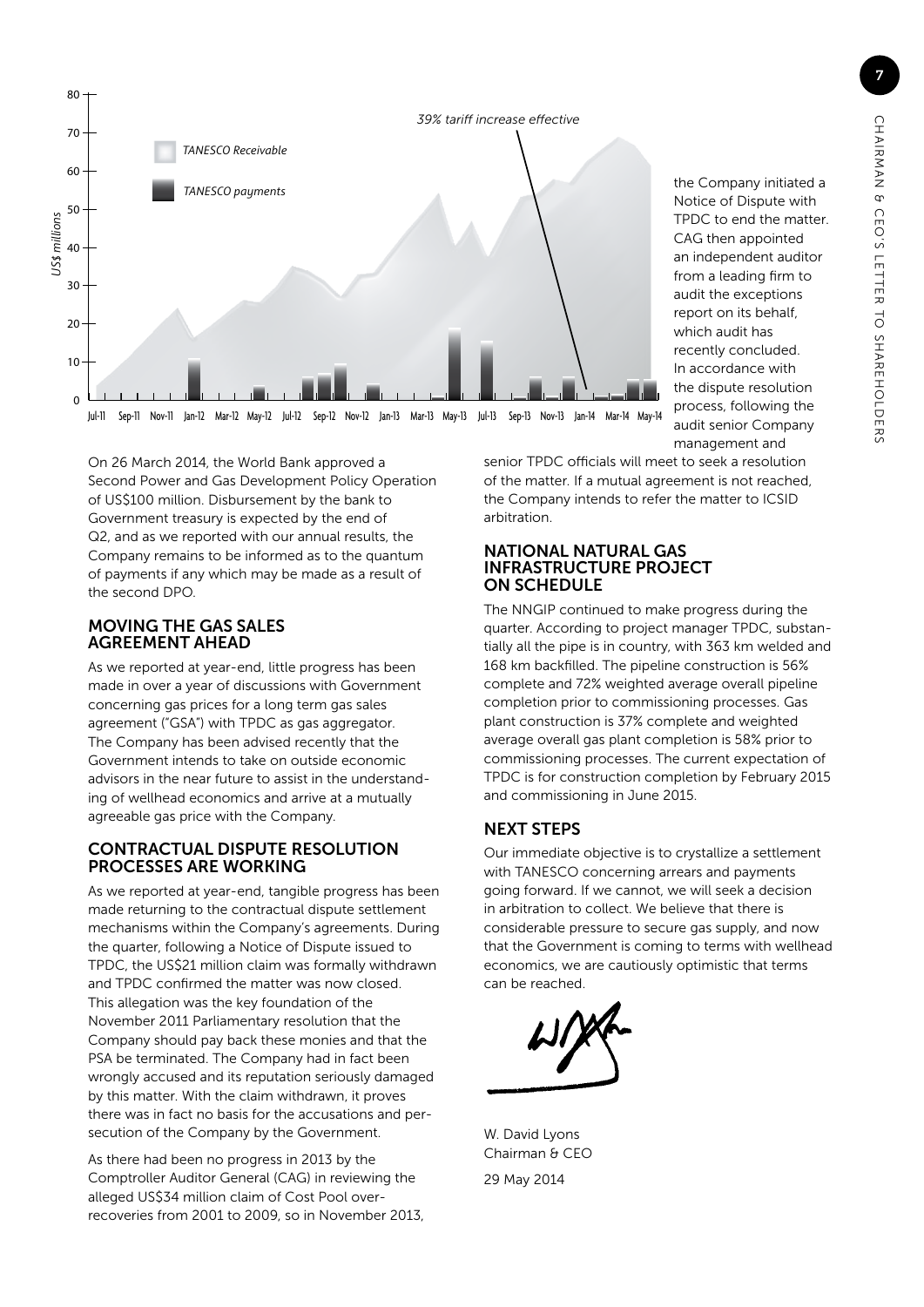### FORWARD LOOKING **STATEMENTS**

<span id="page-7-0"></span>8

This management's discussion and analysis ("MD&A") contains forward-looking statements. More particularly, this MD&A contains statements concerning, but not limited to: repayment of the TANESCO receivables; the need for additional funding by year end for the Company's ongoing operations if the Company is unable to collect the TANESCO receivables; the actions taken and to be taken by the Company to collect the TANESCO receivables; the Company's viability and its ability to meet its obligations as they come due; the potential taxes and penalties payable by the Company to the TRA and the Company's beliefs regarding the assessments and the steps taken and to be taken by the Company to appeal and object to such assessments; status of negotiations with the TPDC regarding a sales agreement for incremental gas volumes and the Company's plans if an agreement is not reached in the near future; status of execution of a full field development plan for Songo Songo, including the anticipated gas sales volumes, the funding of the development plan, and the contingencies related to the development work; the targeted onstream date for the National Natural Gas Infrastructure Project; anticipated effect of the National Natural Gas Policy on the Company's rights under the PSA; and the Company's strategic plans. In addition, statements relating to "reserves" are by their nature forward-looking statements, as they involve the implied assessment, based on certain estimates and assumptions that the reserves described can be profitably produced in the future. The recovery and reserve estimates of Orca's reserves provided herein are estimates only and there is no guarantee that the estimated reserves will be recovered. As a consequence, actual results may differ materially from those anticipated in the forward looking statements. Although management believes that the expectations reflected in the forward-looking statements are reasonable, it cannot guarantee future results, levels of activity, performance or achievement since such expectations are inherently subject to significant business, economic, operational, competitive, political and social uncertainties and contingencies.

These forward-looking statements involve substantial known and unknown risks and uncertainties, certain of which are beyond Orca's control, and many factors could cause Orca's actual results to differ materially from those expressed or implied in any forward-looking statements made by Orca, including, but not limited to: failure to receive payments from TANESCO; failure to obtain adequate funding to meet the Company's obligations as they come due; failure to reach a sales agreement with TPDC for incremental gas volumes; potential negative effect on the Company's rights under the PSA as a result of the National Natural Gas Policy; risk that the contingencies related to the development work for the full field development plan for Songo Songo are not satisfied; risk that the onstream date for the National Natural Gas Infrastructure Project is delayed; failure to obtain funding for full field development plan for Songo Songo; risk that the Company will be required to pay additional taxes and penalties; the impact of general economic conditions in the areas in which Orca operates; civil unrest; industry conditions; changes in laws and regulations including the adoption of new environmental laws and regulations and changes in how they are interpreted and enforced; increased competition; the lack of availability of qualified personnel or management; fluctuations in commodity prices; foreign exchange or interest rates; stock market volatility; competition for, among other things, capital, drilling equipment and skilled personnel; failure to obtain required equipment for drilling; delays in drilling plans; failure to obtain expected results from drilling of wells; effect of changes to the PSA on the Company; changes in laws; imprecision in reserve estimates; the production and growth potential of the Company's assets; obtaining required approvals of regulatory authorities; risks associated with negotiating with foreign governments; inability to access sufficient capital; failure to successfully negotiate agreements; and risk that the Company will not be able to fulfill its obligations. In addition there are risks and uncertainties associated with oil and gas operations, therefore Orca's actual results, performance or achievement could differ materially from those expressed in, or implied by, these forward-looking estimates and, accordingly, no assurances can be given that any of the events anticipated by the forward-looking estimates will transpire or occur, or if any of them do so, what benefits that Orca will derive therefrom. Readers are cautioned that the foregoing list of factors is not exhaustive.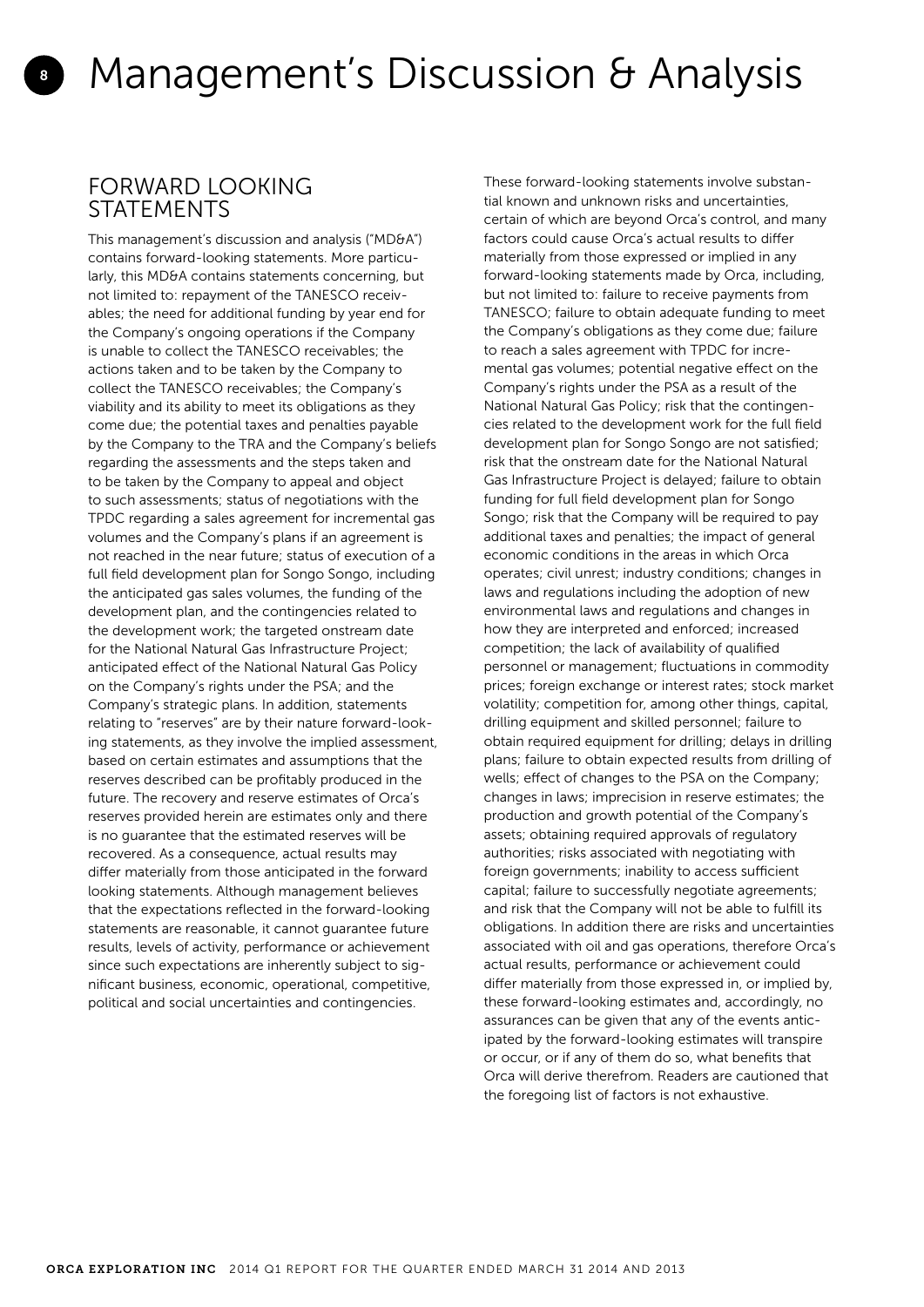Such forward-looking statements are based on certain assumptions made by Orca in light of its experience and perception of historical trends, current conditions and expected future developments, as well as other factors Orca believes are appropriate in the circumstances, including, but are not limited to: that the Company will have sufficient cash flow, debt or equity sources or other financial resources required to fund its capital and operating expenditures and requirements as needed; that the Company will have adequate funding to continue operations; that the Company will successfully negotiate agreements; receipt of required regulatory approvals; the ability of Orca to add production at a consistent rate; infrastructure capacity; commodity prices will not deteriorate significantly; the ability of Orca to obtain equipment in a timely manner to carry out exploration, development and exploitation activities; future capital expenditures; availability of skilled labour; timing and amount of capital expenditures; uninterrupted access to infrastructure; the impact of increasing competition; conditions in general economic and financial markets; effects of regulation by governmental agencies; that the Company will obtain funding for full field development plan for Songo Songo; that the Company's appeal of the tax assessment by the TRA will be successful; current or, where applicable, proposed industry conditions, laws and regulations will continue in effect or as anticipated as described herein; and other matters.

The forward-looking statements contained in this MD&A are made as of the date hereof and Orca undertakes no obligation to update publicly or revise any forward-looking statements or information, whether as a result of new information, future events or otherwise, unless so required by applicable securities laws.

# NON-GAAP MEASURES

THE COMPANY EVALUATES ITS PERFORMANCE USING A NUMBER OF NON-GAAP (GENERALLY ACCEPTED ACCOUNTING PRINCIPLES) MEASURES. THESE NON-GAAP MEASURES ARE NOT STANDARDISED AND THEREFORE MAY NOT BE COMPARABLE TO SIMILAR MEASUREMENTS OF OTHER ENTITIES.

- FUNDS FLOW FROM OPERATING ACTIVITIES IS A TERM THAT REPRESENTS CASH FLOW FROM OPERATIONS BEFORE WORKING CAPITAL ADJUSTMENTS. IT IS A KEY MEASURE AS IT DEMONSTRATES THE COMPANY'S ABILITY TO GENERATE CASH NECESSARY TO ACHIEVE GROWTH THROUGH CAPITAL INVESTMENTS.
- OPERATING NETBACKS REPRESENT THE PROFIT MARGIN ASSOCIATED WITH THE PRODUCTION AND SALE OF ADDITIONAL GAS AND IS CALCULATED AS REVENUES LESS PROCESSING AND TRANSPORTATION TARIFFS, GOVERNMENT PARASTATAL'S REVENUE SHARE, OPERATING AND DISTRIBUTION COSTS FOR ONE THOUSAND STANDARD CUBIC FEET OF ADDITIONAL GAS. THIS IS A KEY MEASURE AS IT DEMONSTRATES THE PROFIT GENERATED FROM EACH UNIT OF PRODUCTION, AND IS WIDELY USED BY THE INVESTMENT COMMUNITY.
- FUNDS PER SHARE FROM OPERATING ACTIVITIES IS CALCUALATED ON THE BASIS OF THE FUNDS FLOW FROM OPERATIONS DIVIDED BY THE WEIGHTED AVERAGE NUMBER OF SHARES.
- NET CASH FLOWS PER SHARE FROM OPERATING ACTIVITIES IS CALCULATED AS CASH FLOW FROM OPERATIONS DIVIDED BY THE WEIGHTED AVERAGE NUMBER OF SHARES.

ADDITIONAL INFORMATION REGARDING ORCA EXPLORATION IS AVAILABLE UNDER THE COMPANY'S PROFILE ON SEDAR AT www.sedar.com.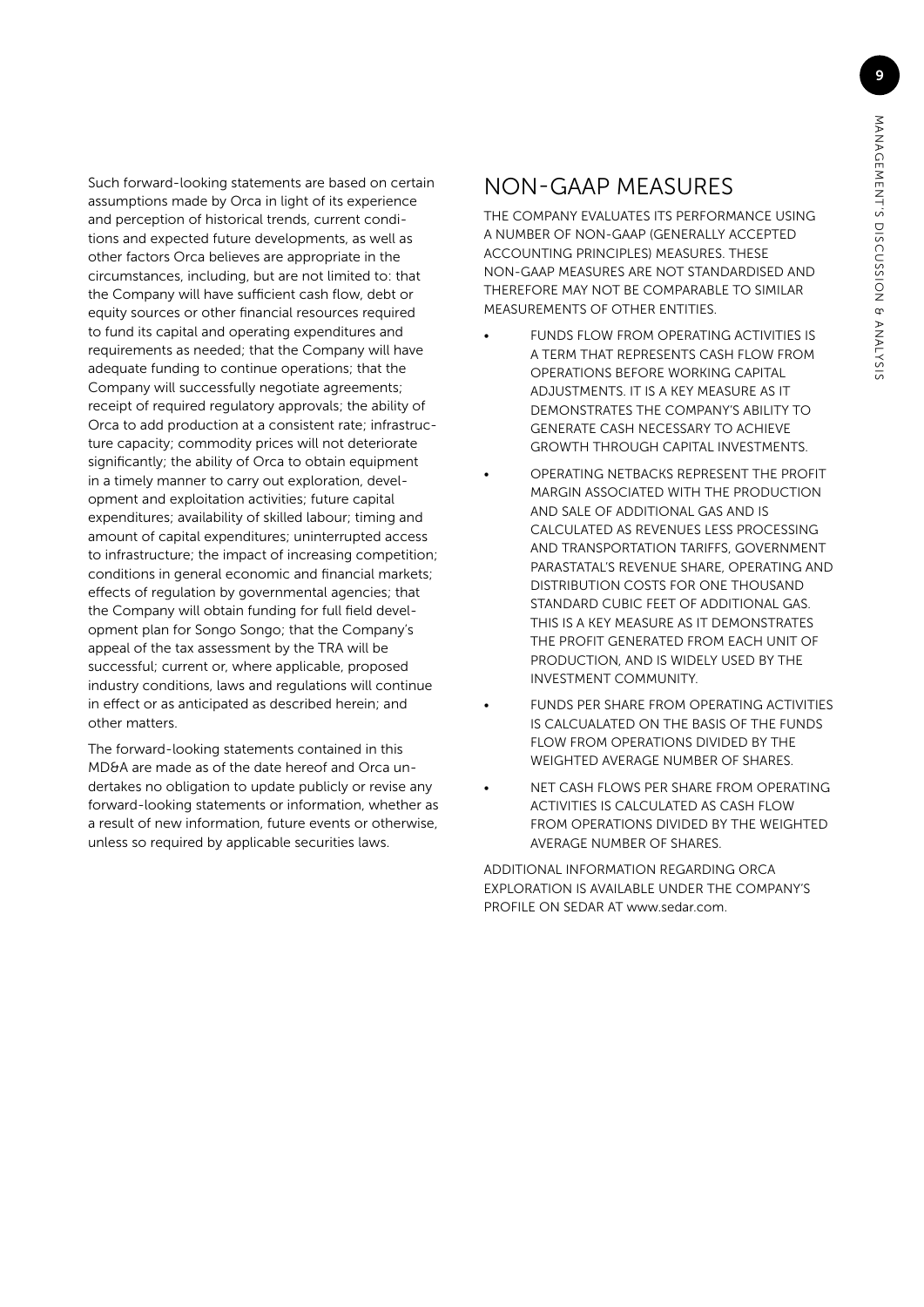### BACKGROUND

### Tanzania

10

The Company's principal operating asset is its interest in a Production Sharing Agreement ("PSA") with the Tanzania Petroleum Development Corporation ("TPDC") and the Government of Tanzania in the United Republic of Tanzania. This PSA covers the production and marketing of certain gas from the Songo Songo gas field.

The gas in the Songo Songo field is divided between Protected Gas and Additional Gas. The Protected Gas is owned by TPDC and is sold under a 20-year gas agreement (until July 2024) to Songas Limited ("Songas"). Songas is the owner of the infrastructure that enables the gas to be delivered to Dar es Salaam, which includes a gas processing plant on Songo Songo Island, 232 kilometres of pipeline to Dar es Salaam and a 16 kilometre spur to the Wazo Hill Cement Plant.

Songas utilizes the Protected Gas (maximum 45.1 MMcfd on any given day, non-cumulative) as feedstock for its gas turbine electricity generators at Ubungo, for onward sale to the Wazo Hill cement plant and for electrification of some villages along the pipeline route. The Company receives no revenue for the Protected Gas delivered to Songas and operates the field and gas processing plant on a 'no gain no loss' basis.

Under the PSA, the Company has the right to produce and market all gas in the Songo Songo field in excess of the Protected Gas requirements ("Additional Gas").

### PRINCIPAL TERMS OF THE TANZANIAN PSA AND RELATED AGREEMENTS

The principal terms of the Songo Songo PSA and related agreements are as follows:

#### Obligations and restrictions

- (a) The Company has the right to conduct petroleum operations, market and sell all Additional Gas produced and share the net revenue with TPDC for a term of 25 years expiring in October 2026.
- (b) The PSA covers the two licenses in which the Songo Songo field is located ("Discovery Blocks"). The Proven Section is essentially the area covered by the Songo Songo field within the Discovery Blocks.
- (c) No sale of Additional Gas may be made from the Discovery Blocks if in the Company's reasonable judgment such sales would jeopardise the supply of Protected Gas. Any Additional Gas contracts entered into are subject to interruption. Songas has the right to request that the Company and TPDC obtain security reasonably acceptable to Songas prior to making any sales of Additional Gas from the Discovery Block to secure the Company's and TPDC's obligations in respect of Insufficiency (see (d) below).
- (d) "Insufficiency" occurs if there is insufficient gas from the Discovery Blocks to supply the Protected Gas requirements or is so expensive to develop that its cost exceeds the market price of alternative fuels at Ubungo.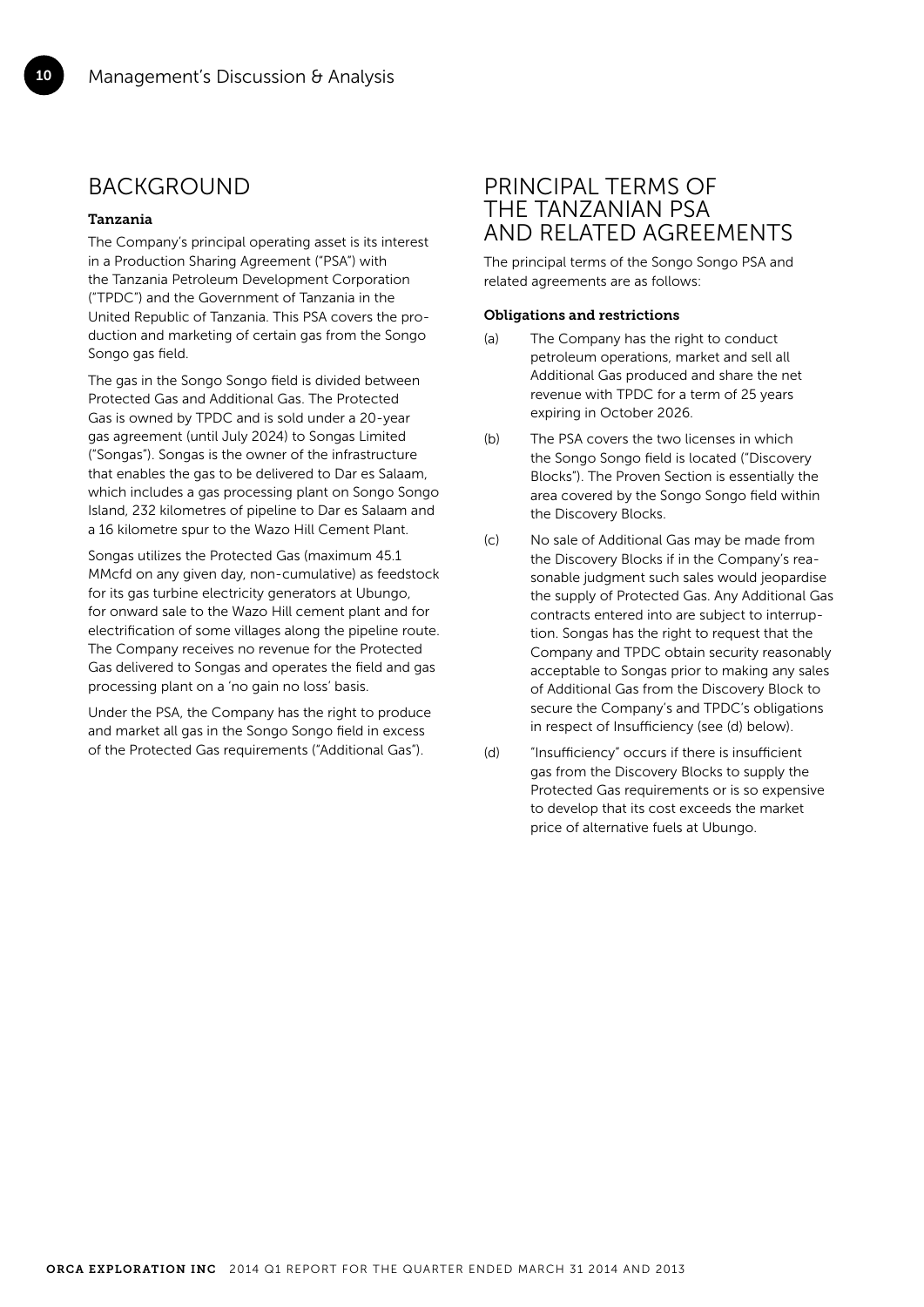Where there have been third party sales of Additional Gas by the Company and TPDC from the Discovery Blocks prior to the occurrence of the Insufficiency, the Company and TPDC shall be jointly liable for the Insufficiency and shall satisfy its related liability by either replacing the Indemnified Volume (as defined in (e) below) at the Protected Gas price with natural gas from other sources; or by paying money damages equal to the difference between: (a) the market price for a quantity of alternative fuel that is appropriate for the five gas turbine electricity generators at Ubungo without significant modification together with the costs of any modification; and (b) the sum of the price for such volume of Protected Gas (at US\$0.55/MMbtu escalated) and the amount of transportation revenues previously credited by Songas to the state electricity utility, the Tanzania Electric Supply Company ("TANESCO"), for the gas volumes.

(e) The "Indemnified Volume" means the lesser of the total volume of Additional Gas sales supplied from the Discovery Blocks prior to an Insufficiency and the Insufficiency Volume. "Insufficiency Volume" means the volume of natural gas determined by multiplying the average of the annual Protected Gas volumes for the three years prior to the Insufficiency by 110% and multiplied by the number of remaining years (initial term of 20 years) of the power purchase agreement entered into between Songas and TANESCO in relation to the five gas turbine electricity generators at Ubungo from the date of the Insufficiency.

#### Access and development of infrastructure

(f) The Company is able to utilise the Songas infrastructure including the gas processing plant and main pipeline to Dar es Salaam. Access to the pipeline and gas processing plant is open and can be utilised by any third party who wishes to process or transport gas. Ndovu Resources Limited, a subsidiary of Aminex PLC, with support from TPDC and the Ministry of Energy and Mines, had previously indicated that it wished to tie into the gas processing plant on Songo Songo Island and sell up to 10 MMcfd from its Kiliwani North field. Aminex announced in October 2013 that it has engaged in negotiations with TPDC leading to a gas sales agreement which would provide for gas from Kilwa North to be tied in to the new National Natural Gas Infrastructure Project ("NNGIP") facilities on Songo Songo Island and not be connected into the Songas facilities.

 Songas is not required to incur capital costs with respect to additional processing and transportation facilities unless the construction and operation of the facilities are, in the reasonable opinion of Songas, financially viable. If Songas is unable to finance such facilities, Songas shall permit the seller of the gas to construct the facilities at its expense, provided that, the facilities are designed, engineered and constructed in accordance with good pipeline and oilfield practices.

### Revenue sharing terms and taxation

(g) 75% of the gross revenues less processing and pipeline tariffs and direct sales taxes in any year ("Net Revenues") can be used to recover past costs incurred. Costs recovered out of Net Revenues are termed "Cost Gas".

> The Company pays and recovers costs of exploring, developing and operating the Additional Gas with two exceptions: (i) TPDC may recover reasonable market and market research costs as defined under the PSA; and (ii) TPDC has the right to elect to participate in the drilling of at least one well for Additional Gas in the Discovery Blocks for which there is a development program as detailed in an Additional Gas plan ("Additional Gas Plan") as submitted to the Ministry of Energy and Minerals ("MEM") subject to TPDC being able to elect to participate in a development program only once and TPDC having to pay a proportion of the costs of such development program by committing to pay between 5% and 20% of the total costs ("Specified Proportion"). If TPDC does not notify the Company within 90 days of notice from the Company that the MEM has approved the Additional Gas Plan, then TPDC is deemed not to have elected. If TPDC elects to participate, then it will be entitled to a rateable proportion of the Cost Gas and their profit share percentage increases by the Specified Proportion for that development program.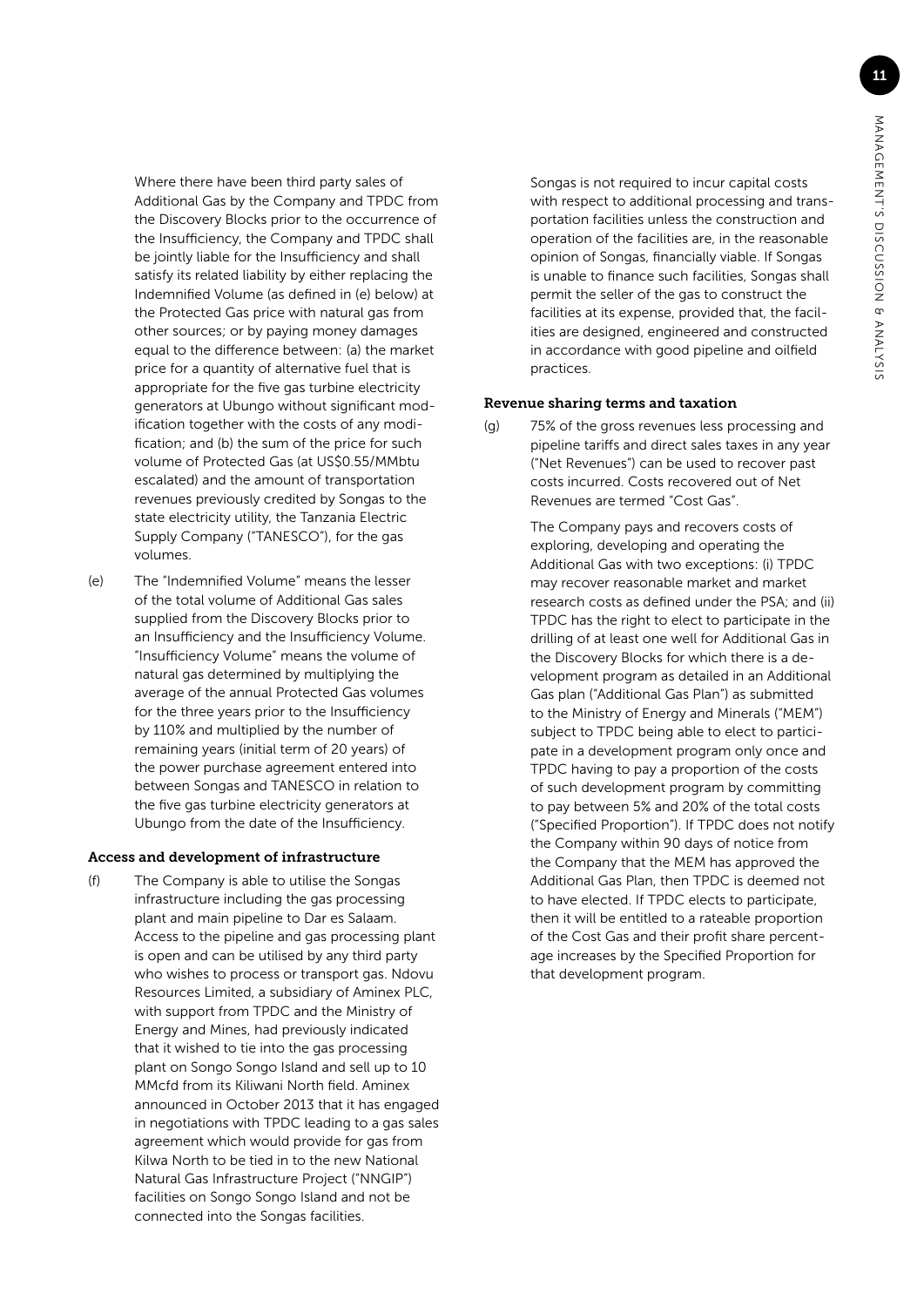12

 To date, TPDC has neither elected to back in within the prescribed notice period nor contributed any costs associated with backing in and accordingly the Company has determined that to date there has been no working interest earned by TPDC. TPDC back-in rights and the potential conversion of these rights into a carried working interest were discussed with the GNT along with other issues, however nothing was agreed between the parties. Until such time as an agreement is reached, the Company will apply the terms of the original PSA. Should an amendment to the PSA be agreed in future relating to back-in rights, the impact on reserves and accounting estimates will be assessed at that time and reflected prospectively. For the purpose of the reserves certification as at 31 December 2013, it was assumed that TPDC will 'back-in' for 20% for all future new drilling activities as determined by the current development plan and this is reflected in the Company's net reserve position.

(h) In 2009, the energy regulator, Energy and Water Utility Regulatory Authority ("EWURA"), issued an order that saw the introduction of a flat rate tariff of US\$0.59/mcf from 1 January 2010. The Company's long-term gas price to the Power sector as set out in the initialed Amended and Restated Gas Agreement ("ARGA") and the Portfolio Gas Sales Agreement ("PGSA") is based on the price of gas at the wellhead. As a consequence, the Company is not impacted by the changes to the tariff paid to Songas or other operators in respect of sales to the Power sector.

> In 2011, the Company signed a re-rating agreement with TANESCO and Songas (the "Re-Rating Agreement") to increase the gas processing capacity to a maximum of 110 MMcfd (the pipeline and pressure requirements at the Ubungo power plant restrict the infrastructure capacity to a maximum of 102 MMcfd). Under the terms of the Re-rating Agreement, the Company effectively pays an additional tariff of US\$0.30/mcf for sales between 70 MMcfd and 90 MMcfd and US\$0.40/mcf for volumes above 90 MMcfd in addition to the tariff of US\$0.59/ mcf payable to Songas as set by the energy regulator, EWURA.

 Under the terms of this agreement, the Company agreed to indemnify Songas for damage to its facilities caused by the rerating, up to a maximum of US\$15 million, but only to the extent that this was not already covered by indemnities from TANESCO or Songas' insurance policies. The Re-rating Agreement expired on 31st December 2012 and in September was extended by Songas to 31 December 2013. There is no need to de-rate the Songas plant. Since then production has continued at the higher rated limit and, given the Government's interest in pursuing further development and increasing gas production, the Company expects this to continue. However there are no assurances that this will occur.

- (i) The cost of maintaining the wells and flowlines is split between the Protected Gas and Additional Gas users in proportion to the volume of their respective sales. The cost of operating the gas processing plant and the pipeline to Dar es Salaam is covered through the payment of the pipeline tariff.
- (j) Profits on sales from the Proven Section ("Profit Gas") are shared between TPDC and the Company, the proportion of which is dependent on the average daily volumes of Additional Gas sold or cumulative production.

 The Company receives a higher share of the net revenues after cost recovery, based on the higher the cumulative production or the average daily sales. The Profit Gas share is a minimum of 25% and a maximum of 55%.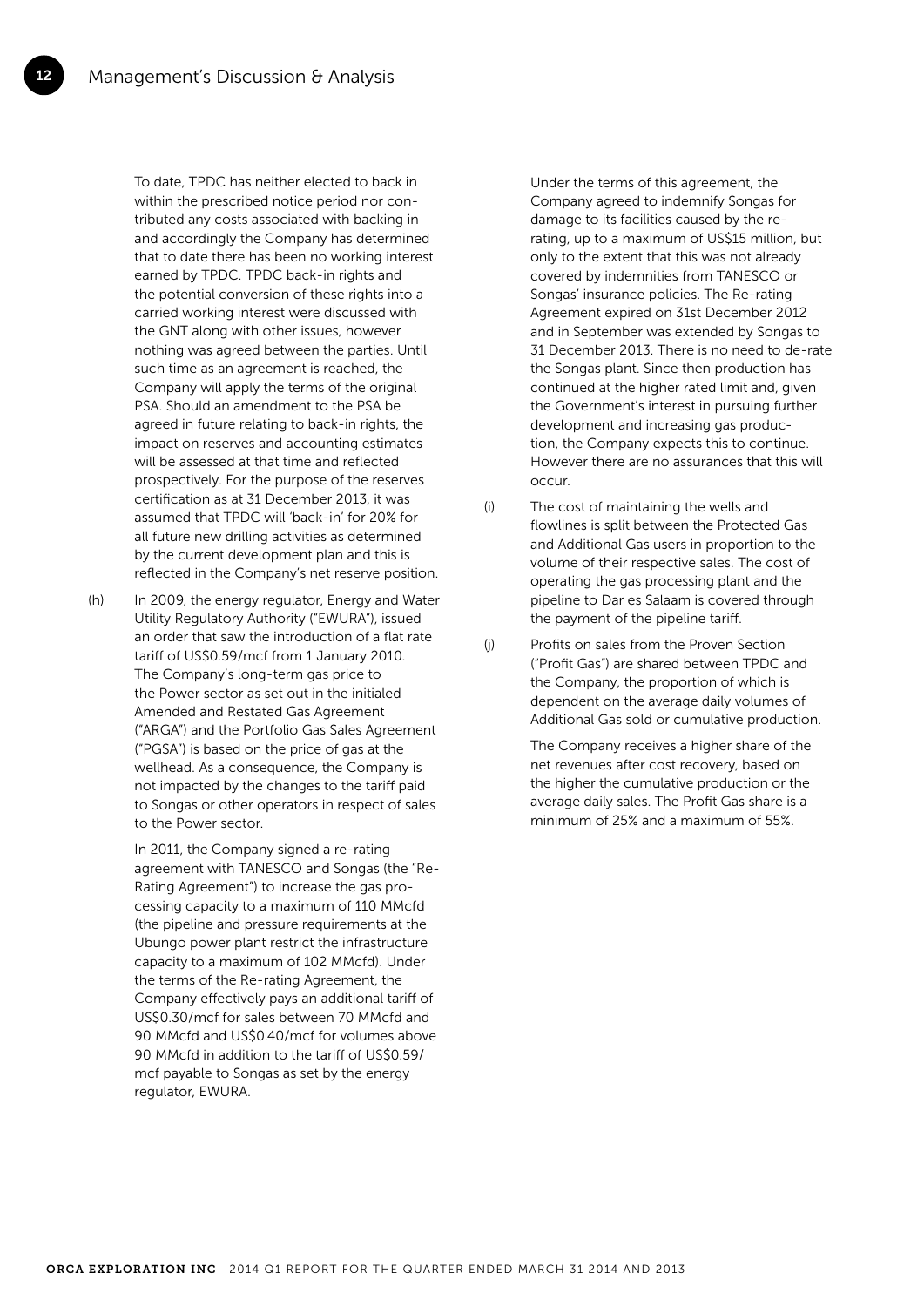| ļ<br>ı<br>ļ<br>I                                                                              |                  |
|-----------------------------------------------------------------------------------------------|------------------|
|                                                                                               |                  |
| Ó                                                                                             | ١                |
|                                                                                               | 1                |
| しこくく<br>؛<br>)                                                                                | ١<br>١<br>J<br>١ |
| ¢                                                                                             | ١                |
| ֖ׅ֧֧ׅ֧֧֧֧֚֚֚֚֚֚֚֚֚֚֚֚֚֚֚֚֚֚֚֚֚֚֚֡֕֡֡֡֡֡֡֡֬֓֡֡֡֬֝֬֩֓֡֡֬֝֓֝֬֝֬<br>$\overline{\phantom{a}}$<br>Ì | ׇ֠<br>١          |

| Average<br>daily<br>sales of<br><b>Additional</b><br>Gas | Cumulative<br>sales of<br>Additional<br>Gas | <b>TPDC's</b><br>share of<br>Profit<br>Gas | Company's<br>share<br>of Profit<br>Gas |
|----------------------------------------------------------|---------------------------------------------|--------------------------------------------|----------------------------------------|
| MMcfd                                                    | Bcf                                         | $\%$                                       | $\%$                                   |
| $0 - 20$                                                 | $0 - 125$                                   | 75                                         | 25                                     |
|                                                          | $>$ 20 $\lt$ = 30 $>$ 125 $\lt$ = 250       | 70                                         | 30                                     |
|                                                          | $> 30 \le 40$ $> 250 \le 375$               | 65                                         | 35                                     |
|                                                          | $> 40 \le 50$ $> 375 \le 500$               | 60                                         | 40                                     |
| > 50                                                     | > 500                                       | 45                                         | 55                                     |

 For Additional Gas produced outside of the Proven Section, the Company's Profit Gas share is 55%.

 Where TPDC elects to participate in a development program, its profit share percentage increases by the Specified Proportion (for that development program) with a corresponding decrease in the Company's percentage share of Profit Gas.

 The Company is liable to income tax in Tanzania. Where income tax is payable, the Company pays the tax and there is a corresponding deduction in the amount of the Profit Gas payable to TPDC.

(k) Additional Profits Tax ("APT") is payable where the Company has recovered its costs plus a specified return out of Cost Gas revenues and Profit Gas revenues. As a result: (i) no APT is payable until the Company recovers its costs out of Additional Gas revenues plus an annual operating return under the PSA of 25% plus the percentage change in the United States Industrial Goods Producer Price Index ("PPI"); and (ii) the maximum APT rate is 55% of the Company's Profit Gas when costs have been recovered with an annual return of 35% plus PPI return. The PSA is, therefore, structured to encourage the Company to develop the market and the gas fields in the knowledge that the Profit Gas share can increase with larger daily gas sales and that the costs will be recovered with a 25% plus PPI annual return before APT becomes payable. APT can have a significant negative impact on the project economics if only limited capital expenditure is incurred.

### Operatorship

- (l) The Company is appointed to develop, produce and process Protected Gas and operate and maintain the Songas gas production facilities and processing plant, including the staffing, procurement, capital improvements, contract maintenance, maintain books and records, prepare reports, maintain permits, handle waste, liaise with the Government of Tanzania and take all necessary safe, health and environmental precautions all in accordance with good oilfield practices. In return, the Company is paid or reimbursed by Songas so that the Company neither benefits nor suffers a loss as a result of its performance.
- (m) In the event of loss arising from Songas' failure to perform and the loss is not fully compensated by Songas, the Company, or insurance coverage, then the Company is liable to a performance and operation guarantee of US\$2.5 million when (i) the loss is caused by the gross negligence or wilful misconduct of the Company, its subsidiaries or employees, and (ii) Songas has insufficient funds to cure the loss and operate the project.

#### Consolidation

 The companies, which are 100% owned, that are being consolidated are:

| Company                                 | Incorporated           |
|-----------------------------------------|------------------------|
| Orca Exploration<br>Group Inc.          | British Virgin Islands |
| Orca Exploration<br>Italy Inc.          | British Virgin Islands |
| Orca Exploration<br>Italy Onshore Inc.  | British Virgin Islands |
| PAE PanAfrican<br>Energy Corporation    | Mauritius              |
| PanAfrican Energy<br>Tanzania Limited   | Jersey                 |
| Orca Exploration UK<br>Services Limited | United Kingdom         |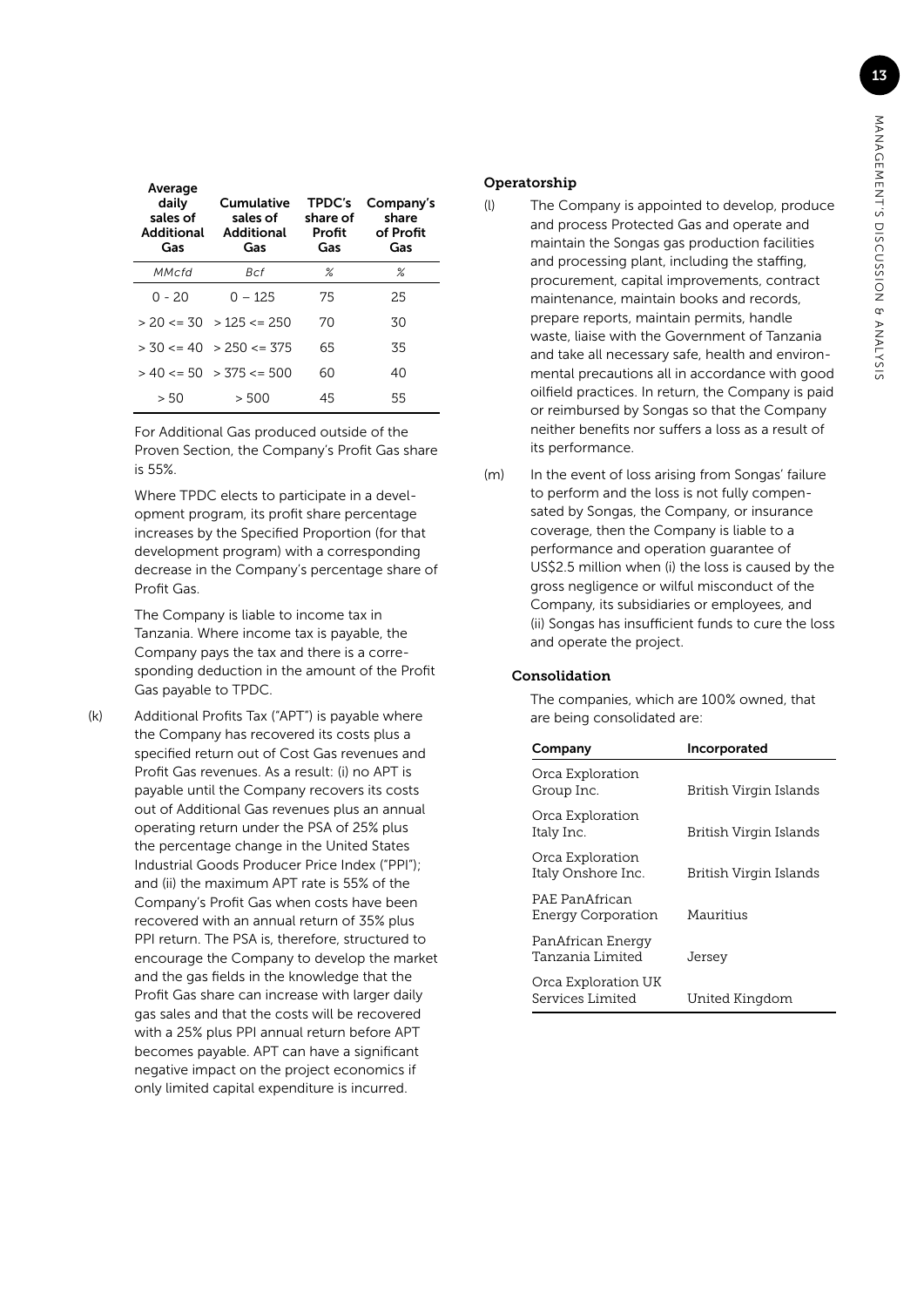14

# Results for the quarter ended 31st March 2014

## OPERATING VOLUMES

The total production volume of Protected Gas and Additional Gas for the quarter ended 31 March 2014 was 8,528 MMcf (Q1 2013: 8,818 MMcf) or 94.7 MMcfd (Q1 2013: 98 MMcfd), net of approximately 0.3 MMcfd consumed locally for fuel gas. The Additional Gas sales volumes for the quarter were 5,172 MMcf (Q1 2013: 5,539 MMcf) or average daily volumes of 57.4 MMcfd (Q1 2013: 61.6 MMcfd). This represents a decrease of 7% over the prior year and a decrease of 4% over the prior quarter (Q4 2013: 60.1 MMcfd).

The Company's sales volumes were split between the Industrial and Power sectors as follows:

|                                            | Three months ended      |       |
|--------------------------------------------|-------------------------|-------|
|                                            | 31 Mar 2014 31 Mar 2013 |       |
| <b>Gross sales volume</b> (MMcf)           |                         |       |
| Industrial sector                          | 1,164                   | 1,176 |
| Power sector                               | 4,008                   | 4,363 |
| Total volumes                              | 5,172                   | 5,539 |
| Gross daily sales<br><b>volume</b> (MMcfd) |                         |       |
| Industrial sector                          | 12.9                    | 13.1  |
| Power sector                               | 44.5                    | 48.5  |
| Total daily<br>sales volume                | 57.4                    | 61 6  |

### Industrial sector

Current quarter Industrial sales volume decreased by 1% to 1,164 MMcf (12.9 MMcfd) from 1,176 MMcf (13.1 MMcfd) in Q1 2013. The slight decrease is primarily due to a cyclical decline in consumption resulting from maintenance by textile customers. Industrial gas volumes increased by 2% over Q4 2013 (1,143 MMcf or 12.4 MMcfd) following completion of maintenance work at the major cement producer in the Dar es Salaam area near the end of Q4.

### Power sector

Power sector sales volumes decreased by 8% to 4,008 MMcf or 44.5 MMcfd, compared to 4,363 MMcf or 48.5 MMcfd in Q1 2013 as a result of a decrease in production from the Songo Songo fields. Total gas production has decreased from an average of 98 MMcfd in Q1 2013 to 94 MMcfd in Q1 2014. In accordance with the PGSA with TANESCO, a decrease in field gas production impacts on the volume supplied to the utility company. Power sales volumes were also down 9% over Q4 2013 (4,385 MMcf or 47.7 MMcfd) principally as a result of reduced nominations by TANESCO owing to seasonal increased hydro availability during the period.

### SONGO SONGO DELIVERABILITY

As at 31 March 2014, the Company had a field productive capacity of approximately 95 MMcfd, with expansion of production volumes currently restricted to 102 MMcfd by the available infrastructure. Production wells SS-3, SS-5 and SS-9 remain suspended pending workovers. SS-4 continues to be monitored and it may have to be suspended in the future.

There remains no redundant productive capacity until additional wells can be drilled in the field or existing wells worked over and facilities expanded. A loss or material reduction in the production of any given well will have a material adverse effect on the total production and funds flow from operations of the Company.

Significant additional capital expenditure will be required to enable the Songo Songo field to produce 190 MMcfd in line with the anticipated infrastructure expansion. There are no contractual commitments either in the PSA or otherwise agreed for capital expenditure at Songo Songo. Any significant additional capital expenditure by the Company in Tanzania is discretionary and remains dependent on: (i) agreeing commercial terms with TPDC or other buyers regarding the sale of incremental gas volumes from Songo Songo; (ii) TANESCO receivables being brought up to date, guaranteed or other arrangements for payment satisfactory to the Company, (iii) the establishment of payment guarantees with the World Bank or other multi-lateral lending agencies to secure future receipts under any contracts with Government entities; and (iv) the arrangement of finance with the IFC or other lenders.

Whilst the Company continues to refine a full field development plan based on expanded infrastructure submitted to the Ministry of Energy and Minerals ("MEM") during 2013, it is not possible to proceed with the plan until the issues outlined above are resolved.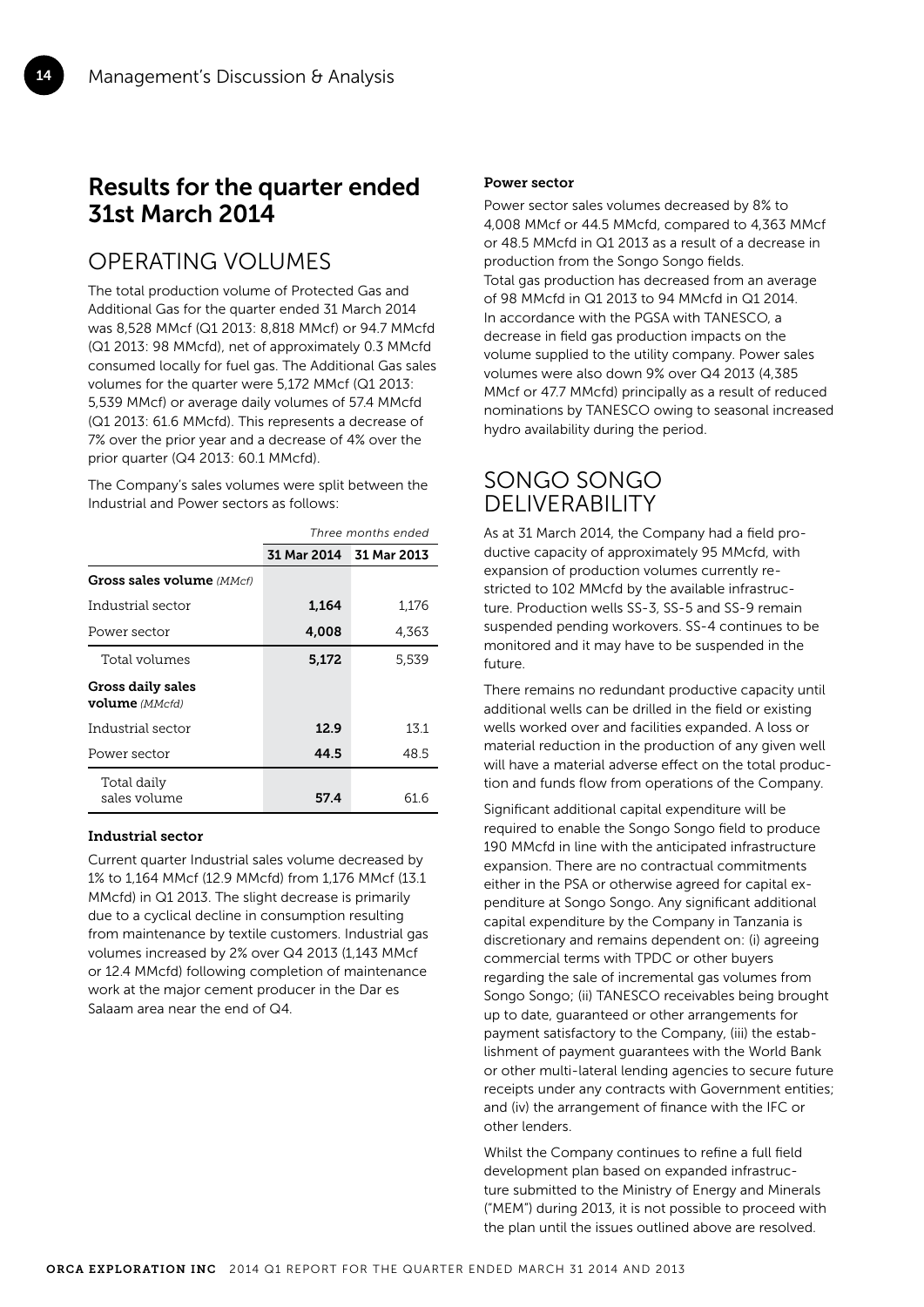# COMMODITY PRICES

The commodity prices achieved in the different sectors during the quarter are shown in the table below:

|                         | Three months ended      |      |  |
|-------------------------|-------------------------|------|--|
| US\$/mcf                | 31 Mar 2014 31 Mar 2013 |      |  |
| Average sales price     |                         |      |  |
| Industrial sector $(1)$ | 8.11                    | 7 78 |  |
| Power sector            | 3.52                    | 3.55 |  |
| Weighted average price  | 4.55                    | 4 45 |  |

*(1) In Q1 2014 the Company recognized income of US\$0.4 million deferred from 2010 under a take-or-pay provision in an Industrial contract. This has been deducted from revenue in calculating the average sales prices achieved in the quarter.* 

### Industrial sector

The average gas price for the quarter was US\$8.11/ mcf up 4% from Q1 2013 (US\$7.78/mcf) and down 3% from Q4 2013 (US\$8.38/mcf). The increase over the same period for the prior year is the result of annual price indexation which is applied in January each year and an increase in the proportion of higher priced sales volumes in the total Industrial sales mix which more than offset the effect of a 4% reduction in Heavy Fuel Oil ("HFO") prices. The reduction in Industrial prices from Q4 2013 to Q1 2014 is a result of a change in sales mix while HFO prices remained flat.

#### Power sector

The average sales price to the Power sector was US\$3.52/mcf for the quarter, down 1% compared with US\$3.55/mcf in the prior year period and down 4% compared to the Q4 2013 price of US\$3.68/mcf. The decreases are the result of reduced sales to the Power sector which in turn reduced the amount of sales subject to premium pricing in accordance with the PGSA. Higher volumes in both prior comparative periods, Q1 2013 and Q4 2013, resulted in a larger proportion being sold at a higher price, in accordance with the PGSA.

# OPERATING REVENUE

Under the terms of the Songo Songo PSA, the Company is responsible for invoicing, collecting and allocating the revenue from Additional Gas sales.

The Company is able to recover all costs incurred on the exploration, development and operations of the project out of 75% of the Net Revenues ("Cost Gas") prior to the distribution of Profit Gas. Any costs not recovered in any period are carried forward for recovery out of future revenues. Once the Cost Gas has been recovered, TPDC is able to recover any pre-approved marketing costs. TPDC marketing costs are treated as a reduction to the Company's Cost Gas entitlement.

The Additional Gas sales volumes for Q1 2014 and the prior periods were in excess of 50 MMcfd entitling the Company to a 55% share of Profit Gas Revenue (net of Cost Gas recoveries from revenue).

The Company was allocated a total of 60% of Net Revenue in Q1 2014 (Q1 2013: 62%) as follows:

|                                                                     | Three months ended      |         |
|---------------------------------------------------------------------|-------------------------|---------|
| US\$'000                                                            | 31 Mar 2014 31 Mar 2013 |         |
| Gross sales revenue                                                 | 23,917                  | 24,629  |
| Gross tariff for processing<br>plant and pipeline<br>infrastructure | (3,726)                 | (4,076) |
|                                                                     |                         |         |
| Gross revenue after<br>tariff ("Net Revenues")                      | 20,191                  | 20,553  |
| Analysed as to:                                                     |                         |         |
| Company Cost Gas                                                    | 2,272                   | 3,593   |
| Company Profit Gas                                                  | 9,856                   | 9,113   |
| Company operating                                                   |                         |         |
| revenue                                                             | 12,128                  | 12,706  |
| TPDC share of revenue                                               | 8,063                   | 7,847   |
|                                                                     | 20,191                  | 20,553  |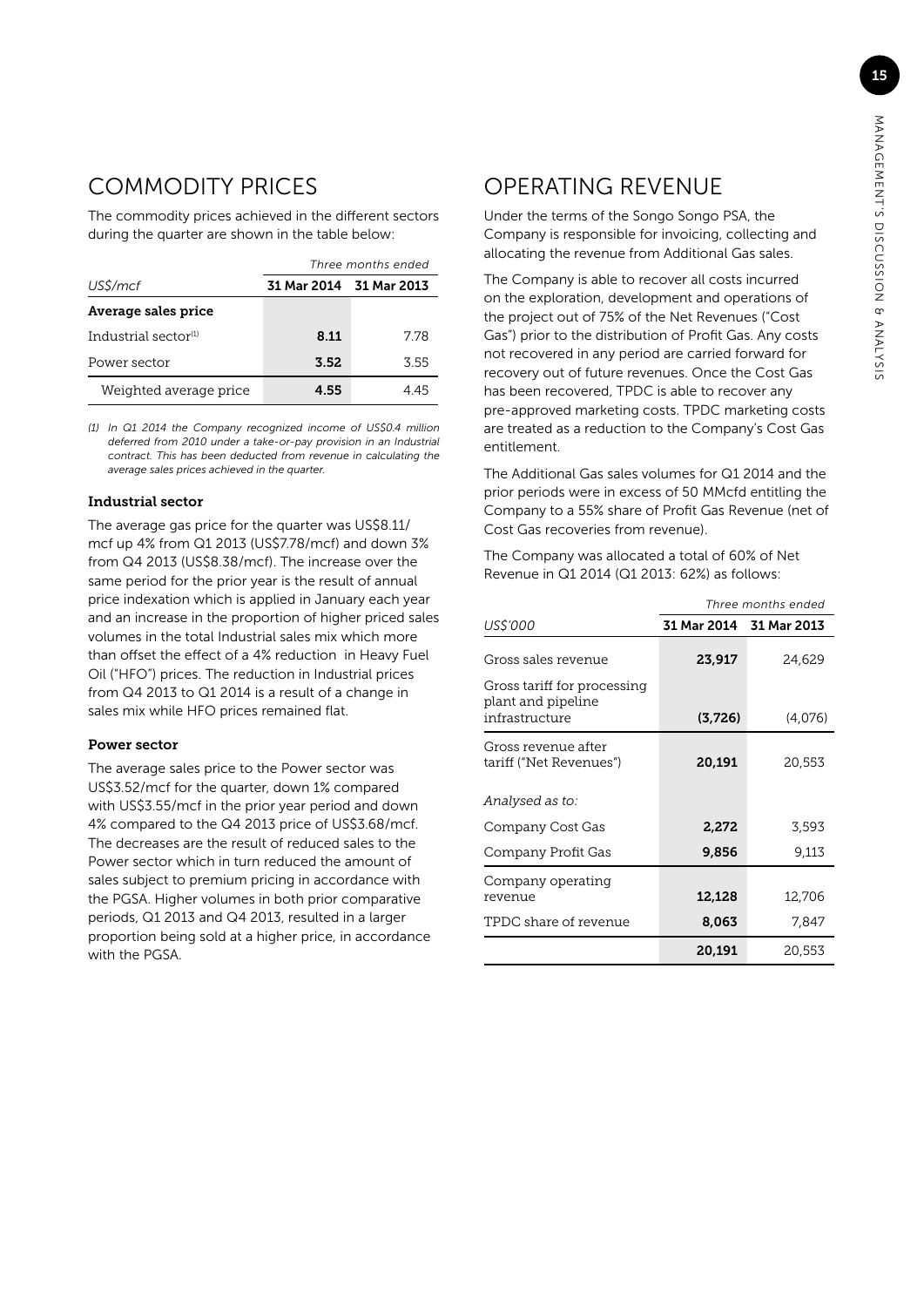16

The Company's total revenues for the quarter amounted to US\$13,698 after adjusting the Company's operating revenue of US\$12,128 by:

- i) adding US\$3,755 for income tax in the quarter the Company is liable for income tax in Tanzania, but the income tax is recoverable out of TPDC's Profit Gas when the tax is payable. To account for this, revenue is adjusted to reflect the current year income tax charge, which represents a 30% gross up of the current tax for the year; and
- ii) subtracting US\$2,185 for Additional Profits Tax this tax is considered a royalty and is netted against revenue.

Revenue presented on the Condensed Consolidated Interim Statement of Comprehensive Income may be reconciled to the operating revenue as follows:

|                                         | Three months ended      |          |
|-----------------------------------------|-------------------------|----------|
| US\$'000                                | 31 Mar 2014 31 Mar 2013 |          |
| Industrial sector                       | 9,828                   | 9,124    |
| Power sector                            | 14,089                  | 15,504   |
| Gross sales revenue                     | 23,917                  | 24,629   |
| Processing and<br>transportation tariff | (3,726)                 | (4,076)  |
| TPDC share of revenue                   | (8,063)                 | (7, 847) |
| Company operating<br>revenue            | 12,128                  | 12,706   |
| Additional Profits Tax                  | (2, 185)                | (3,035)  |
| Current income<br>tax adjustment        | 3,755                   | 3,526    |
| Revenue                                 | 13,698                  | 13,197   |

The 4% increase in revenue compared to Q1 2013 is the result of several factors. A 7% decrease in sales volumes partially offset by a 2% increase in weighted average gas prices have contributed to an overall 3% decrease in Gross Sales Revenue. At the same time TPDC's share of revenue increased 3% to US\$8.1 million (Q1 2013: US\$7.8 million) as a consequence reduced Cost Gas recoveries during the current quarter. With the increased scope of investment contemplated in the new development plan, the total APT expected to be paid over the life of the licence was reduced. This resulted in a lower accrual during the current quarter contributing to the Revenue increase.

### PROCESSING AND TRANSPORTATION TARIFF

Under the terms of the Re-rating Agreement signed in 2011 between the Company and Songas, the Company effectively pays an additional tariff of US\$0.30/mcf for sales between 70 MMcfd and 90 MMcfd and US\$0.40/ mcf for volumes above 90 MMcfd in addition to the regulated tariff of US\$0.59/mcf payable to Songas. The Q1 2014 charge for the additional tariff was US\$0.7 million (Q1 2013: US\$0.8 million).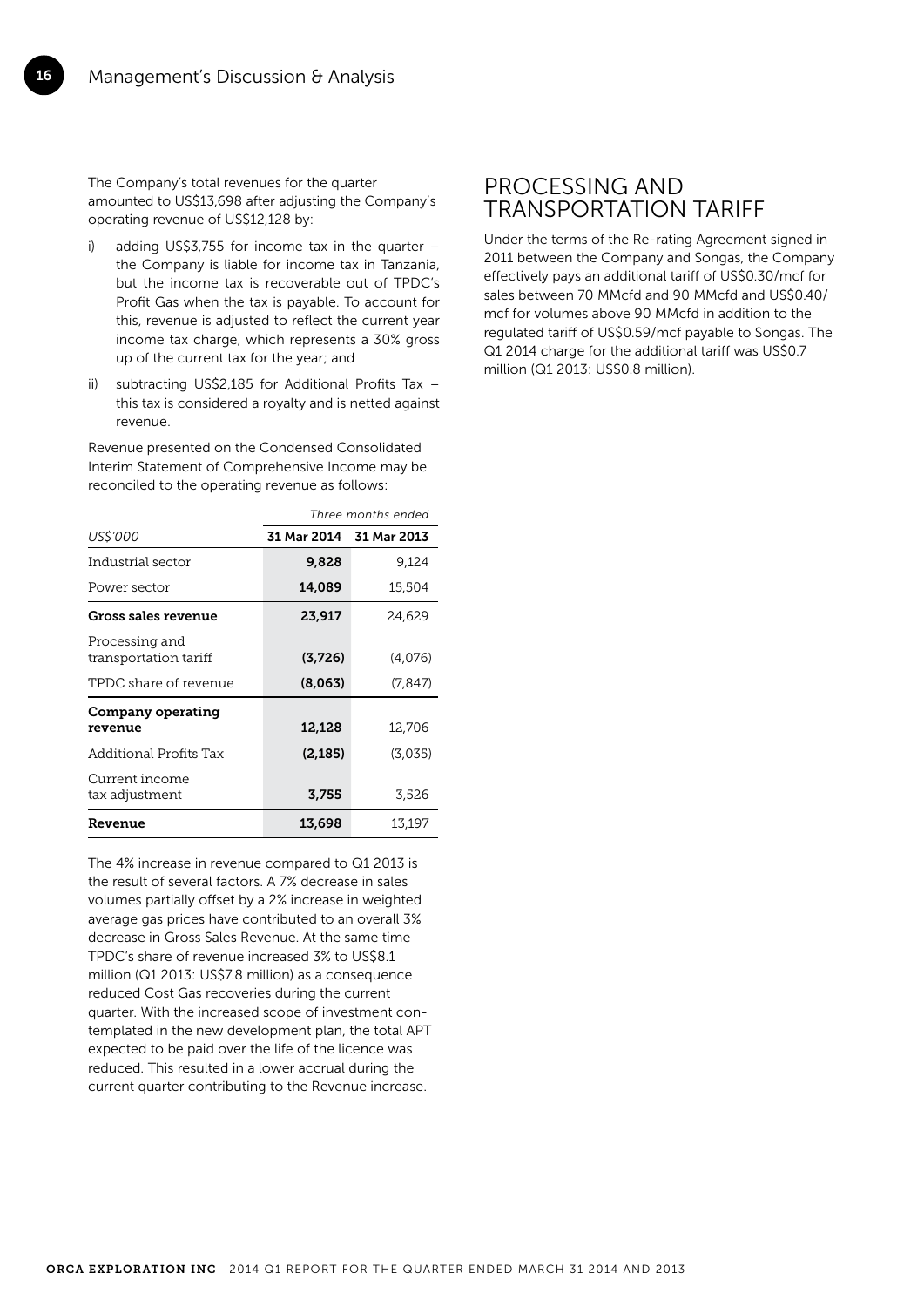### PRODUCTION AND DISTRIBUTION EXPENSES

The well maintenance costs are allocated between Protected and Additional Gas based on the proportion of their respective sales during the period. The total costs of maintenance for the period was US\$200 (Q1 2013: US\$134) of which US\$125 (Q1 2013: US\$84) was allocated for the Additional Gas.

Other field and operating costs include an apportionment of the annual PSA licence costs, regulatory fees and some costs associated with the evaluation of the reserves and the cost of personnel which costs are not recoverable from Songas.

Distribution costs represent the direct cost of maintaining the ringmain distribution pipeline and pressure reduction station (security, insurance and personnel).

These production and distribution costs are summarized in the table below:

|                                         | Three months ended      |     |
|-----------------------------------------|-------------------------|-----|
| US\$'000                                | 31 Mar 2014 31 Mar 2013 |     |
| Share of well maintenance               | 125                     | 84  |
| Other field and<br>operating costs      | 552                     | 318 |
|                                         | 677                     | 402 |
| Ringmain<br>distribution costs          | 583                     | 392 |
| Production and<br>distribution expenses | 1.260                   | 794 |

# OPERATING NETBACKS

The netback per mcf before general and administrative costs, overhead, tax and APT may be analysed as follows:

|                                               | Three months ended      |        |  |
|-----------------------------------------------|-------------------------|--------|--|
| US\$/mcf                                      | 31 Mar 2014 31 Mar 2013 |        |  |
| Gas price – Industrial                        | 8.11                    | 7.78   |  |
| Gas price – Power                             | 3.52                    | 3.55   |  |
| Weighted average<br>price for gas             | 4.55                    | 4.45   |  |
| Tariff                                        | (0.72)                  | (0.74) |  |
| TPDC share of revenue                         | (1.56)                  | (1.42) |  |
| Net selling price                             | 2.27                    | 2.29   |  |
| Well maintenance and<br>other operating costs | (0.13)                  | (0.07) |  |
| Distribution costs                            | (0.11)                  | (0.07) |  |
| Operating netback                             | 2.03                    | 2.15   |  |

The operating netback decreased by 6% from US\$2.15/ mcf in Q1 2013 to US\$2.03/mcf in Q1 2014. A 2% increase in the weighted average gas price offset by increases in operating and distribution costs and a 10% increase in the TPDC share of revenue resulted in the decrease in operating netbacks compared with the prior year. Against a 2% decline from the weighted average gas price of US\$4.66/mcf in Q4 2013, the operating netback decreased 11% to US\$2.03/mcf from US\$2.29/mcf, primarily the result of a 10% increase in TPDC Profit Gas share quarter over quarter and the reduction in gas sales volumes.

The 2% increase in the weighted average selling price from US\$4.45/mcf in Q1 2013 to US\$4.55/mcf in 2014 is a combination of a change in the sales mix resulting in higher average Industrial prices, offset by a 1% reduction in Industrial gas volumes, and an 8% drop in Power sales volumes which led to a reduction in the average Power sales price.

The 67% increase in the well maintenance and other operating costs on a per mcf basis in Q1 over the same period the prior year is primarily the result of lower sales volumes and an increase in some activities during the quarter.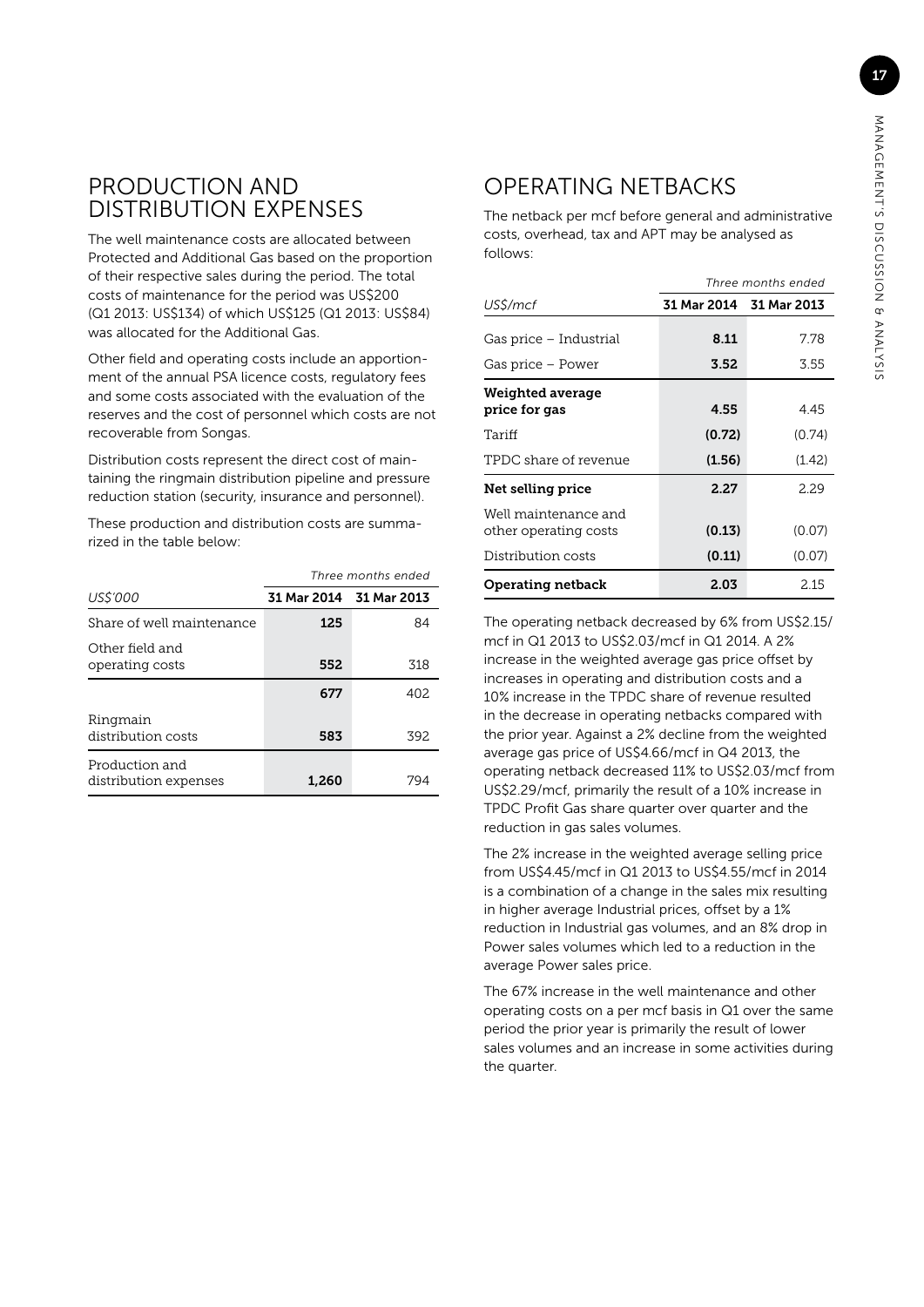### GENERAL AND ADMINISTRATIVE EXPENSES

The general and administrative expenses ("G&A") may be analysed as follows:

|                                                                   | Three months ended      |       |
|-------------------------------------------------------------------|-------------------------|-------|
| US\$'000                                                          | 31 Mar 2014 31 Mar 2013 |       |
| Employee & related costs                                          | 1,823                   | 1,883 |
| Stock based compensation                                          | 277                     | (271) |
| Office costs                                                      | 730                     | 800   |
| Marketing & business<br>development costs<br>including legal fees | 15                      | 163   |
| Reporting, regulatory<br>& corporate                              | 949                     | 955   |
| General and<br>administrative expenses                            | 3.794                   | 3,530 |

G&A includes the costs of running the natural gas distribution business in Tanzania which is recoverable as Cost Gas and is relatively fixed in nature. G&A averaged approximately US\$1.2 million per month during the first quarter of 2014 and 2013. The rate per mcf increased to US\$0.73/mcf from US\$0.64/mcf in Q1 2013 as a result of the drop in sales volumes.

### STOCK-BASED **COMPENSATION**

The breakdown of the costs incurred in relation to stock based compensation is detailed in the table below:

|                             | Three months ended      |       |  |  |
|-----------------------------|-------------------------|-------|--|--|
| US\$'000                    | 31 Mar 2014 31 Mar 2013 |       |  |  |
| Stock appreciation rights   | 277                     | (271) |  |  |
| Stock-based<br>compensation | 277                     | (271) |  |  |

A total of 1,742,400 stock options were outstanding as at 31 March 2014 compared to 1,922,400 at the end of 2013,

No options were granted during the quarter (Q1 2013: nil).

A total of 2,810,000 stock appreciation rights ("SARs") were outstanding as at 31 March 2014 compared to 1,030,000 as at 31 December 2013. A total of 1,780,000 SARs were granted in January with an exercise price of CDN\$2.30, a five-year term and which vest in five equal instalments, the first fifth on the anniversary of the grant date.

As SARs are settled in cash, they are re-valued at each reporting date using the Black-Scholes option pricing model. In the valuation of SARS at the reporting date, the following assumptions have been made: a risk free rate of interest of 1.75% stock volatility of 43% to 53%; 0% dividend yield; 0% forfeiture; and a closing price of CDN\$2.35 per Class B share.

As at 31 March 2014, a total accrued liability of US\$0.7 million (Q1 2013: US\$0.3 million) has been recognised in relation to the SARs in other payables. A charge of US\$0.3 million was recognised during the period compared to a credit of US\$0.3 million in Q1 2013. The increase in the cost of SARs year over year is due to the granting of an additional 1.8 million SARS in January 2014.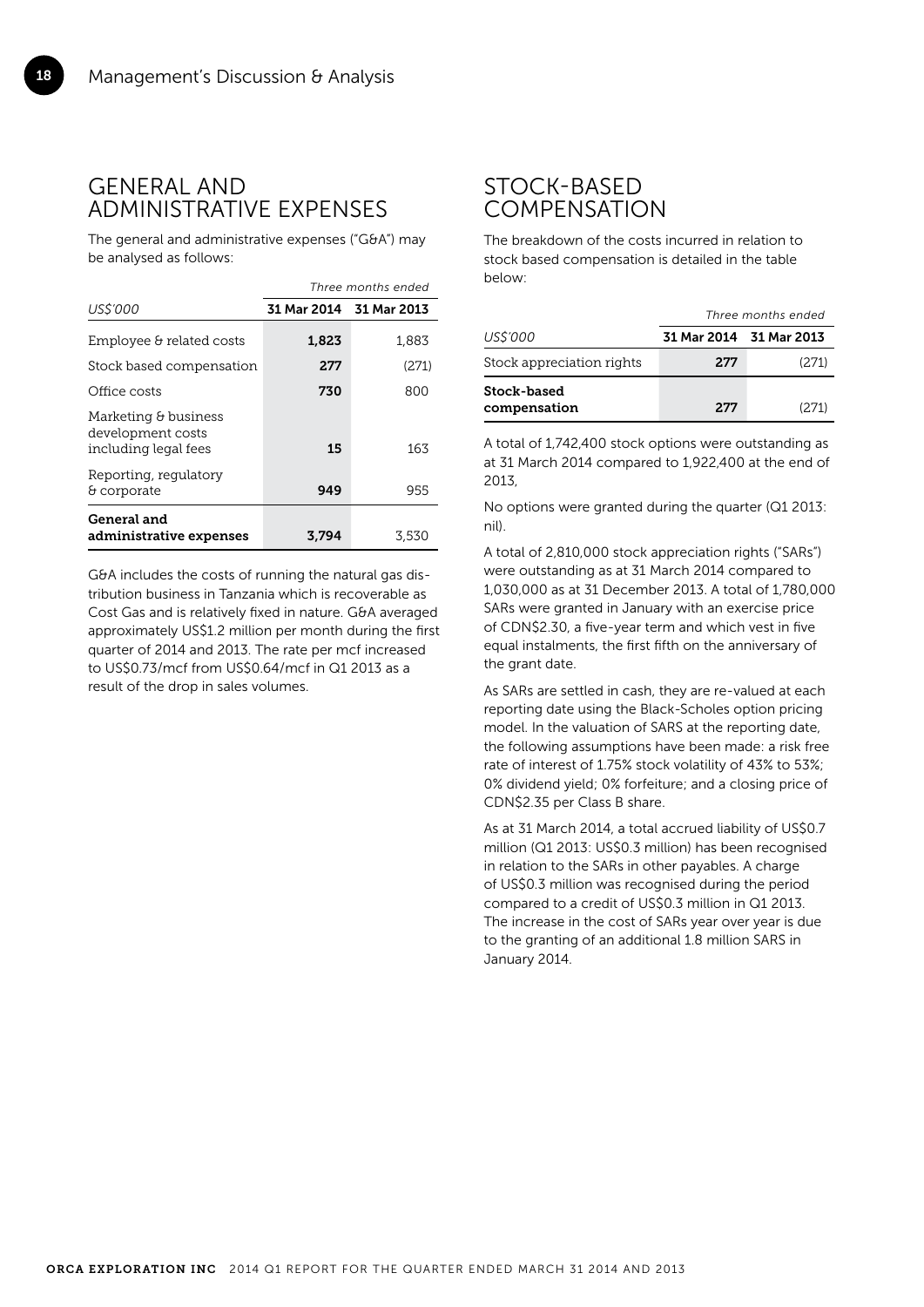# NET FINANCE COSTS

The movement in net financing costs is summarized in the table below:

|                                                  | Three months ended      |         |  |  |
|--------------------------------------------------|-------------------------|---------|--|--|
| US\$'000                                         | 31 Mar 2014 31 Mar 2013 |         |  |  |
| Interest charged on<br>overdue trade receivables | 647                     |         |  |  |
| Foreign exchange gain                            | 113                     |         |  |  |
| Finance income                                   | 760                     |         |  |  |
|                                                  |                         |         |  |  |
| Interest expense                                 | (24)                    | 205     |  |  |
| Net foreign exchange loss                        |                         | (1,286) |  |  |
| Provision for                                    |                         |         |  |  |
| doubtful debts                                   | (2,571)                 |         |  |  |
| Finance costs                                    | (2,595)                 | (1,491) |  |  |
| Net finance costs                                | (1,491)<br>1.835        |         |  |  |

Interest income of US\$0.6 million is due from TANESCO, under the terms of the PGSA, for late payment of gas supplied. This forms part of the TANESCO account receivable balance and has been fully provided against to reflect the uncertainty over the timing of collection.

Ī

The decrease in interest expense is the result of repaying the bank loan in full by the end of February 2014.

The foreign exchange gain reflects the impact of a fall in the value of the Tanzanian Shilling against the US Dollar during the period on outstanding customer/ supplier balances and bank accounts denominated in Tanzanian Shillings.

As at 31 March 2014, Songas owed the Company US\$30.4 million (Q4 2013: US\$24.8 million), whilst the Company owed Songas US\$20.6 million (Q4 2013: US\$16.9 million). There is no contractual right to offset these amounts, although in practice the companies have set off receivables and payables. During 2013 the Company formally offset payable and receivable balances of US\$17.5 million. During the quarter the Company has neither received nor paid any amounts in settlement of these balances. Amounts due to Songas primarily relate to pipeline tariff charges of US\$19.0 million (Q4 2013: US\$15.4 million), whereas the amounts due to the Company are mainly for sales of gas of US\$14.7 million (Q4 2013: US\$11.6 million) and for the operation of the gas plant for US\$15.8 million (Q4 2013: US\$13.3 million). The operation of the gas plant is conducted at cost and the charges are billed to Songas on a flow through basis without profit margin. Due to the time for which the set off has been outstanding and the lack of evidence of cash payments from Songas, the Company was unable to recognize the net Songas receivable and accordingly a further provision of US\$1.9 million (Q4 2013: US\$1.8 million) has been recognised against the same. Management continues to negotiate with Songas to reach an offsetting agreement and if, and when, such agreement is reached, the related provision for bad debts will be reversed. The interest income of US\$ 0.6 million is due from TANESCO, under the terms of the PGSA, for late payment of gas supplied and this amount has been classified as a bad debt.

Management continues to believe that TANESCO will ultimately settle its debts with the Company. Whilst there has recently begun a series of payments from TANESCO approximately weekly, as at the date of this report, there is no formal set schedule or repayment plan for TANESCO arrears agreed with the Company and payments have been irregular and unpredictable since mid-2011. Based on the actual repayment history as at 31 March 2014 US\$9.3 million (Q4 2013: US\$9.6 million) of the TANESCO receivable was classified as current and US\$59.3 million (Q4 2013: US\$47.0 million) was classified as long-term. A discount of US\$17.1 million (Q4 2013: US\$17.1 million) has been taken against the long-term receivable to reflect the estimated finance cost of delays in collection. The long-term portion of the trade receivable was discounted using a risk adjusted discount rate of 15% to reflect the cost of delayed timing of collections from TANESCO. The discount rate and the expected timing of the collections are reviewed at each period end with any adjustments recorded in the period that the estimates are changed.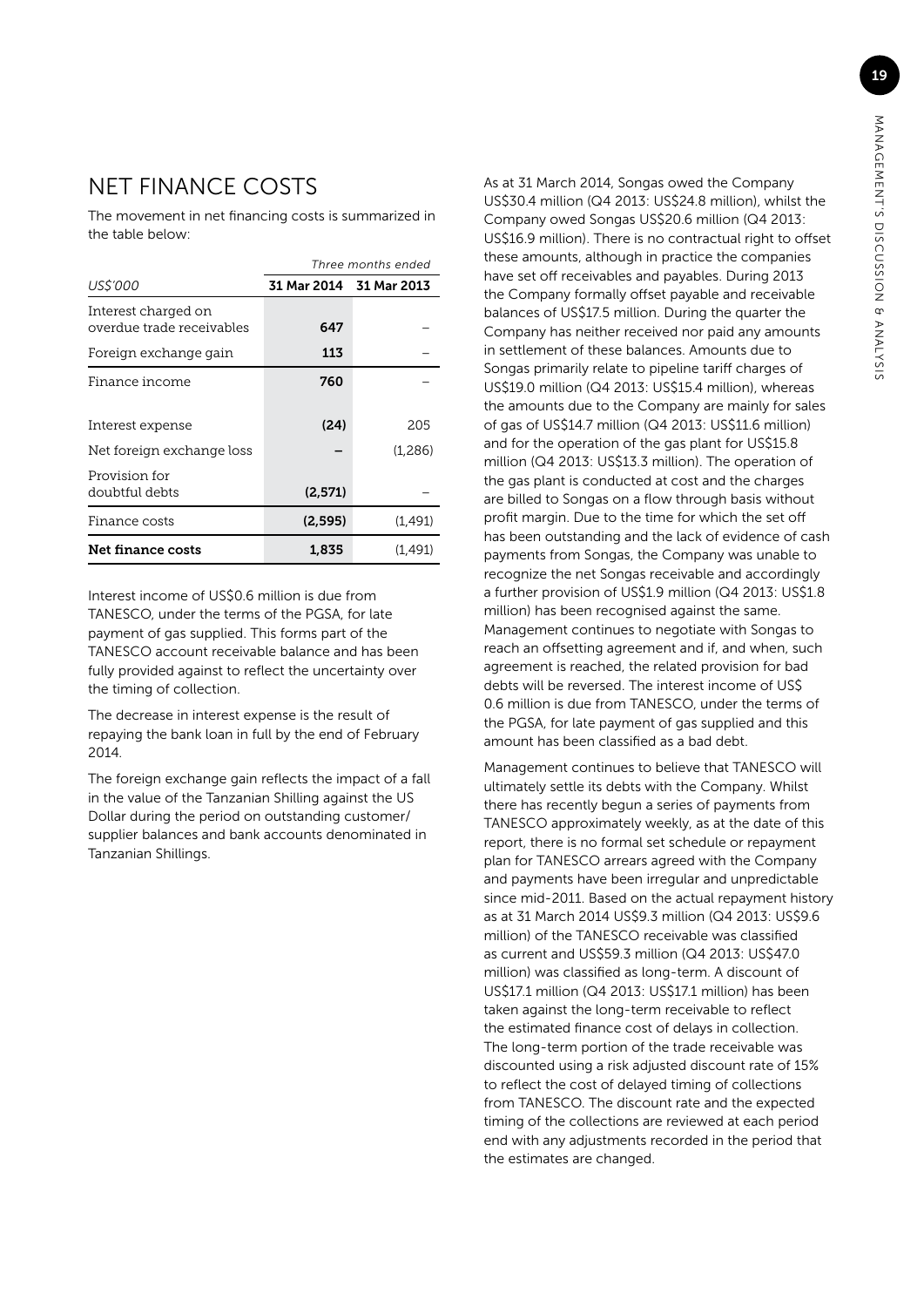### TAXATION

### Income Tax

20

Under the terms of the PSA with TPDC and the Government of Tanzania, the Company is liable for income tax in Tanzania at the corporate tax rate of 30%. However, where income tax is payable, this is recovered from TPDC by deducting an amount from TPDC's share of Profit Gas. This is reflected in the accounts by increasing the Company's revenue by the appropriate amount.

As at 31 March 2014, there were temporary differences between the carrying value of the assets and liabilities for financial reporting purposes and the amounts used for taxation purposes under the Income Tax Act 2004. Applying the 30% Tanzanian tax rate, the Company has recognised a deferred tax liability of US\$11.2 million (Q1 2013: US\$19.8 million) which represents a US\$1.0 million reduction in the deferred future income tax charge during the quarter compared with a reduction of US\$0.6 million in Q1 2013. The deferred tax has no impact on cash flow until it becomes a current income tax at which point the tax is paid to the Commissioner of Taxes and recovered from TPDC's share of Profit Gas.

### Additional Profits Tax

Under the terms of the PSA, in the event that all costs have been recovered with an annual return of 25% plus the percentage change in the United States Industrial Goods Producer Price Index ("PPI"), an Additional Profits Tax ("APT") is payable.

The timing and the effective rate of APT depends on the realised value of Profit Gas which in turns depends of the level of expenditure. The Company provides for APT by forecasting annually the total APT payable as a proportion of the forecast Profit Gas over the term of the PSA. The forecast takes into account the timing of future development capital spending.

The effective APT rate of 22.2% (Q1 2013: 33.3%) has been applied to Profit Gas of US\$4.3 million (Q1 2013: US\$9.1 million), and accordingly, US\$2.2 million (Q1 2013: US\$3.0 million) has been deducted from revenue for the quarter ended 31 March 2014.

|                     | Three months ended                   |       |  |  |
|---------------------|--------------------------------------|-------|--|--|
| US\$'000            | 31 March<br>31 March<br>2014<br>2013 |       |  |  |
| Current APT payable | 2.464                                |       |  |  |
| Deferred APT        | (279)                                | 3,035 |  |  |
|                     | 2.185                                | 3.035 |  |  |

The deferred APT credit represents the release of an accumulated provision bringing the APT rate down from 25% to currently projected rate for the life of the PSA.

# DEPLETION AND DEPRECIATION

The Natural Gas Properties are depleted using the unit of production method based on the production for the period as a percentage of the total future production from the Songo Songo proven reserves. As at 31 December 2013 the proven reserves as evaluated by the independent reservoir engineers, McDaniel & Associates Consultants Ltd., were 476 Bcf, on a life of licence basis. A depletion expense of US\$3,563 (Q1 2013: US\$2,722) has been charged to the accounts, the increase is the result of a 7% decrease in sales volumes and a 43% increase in the depletion rate to US\$0.70/ mcf (Q1 2013 US\$0.49/mcf).

Non-Natural Gas Properties are depreciated as follows:

| Leasehold<br><b>improvements</b> | Over remaining life<br>of the lease |
|----------------------------------|-------------------------------------|
| Computer equipment               | 3 years                             |
| Vehicles                         | 3 years                             |
| Fixtures and fittings            | 3 years                             |

### CARRYING AMOUNTS OF ASSETS

Capitalised costs are periodically assessed to determine whether it is likely that such costs will be recovered in the future. To the extent that these capitalised costs are unlikely to be recovered in the future, they are impaired and recorded in the statement of comprehensive income.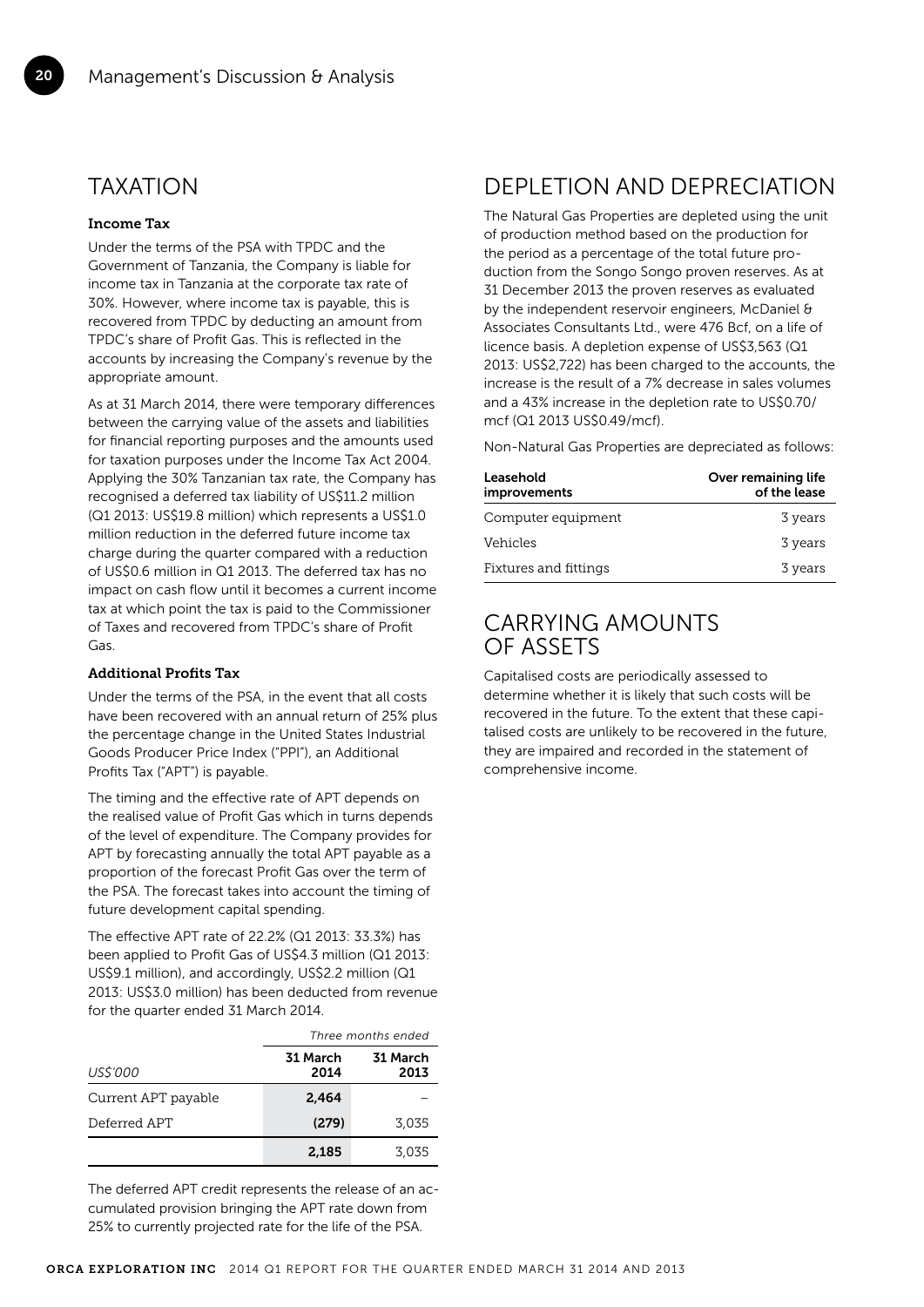### FUNDS GENERATED BY OPERATIONS

Funds from operations before working capital changes were US\$7.1 million for Q1 2014 (Q1 2013: US\$8.9 million).

|                                                            | Three months ended |             |  |  |  |
|------------------------------------------------------------|--------------------|-------------|--|--|--|
| <i>US\$'000</i>                                            | 31 Mar 2014        | 31 Mar 2013 |  |  |  |
| Profit after taxation                                      | 1,586              | 2.774       |  |  |  |
| Adjustments (1)                                            | 5,518              | 6,130       |  |  |  |
| <b>Funds flow from</b><br>operating activities             | 7.104              | 8,904       |  |  |  |
| Working capital<br>adjustments <sup>(1)</sup>              | (6.444)            | (14,447)    |  |  |  |
| Net cash flows from/<br>(used in) operating<br>activities  | 660                | (5,543)     |  |  |  |
| Net cash flows used in<br>investing activities             | (483)              | (270)       |  |  |  |
| Cash flows from/(used<br>in) financing activities          | (1,683)            | 3,010       |  |  |  |
| Decrease in cash                                           | (1,506)            | (2,803)     |  |  |  |
| Effect of change in<br>foreign exchange<br>on cash in hand | (24)               | 177         |  |  |  |
| Net decrease in cash                                       | (1,530)            | (2,626)     |  |  |  |

*(1) See condensed consolidated interim statement of cash flows*

The 20% decrease in funds from operations before working capital changes over Q1 2013 is due to increases in Production and Distribution expenses, increased General and Administrative expenses and APT being current during the quarter as opposed to deferred in the prior year period. APT is reflected in working capital adjustments.

Operating revenues with respect to TANESCO and Songas are not fully reflected in the overall cash position as a consequence of the failure of both TANESCO and Songas to pay their invoices during the period.

## CAPITAL EXPENDITURE

Capital expenditures amounted to US\$0.5 million during the quarter (Q1 2013: US\$0.3 million) and may be analysed as follows:

|                                                    | Three months ended      |      |  |  |  |
|----------------------------------------------------|-------------------------|------|--|--|--|
| US\$'000                                           | 31 Mar 2014 31 Mar 2013 |      |  |  |  |
| Geological and<br>geophysical and<br>well drilling |                         | 2.70 |  |  |  |
| Pipelines and<br>infrastructure                    | 305                     |      |  |  |  |
| Other equipment                                    | 178                     |      |  |  |  |
|                                                    | 483                     | 270  |  |  |  |

21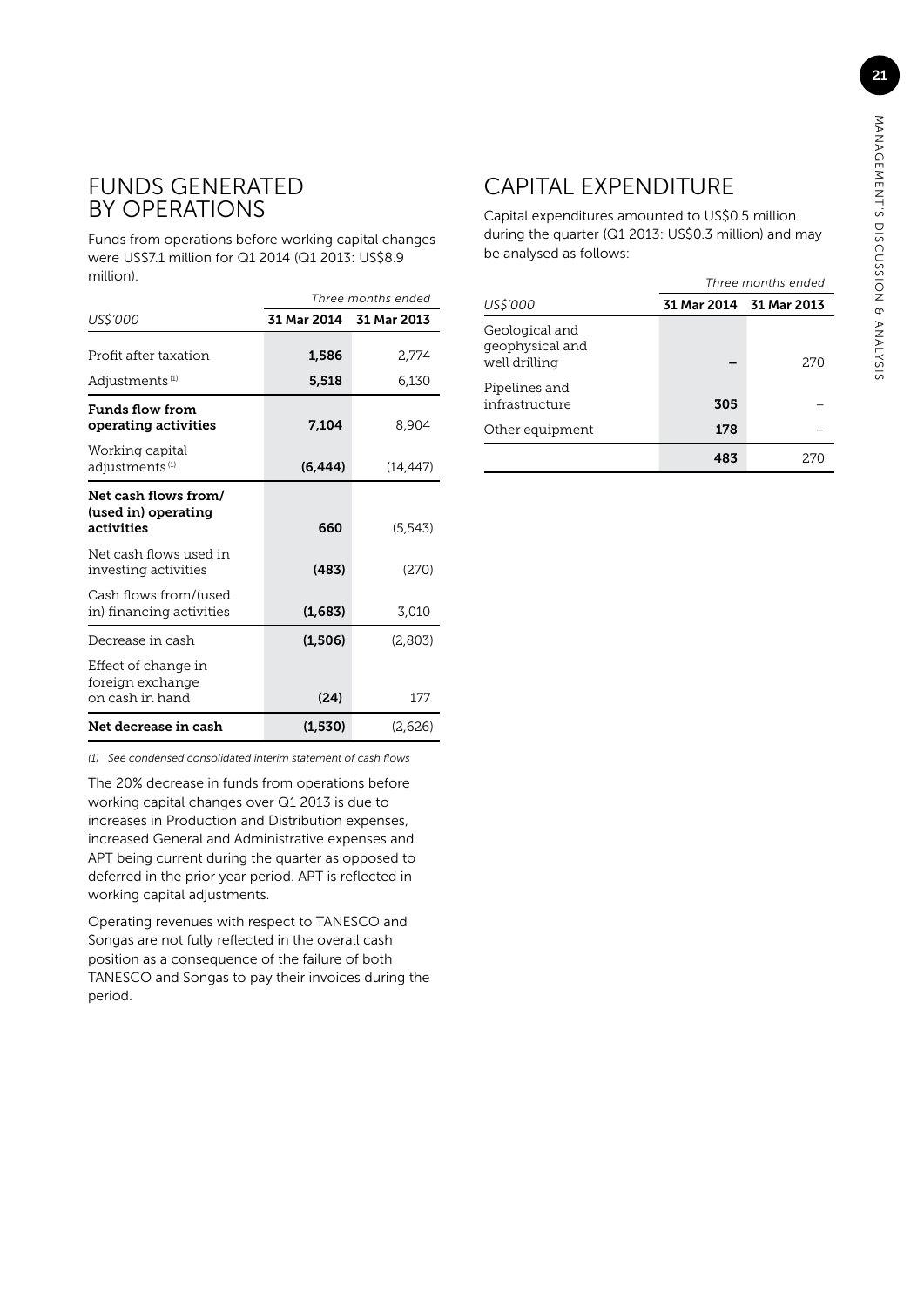### WORKING CAPITAL

22

Working capital as at 31 March 2014 was US\$19.1 million (31 December 2013: US\$27.8 million) and may be analysed as follows:

|                                 |             | As at       |
|---------------------------------|-------------|-------------|
| US\$'000                        | 31 Mar 2014 | 31 Dec 2013 |
| Cash                            | 31,058      | 32,588      |
| Trade and other receivables     | 35,346      | 37,215      |
| TANESCO                         | 9,320       | 9,624       |
| Songas                          | 14,653      | 11,560      |
| Other trade debtors             | 6,977       | 10,874      |
| Songas gas plant operations     | 15,763      | 13,280      |
| Other receivables               | 1,735       | 2,408       |
| Provision for doubtful accounts | (13, 102)   | (10, 531)   |
| Tax receivable                  | 14,364      | 14,585      |
| Prepayments                     | 712         | 281         |
|                                 | 81,480      | 84,669      |
| Trade and other payables        | 61,681      | 53,296      |
| TPDC                            | 27,300      | 20,644      |
| Songas payables                 | 19,025      | 15,355      |
| Other trade payables            | 2,363       | 3,857       |
| Deferred income                 | 5,880       | 6,271       |
| Accrued liabilities             | 7,069       | 7,169       |
| Related parties                 | 44          |             |
| Bank loan                       |             | 1,659       |
| Tax payable                     | 739         | 1,958       |
| Working capital <sup>(1)</sup>  | 19,060      | 27,756      |

*Notes:*

*(1) Working capital as at 31 March 2014 includes a TANESCO receivable of US\$9.3 million (31 December 2013: US\$9.6 million). Given the payment pattern, the TANESCO receivables in excess of 60 days which total US\$59.3 million (31 December 2013: US\$47.0 million) have been classified as long-term receivables and discounted by US\$17.1 million. Total long- and short-term TANESCO receivables as at 31 March 2013 were US\$68.6 million prior to discounting. Subsequent to the quarter end, TANESCO paid US\$10.9 million, and as at 29 May 2014 the TANESCO balance was US\$60.9 million of which arrears total US\$57.6 million.*

Working capital as at 31 March 2014 decreased by 31% during the quarter, primarily as a result higher TPDC payables relative to the increase in TANESCO receivables. This is due to the reclassification of TANESCO receivables in excess of 60-days as long-term receivables but leaving the TPDC portion of Profit Gas associated with the additional receivable as current payables. The Company did not incur any major capital expenditure during the quarter. Other significant points are:

- At 31 March 2014 the majority of the Company's cash was held in Mauritius. There are no restrictions on the movement of cash from Mauritius or Tanzania.
- Since the quarter end the Company has received US\$10.9 million from TANESCO. Management remains confident that the full amount due from TANESCO will ultimately be received.
- Of the US\$6.9 million relating to other trade debtors US\$4.5 million had been received as at the date of this report. Management expects to receive the balance during the course of Q2.
- The balance of US\$27.3 million payable to TPDC represents the remaining balance of its share of revenue as at 31 March 2014.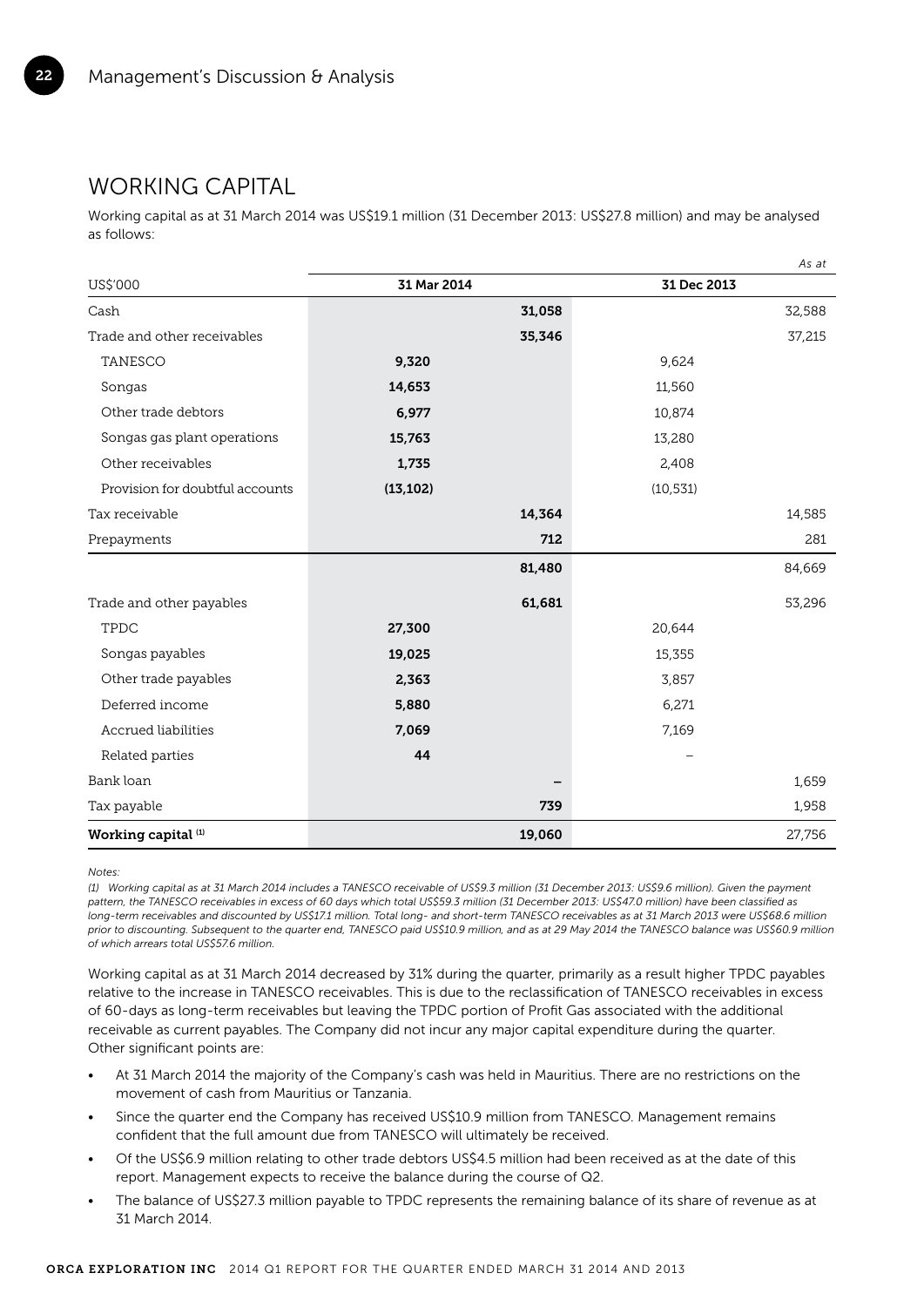### **BANK LOAN**

The loan was fully paid by February 2014. Total payments during the quarter were US\$1.7 million.

# GOING CONCERN

These financial statements have been prepared on a going concern basis. The going concern basis of presentation assumes that the Company will continue in operation for the foreseeable future and be able to realize its assets and discharge its liabilities and commitments in the normal course of business. The financial statements do not reflect adjustments that would be necessary if the going concern assumption were not appropriate. If the going concern basis were not appropriate for these financial statements, then adjustments would be necessary in the carrying amounts of assets and liabilities, the reported revenues and expenses, and the balance sheet classifications.

The ability of the Company to continue as a going concern is dependent on the Company's ability to collect its receivables from Government entities to fund on-going operations and the exploration and development program. The continuing weakness in the financial position of the state utility, TANESCO, has created uncertainty as to whether the Company will be able to collect cash to continue operations and meet its commitments. The immediate need to collect from its debtors may create significant doubt about the Company's ability to continue as a going concern.

In the event that Company does not collect from TANESCO the balance of the outstanding receivables at 31 March 2014 and TANESCO continues to be unable to pay the Company for subsequent 2014 gas deliveries, the Company will need additional funding for its ongoing operations before the end of Q1 2015. There are no guarantees that such additional funding will be available when needed, or will be available on suitable terms. Pursuant to its rights under the PGSA, the Company has served a Notice of Dispute to TANESCO demanding payment in full to collect the arrears, as well as examining the Company's legal and contractual options to mitigate a further increase in arrears including but not limited to suspending gas deliveries to TANESCO.

The material uncertainties that may cast significant doubt on the Company's ability to continue as a going concern are set forth below. The Company generates on average in excess of 65% of its operating revenue from sales to the Power sector companies, Songas and TANESCO. The financial security of Songas is heavily reliant on the payment of capacity and energy charges by TANESCO, which in turn is dependent on the Government of Tanzania to subsidise a significant portion of TANESCO's operating budget.

At 31 March 2014, TANESCO owed the Company US\$68.6 million gross prior to discount (including arrears of US\$63.9 million) compared to US\$56.6 million (including arrears of US\$51.5 million) as at 31 December 2013. During the quarter the Company received a total of US\$2.8 million (Q1 2013: US\$ nil) from TANESCO and, subsequent to the quarter end, TANESCO paid the Company a further US\$10.9 million. As of the date of this report, the outstanding balance is US\$60.9 million of which US\$57.6 million is in arrears.

At the end of Q1 2013, the World Bank approved a Tanzania First Power and Gas Development Policy Operation ("DPO") of US\$100 million, the first in a programme of three contemplated operations. The objective of the program is to: (i) strengthen the Tanzania's ability to bridge the financial gap in its power sector; (ii) reduce the cost of power supply and promote private sector participation in the power sector; and (iii) strengthen the policy and institutional framework for the management of the country's natural gas resources. TANESCO made tangible progress in late 2013 towards sustainability in securing a 39% power tariff increase from the energy regulator, the Energy Water Utilities Regulatory Authority ("EWURA"). This was an important outcome of the World Bank condition to limit Government subsidies of TANESCO and resulted in the advancement of the Second US\$100 million Power and Gas DPO, approved by the World Bank on 26 March 2014 and expected to be disbursed in Q2 2014. The Company received significant payments of approximately US\$18.7 million in 2013 from TANESCO around the time of the disbursement of the First DPO and as at the date of this report has yet to be advised formally as to the quantum of payments if any which may be made as a result of the Second DPO. The DPO programme contemplates a third tranche which the Company understands is conditional, among other things, upon the Tanzania Gas Act being enacted by Parliament.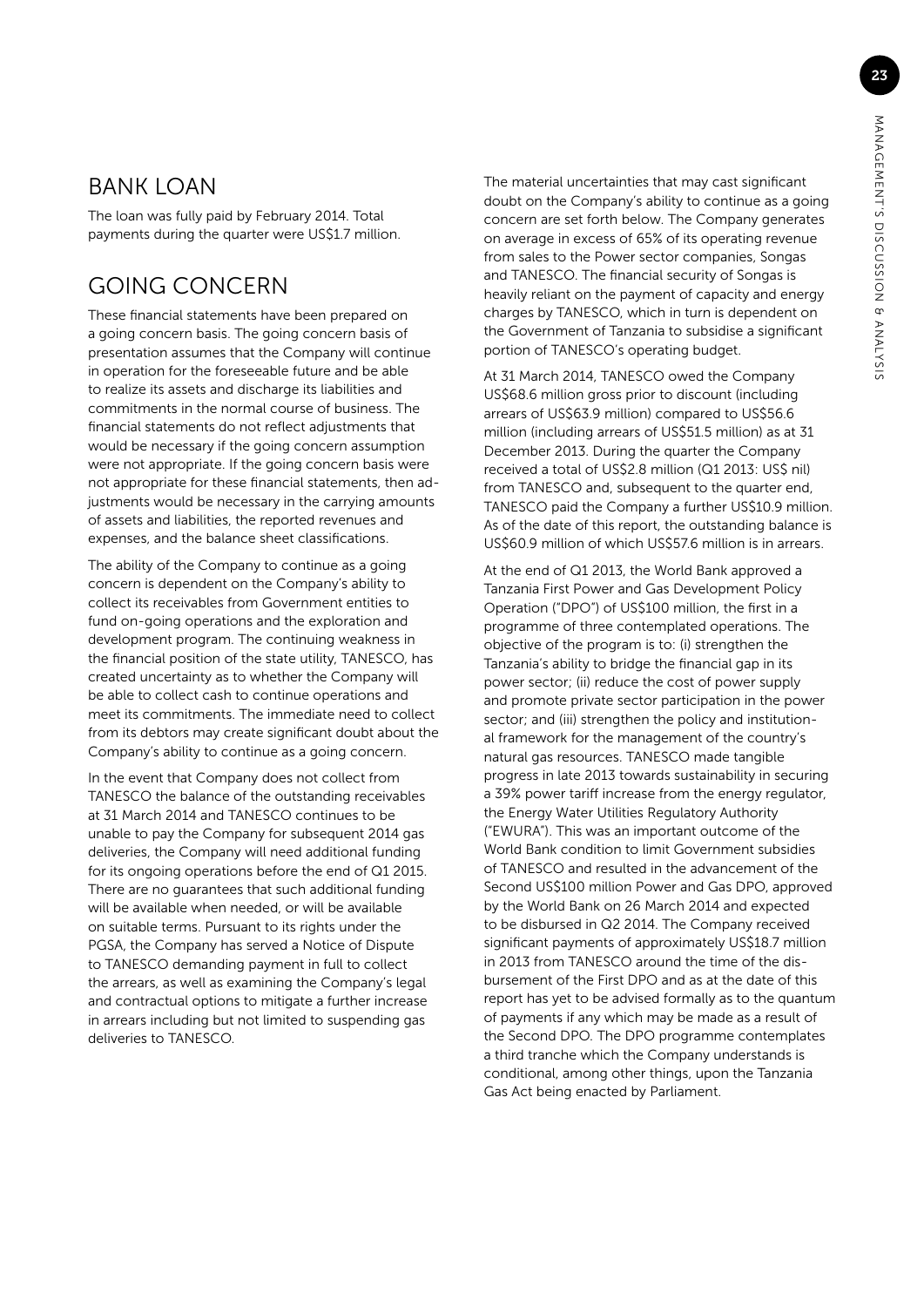24

Management continues to believe that TANESCO will ultimately settle its debts with the Company and is currently in discussions with TANESCO senior management to agree a payment schedule. Whilst there have been recently a number of payments from TANESCO received approximately weekly, as at the date of this report, there is no set schedule or repayment plan for TANESCO arrears agreed with the Company and payments since mid-2011 have been irregular and unpredictable. Based on the actual repayment history as at 31 March 2014, US\$9.3 million (Q4 2013: US\$9.6 million) of the TANESCO receivable was classified as current and US\$59.3 million (Q4 2013: 47.0 million) was classified as long-term. A discount of US\$17.1 million (Q4 2013: US\$17.1 million) has been taken against the TANESCO receivable to reflect the estimated finance cost of delay in collections. The trade receivable was discounted using a risk adjusted discount rate of 15% to reflect the cost of delayed timing of collections from TANESCO. The discount rate and the expected timing of the collections are reviewed at each period end with any adjustments recorded in the period that the estimates are changed.

As at 31 March 2014, Songas owed the Company US\$30.4 million (Q4 2013: US\$24.8 million), whilst the Company owed Songas US\$20.6 million (Q4 2013: US\$16.9 million). There is no contractual right to offset these amounts, although in practice the companies have set off receivables and payables. During 2013 the Company and Songas formally offset payable and receivable balances of US\$17.5 million. During and subsequent to the end of the quarter, the Company has neither received nor paid any amounts in settlement of these balances. Amounts due to Songas primarily relate to pipeline tariff charges of US\$19 million (Q4 2013: US\$15.4 million), whereas the amounts due to the Company are mainly for sales of gas of US\$14.7 million (Q4 2013: US\$11.6 million) and for the operation of the gas plant for US\$15.8 million (Q4 2013: US\$13.3 million).

The operation of the gas plant is conducted at cost and the charges are billed to Songas on a flow through basis without profit margin. Due to the time for which the set off has been outstanding and the lack of evidence of cash payments from Songas, the Company was unable to recognize the net Songas receivable and accordingly a further provision of US\$1.9 million (Q4 2013: US\$1.8 million) has been provided against same (see Note 5). Management continues to negotiate with Songas to reach an offsetting agreement and if, and when, such agreement is reached, the related provision for bad debts will be reversed. Any amounts which are not agreed will be pursued by the Company through the dispute mechanisms provided in its agreements with Songas.

In 2012, to help alleviate the funding gap caused by the delays in TANESCO payments the Company entered into a US\$10 million debt facility with a bank in Tanzania. By February 2013, the Company had drawn down the facility. Repayments commenced in March 2013 and the loan was fully repaid in February 2014. A total of US\$1.7 million was repaid in the quarter.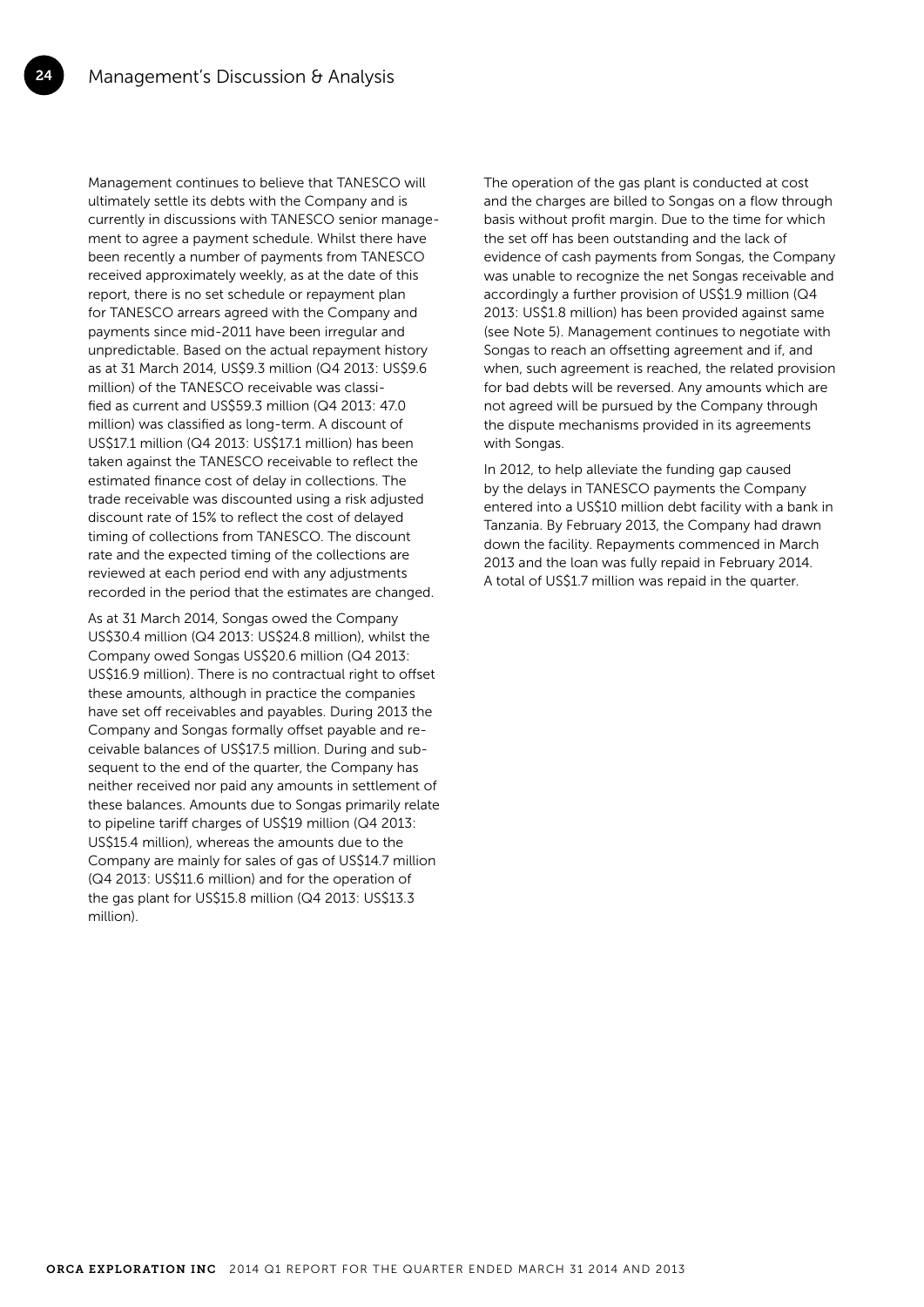### SHAREHOLDERS' EQUITY AND OUTSTANDING SHARE DATA

There were 34.8 million shares outstanding as at 31st March 2014 which may be analysed as follows:

|                                                        |             | As at       |
|--------------------------------------------------------|-------------|-------------|
| Number of shares ('000)                                | 31 Mar 2014 | 31 Dec 2013 |
| <b>Shares outstanding</b>                              |             |             |
| Class A shares                                         | 1.751       | 1,751       |
| Class B shares                                         | 33,072      | 33,072      |
| Class A and Class B<br>shares outstanding              | 34.823      | 34.823      |
| Convertible securities                                 |             |             |
| Options                                                | 1,742       | 1,742       |
| Fully diluted Class A<br>and Class B shares            | 36.565      | 36,565      |
| Weighted average                                       |             |             |
| Class A and Class B shares                             | 34,823      | 34,719      |
| Convertible securities                                 |             |             |
| Options                                                | 643         |             |
| Weighted average diluted<br>Class A and Class B shares | 35,466      | 34,719      |

As at 29 May 2014, there were a total of 1,750,517 Class A shares and 33,072,015 Class B shares outstanding.

# RELATED PARTY TRANSACTIONS

One of the non-executive Directors is a partner at a law firm. During the quarter, the Company incurred US\$0.04 million (Q1 2013: US\$0.1 million) to this firm for services provided. The transactions with this related party were made at the exchange amount. The Chief Financial Officer provided services to the Company through a consulting agreement with a personal services company, during the quarter the Company incurred US\$0.1 million (Q1 2013 US\$ nil) to this firm for services provided. As at 31 March 2014 the Company has a total of US\$0.04 million (Q1 2013: US\$0.2 million) recorded in trade and other payables in relation to the related parties.

### CONTRACTUAL OBLIGATIONS AND COMMITTED CAPITAL INVESTMENT

### CONTRACTUAL OBLIGATIONS

### Protected Gas

Under the terms of the original gas agreement for the Songo Songo project ("Gas Agreement"), in the event that there is a shortfall/insufficiency in Protected Gas as a consequence of the sale of Additional Gas, then the Company is liable to pay the difference between the price of Protected Gas (US\$0.55/MMbtu escalated) and the price of an alternative feedstock multiplied by the volumes of Protected Gas up to a maximum of the volume of Additional Gas sold (113.5 Bcf as at 31 March 2014). The Company did not have a shortfall during the reporting period and does not anticipate a shortfall arising during the term of the Protected Gas delivery obligation to July 2024.

The Gas Agreement may be superseded by an initialed Amended and Restated Gas Agreement ("ARGA"). The ARGA provides clarification of the Protected Gas volumes and removes all terms dealing with the security of the Protected Gas and the consequences of any insufficiency to a new Insufficiency Agreement ("IA"). The IA specifies terms under which Songas may demand cash security in order to keep it whole in the event of a Protected Gas insufficiency. Should the IA be signed, it will govern the basis for determining security. Under the provisional terms of the IA, when it is calculated that funding is required, the Company is required to fund an escrow account at a rate of US\$2.00/MMbtu on all Industrial Additional Gas sales out of its and TPDC's share of revenue, and TANESCO shall contribute the same amount on Additional Gas sales to the Power sector. The funds provide security for Songas in the event of an insufficiency of Protected Gas.

The Company is actively monitoring the reservoir and, supported by the report of its independent engineers, does not anticipate that a liability will occur in this respect.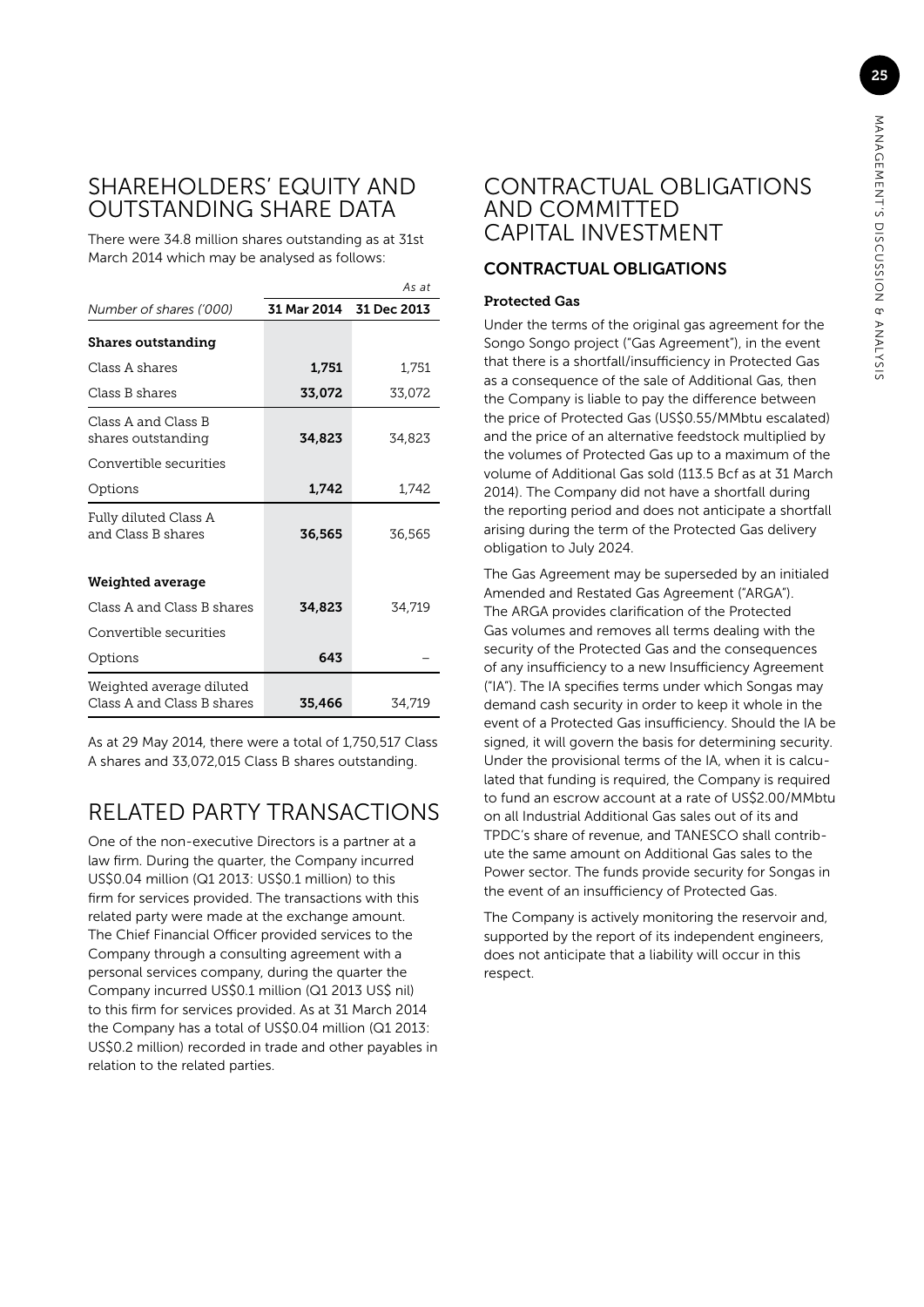#### Re-rating Agreement

26

During Q2 2011, the Company signed a re-rating agreement with TANESCO and Songas (the "Re-Rating Agreement") to increase the gas processing capacity to a maximum of 110 MMcfd (the pipeline and pressure requirements at the Ubungo power plant restrict the infrastructure capacity to a maximum of 102 MMcfd). Under the terms of the Re-rating Agreement, the Company effectively pays an additional tariff of US\$0.30/mcf for sales between 70 MMcfd and 90 MMcfd and US\$0.40/mcf for volumes above 90 MMcfd in addition to the tariff of US\$0.59/mcf payable to Songas as set by the energy regulator, EWURA.

Under the terms of this agreement, the Company agreed to indemnify Songas for damage to its facilities caused by the re-rating, up to a maximum of US\$15 million, but only to the extent that this was not already covered by indemnities from TANESCO or Songas' insurance policies. The Re-rating Agreement expired on 31st December 2012 and in September was extended by Songas to 31 December 2013. At this time, the Company knows of no reason to de-rate the Songas plant. Since 31 December 2013 production has continued at the higher rated limit and, given the Government's interest in pursuing further development and increasing gas production, the Company expects this to continue. However there are no assurances that this will occur.

#### Portfolio Gas Supply Agreement

On 17 June 2011, a long term (to June 2023) PGSA was signed between the Company, TPDC and TANESCO. Under the PGSA, the seller is obligated, subject to infrastructure capacity, to sell a maximum of approximately 37 MMcfd for use in any of TANESCO's current power plants except those operated by Songas at Ubungo. Under the agreement, the current basic wellhead is approximately US\$2.88/mcf on 1 July 2014 this will increase to US\$2.94/mcf. Any volumes of gas delivered under the PGSA in excess of 36 MMcfd are subject to a 150% increase in the basic wellhead gas price.

#### Operating leases

The Company has two office rental agreements, one in Dar es Salaam, Tanzania and one in Winchester, United Kingdom. The agreement in Dar es Salaam was entered into on 1 November 2013 and expires on 31 October 2015 at an annual rent of US\$401 thousand. The agreement in Winchester expires on 25 September 2022 and is at an annual rental of GBP35 thousand (US\$58 thousand) per annum during 2012 and 2013 and GBP71 thousand (US\$115 thousand) per annum thereafter. The costs of these leases are recognised in the General and Administrative expenses.

#### Capital Commitments

There are no capital commitments at this time.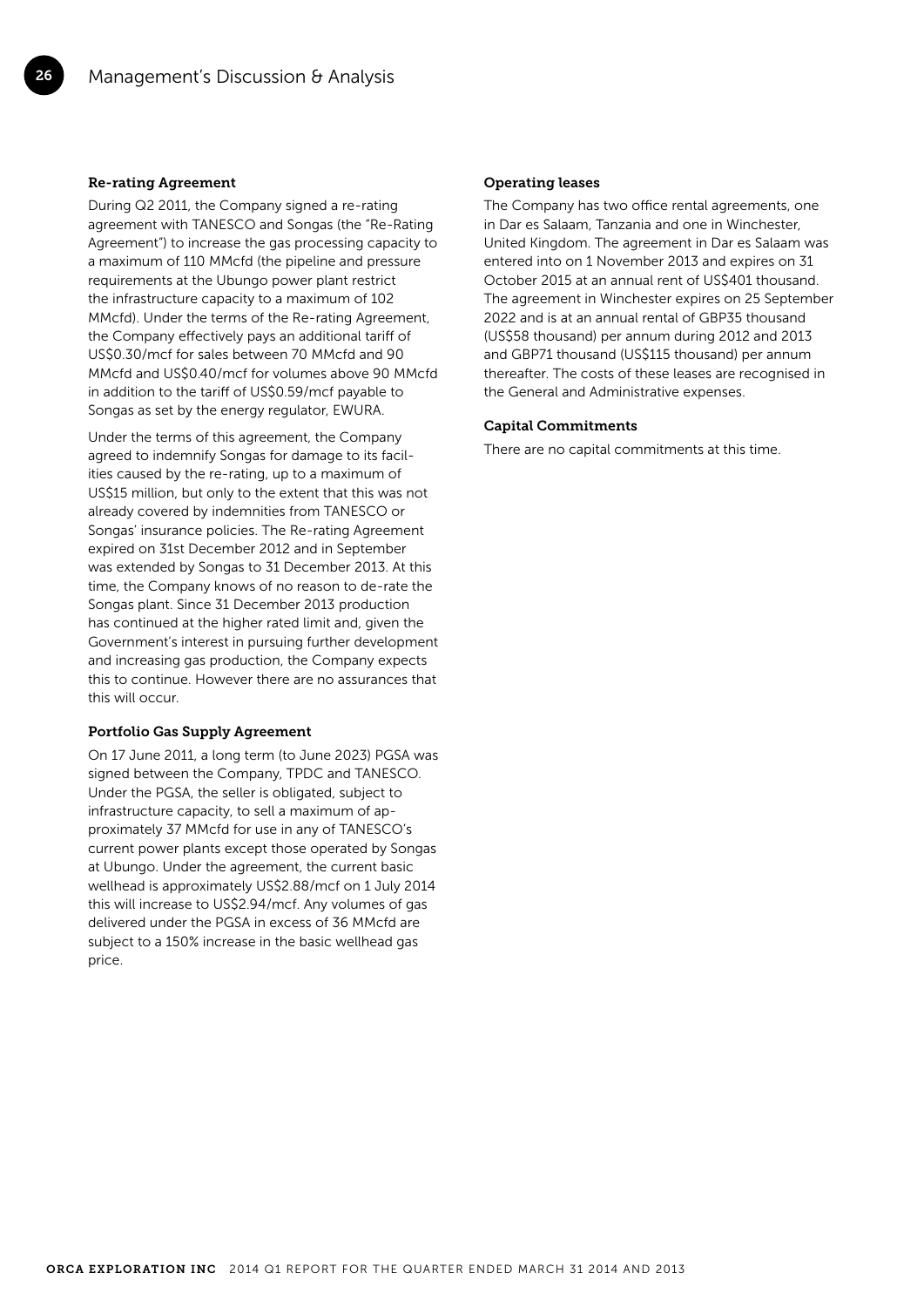# **CONTINGENCIES**

### Downstream unbundling

The separation or unbundling of the downstream assets currently in the PSA has been an objective of TPDC and MEM for some time. Unbundling was an issue raised by TPDC in the 2012 GNT negotiations and in the recently issued National Natural Gas Policy which contemplates TPDC as a monopoly aggregator and distributor of gas. In the context of the gas policy, TPDC and MEM have indicated that they wish the Company to unbundle the downstream distribution business in Tanzania. The methodology for this has been discussed with TPDC in the course of GNT negotiations. During 2013, the Company tabled a proposal with alternative mechanisms to unbundle the downstream from the PSA which were economically neutral to the parties. TPDC did not respond to the proposal and it was later withdrawn by the Company in connection with the termination of negotiations arising from the GNT and TPDC was advised that the downstream would remain in the PSA until mutually agreed otherwise. The disposition of the downstream business will be addressed at such a time as there is a conflict between new legislation and the Company's rights under the PSA.

### TPDC back-in

TPDC has previously indicated a wish to exercise its right under the PSA to 'back in' to the Songo Songo field development and a further wish to convert this into a carried interest in the PSA. The current terms of the PSA require TPDC to provide formal notice in a defined period and contribute a proportion of the costs of any development, sharing in the risks in return for an additional share of the gas. To date, TPDC has not contributed any costs. TPDC back-in rights and the potential conversion of these rights into a carried working interest were discussed with the GNT along with other issues, however there were no changes to the PSA agreed between the parties. As such the Company continues to stand behind the original terms of the PSA. Should an amendment to the PSA be agreed in future relating to back-in rights, the impact on reserves and accounting estimates will be assessed at that time and reflected prospectively.

For the purpose of the reserves certification as at 31 December 2013, it was assumed that, on the basis of economically rational behavior, TPDC will elect to 'back-in' for 20% for all future new drilling activities with-in the prescribed period as determined by the current development plan and this is reflected in the Company's net reserve position.

### Cost recovery

The Company's Cost Pool in Tanzania has been fully recovered resulting in a reduction in the percentage of net revenue attributable to the Company.

TPDC conducted an audit of the historic Cost Pool and in 2011 disputed approximately US\$34 million of costs that had been recovered from the Cost Pool from 2002 through to 2009. The Company has contended that the disputed costs were appropriately incurred on the Songo Songo project in accordance with the terms of the PSA. Undertakings to resolve this matter were an outcome of GNT negotiations and the matter was referred to the Controller and Auditor General ("CAG"), head of the National Audit Office of Tanzania. With no progress on resolving the matter, the Company served a Notice of Dispute on TPDC to put the matter to a definitive timeline for resolution, following which the CAG appointed an international independent audit firm to review the disputed costs. The work of the CAG has recently been completed and once TPDC has completed its review of the findings, TPDC and Company senior management will hold discussions to determine whether a settlement is possible. If the matter is not resolved to the Company's satisfaction, it intends to proceed to ICSID arbitration pursuant to the terms of the PSA. This matter has had no impact on the results for the period.

### TPDC marketing costs

Under the Songo Songo PSA, all reasonable marketing costs including those incurred by TPDC, with the prior approval by the Company are recoverable. TPDC has to date attempted to claim US\$3.6 million in marketing costs from the Company. Management reviewed the claims and can demonstrate that there was no prior approval for such costs, no supporting documentation provided evidencing the expenditure, and further believes the nature of the costs to be unreasonable and not related to marketing the downstream business. Accordingly the Company has rejected the claim by TPDC.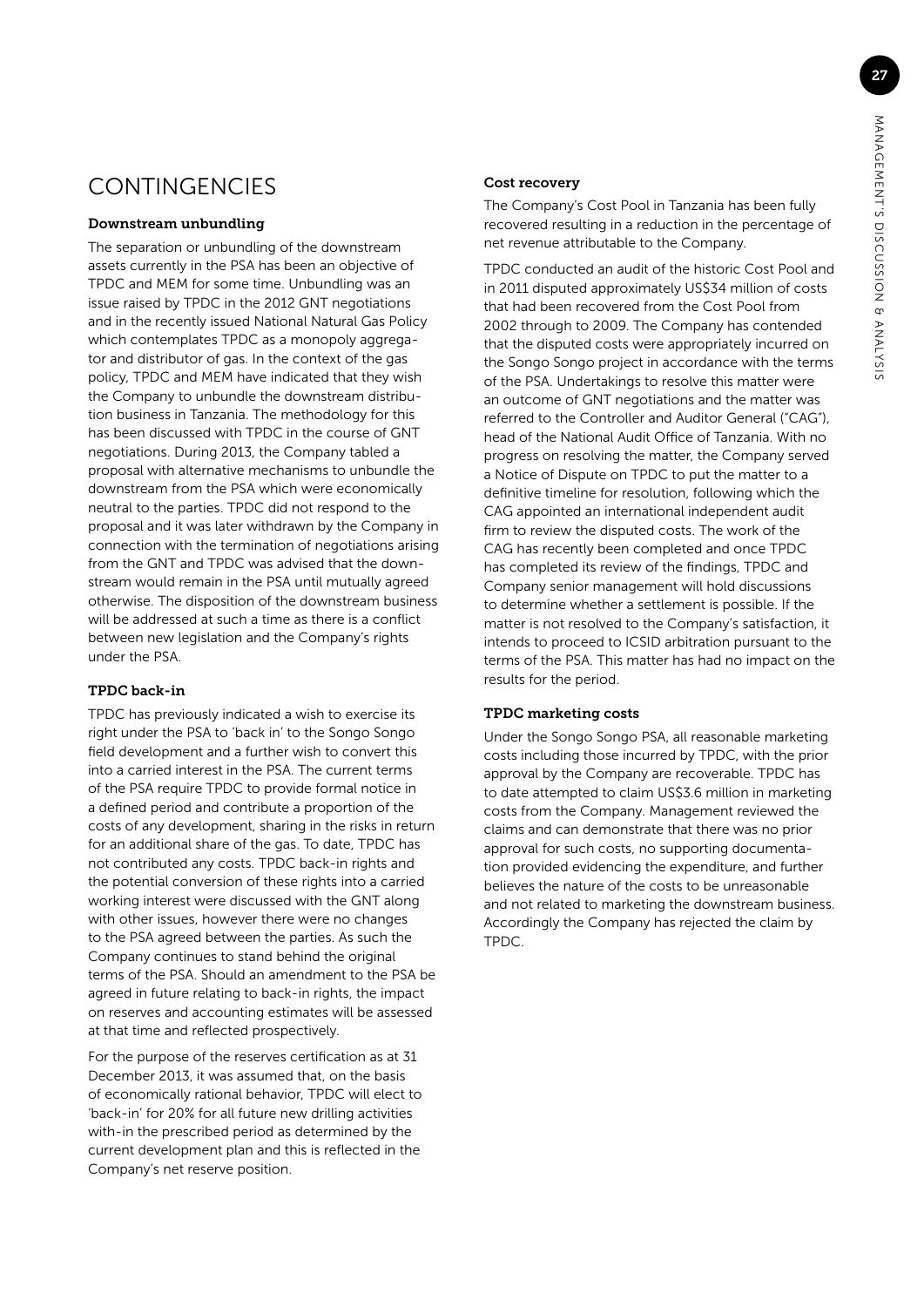#### Taxation

28

During 2013 the Company received a number of assessments for additional tax from the Tanzania Revenue Authority ("TRA"), which together with interest penalties total US\$18.4 million at 31 December 2013. Management, together with tax advisors, have reviewed each of the assessments and believe them to be without merit. The Company has appealed against assessments for additional withholding tax and employment related taxes, and has filed formal objections against TRA's claims for additional corporation tax and VAT.

The Tax Revenue Appeals Board (TRAB) considered the Company's appeal against a withholding tax assessment of US\$2.4 million in March 2013 and upheld the assessment. The Company then appealed to Tax Revenue Appeals Tribunal whose decision is awaited. Although a similar appeal to the Tribunal has been decided in favour of TRA, management continues to believe this assessment is flawed and, if necessary, will pursue the case in the Court of Appeal where a similar case is currently being heard.

The Company, based on legal counsel's advice, believes it has strong support, on the basis of tax legislation and the terms of the PSA, for its objection to the additional income tax assessment of US\$7.8 million, including penalties. Subsequent to the quarter end TRA notified the Company that it would not accept the objection relating to 2009 and issued a notice confirming the assessment for US\$2.5 million. The Company now intends to appeal to the TRAB in respect of 2009. In the event that the Company's 2008 and 2010 objections are rejected and subsequent appeals are overturned, any additional tax payable will be recoverable from TPDC under the terms the PSA.

The Company has filed an objection against a further assessment of VAT, which together with penalties totals US\$7.5 million. Again, the Company, based on legal counsel's advice, believes that it has strong grounds for objecting to this assessment and accordingly has made no provision.

The Company has received an assessment of US\$0.7 million in respect of employment related taxes which TRA believe to have been underpaid. The Company does not accept TRA's finding and has appealed.

Management continues to review the progress of the above appeals and objections and, as of the date of this report, does not believe any provision is required.

### NEW ACCOUNTING POLICIES

On January 1, 2014 the Company adopted new standards with respect to Employee Contributions (Amendments to IAS 19), Offsetting Financial Assets and Financial Liabilities (Amendments to IAS 32) and Liability for Levies (IFRIC 21).

The adoption of these amendments and standards had no impact on the amounts recorded in the consolidated financial statements as at January 1, 2014 or on the comparative periods.

#### Financial instrument classification and measurement

The Company classifies the fair value of financial instruments according to the following hierarchy based on the amount of observable inputs used to value the instrument:

Level 1 – Quoted prices are available in active markets for identical assets or liabilities as of the reporting date. Active markets are those in which transactions occur in sufficient frequency and volume to provide pricing information on an ongoing basis.

Level 2 – Pricing inputs are other than quoted prices in active markets included in Level 1. Prices in Level 2 are either directly or indirectly observable as of the reporting date. Level 2 valuations are based on inputs, including expected interest rate, share prices, and volatility factors, which can be substantially observed or corroborated in the marketplace.

Level 3 – Valuation in this level are those with inputs for the asset or liabilities that are not based on observable market data.

The Company's long-term trade receivable is considered Level 3 measurements.

### CRITICAL ACCOUNTING POLICES AND ESTIMATES

The preparation of these condensed consolidated interim financial statements requires management to make estimates and assumptions that affect the reported amounts of assets and liabilities, the disclosure of contingent assets and liabilities at the date of the financial statements, and the reported amounts of revenue and expenses during the period. Actual results could differ from these estimates.

In preparing these condensed consolidated interim financial statements, the significant judgements made by the management in applying the Company's accounting policies and the key sources of estimation uncertainty were the same as those applied to the consolidated financial statements as at and for the year ended 31 December 2013.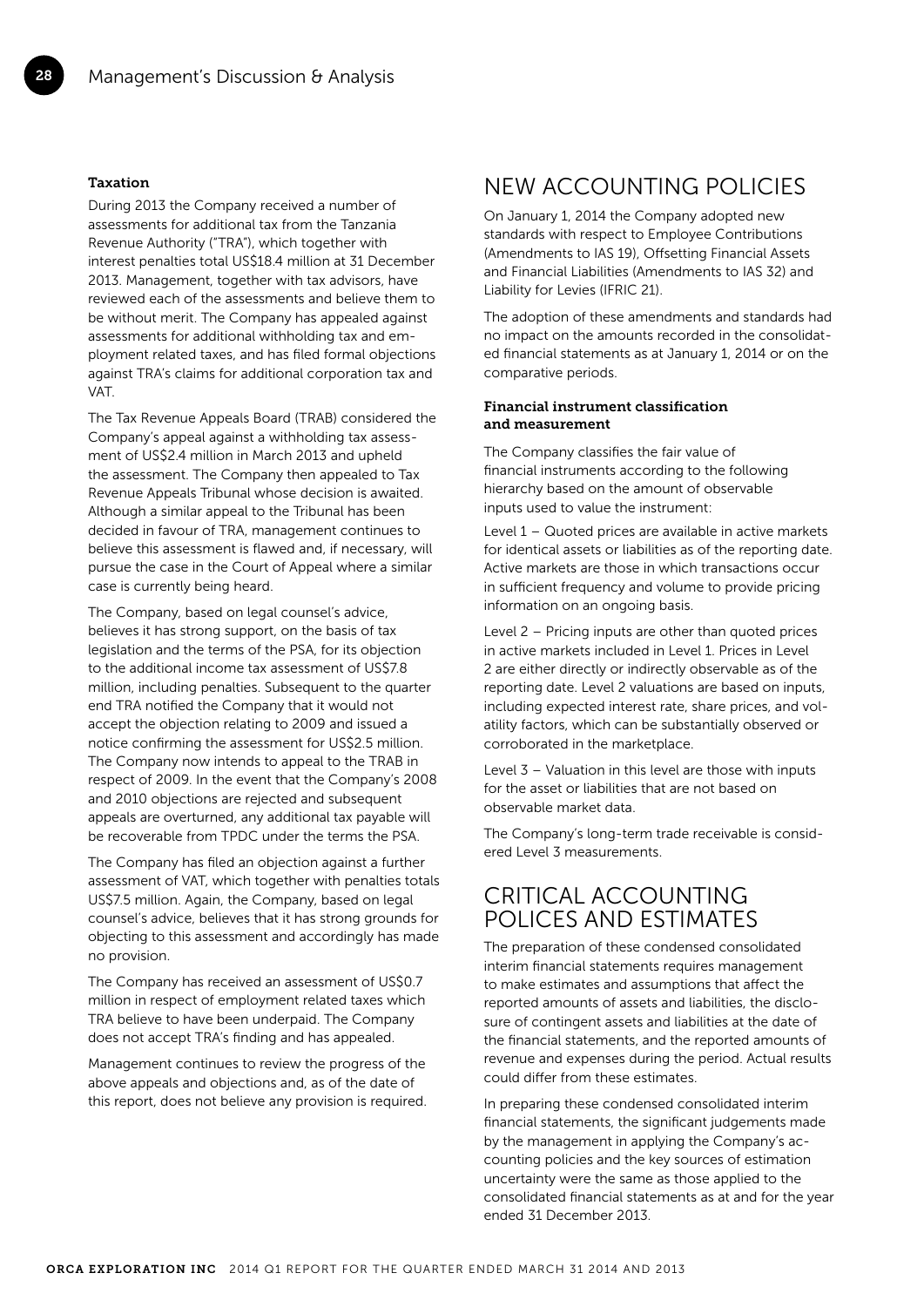# SUMMARY QUARTERLY RESULTS

The following is a summary of the results for the Company for the last eight quarters:

| US\$'000 except where                           | 2014    |          |         |                          | 2013     |         |              | 2012    |
|-------------------------------------------------|---------|----------|---------|--------------------------|----------|---------|--------------|---------|
| otherwise stated                                | Q1      | Q4       | Q3      | Q <sub>2</sub>           | Q1       | Q4      | Q3           | Q2      |
| <b>FINANCIAL</b>                                |         |          |         |                          |          |         |              |         |
| Revenue                                         | 13,698  | 14,866   | 14,659  | 11,996                   | 13,197   | 20,712  | 22,425       | 16,915  |
| Comprehensive income/<br>(loss) after tax       | 1,573   | (3,918)  | 1,928   | (6, 817)                 | 2,950    | 5,504   | 1,266        | 5,167   |
| Earnings/(loss) per<br>share - diluted (US\$)   | 0.04    | (0.11)   | 0.05    | (0.19)                   | 0.08     | 0.15    | 0.04         | 0.15    |
| Funds flow from<br>operating activities         | 7,104   | 8,744    | 11,851  | 10,546                   | 8,904    | 12,015  | 14,379       | 9,982   |
| Funds flow per share<br>- diluted (US\$)        | 0.20    | 0.26     | 0.34    | 0.30                     | 0.25     | 0.33    | 0.41         | 0.28    |
| Operating netback (US\$/mcf)                    | 2.03    | 2.29     | 2.26    | 2.10                     | 2.15     | 3.01    | 3.14         | 2.56    |
| Working capital                                 | 19,060  | 27,756   | 31,585  | 22,527                   | 54,758   | 46,820  | 37,730       | 38,689  |
| Shareholders' equity                            | 121,851 | 120,252  | 124,170 | 122,068                  | 128,885  | 125,935 | 120,204      | 118,938 |
| <b>CAPITAL</b><br><b>EXPENDITURES</b>           |         |          |         |                          |          |         |              |         |
| Geological and geophysical<br>and well drilling |         | (1, 370) | 391     | 103                      | 268      | 2,160   | 14,749       | 17,732  |
| Pipeline and infrastructure                     | 305     | 397      | 296     | 31                       |          | (258)   | 261          | 563     |
| Power development                               |         |          |         | $\overline{\phantom{0}}$ |          | (15)    | 22           | 84      |
| Other equipment                                 | 178     | 1,111    | 57      | 4                        | $\equiv$ | 562     | $\mathbf{1}$ | 86      |
| <b>OPERATING</b>                                |         |          |         |                          |          |         |              |         |
| Additional Gas sold<br>- Industrial (MMcf)      | 1,164   | 1,143    | 1,092   | 1,067                    | 1,176    | 1,127   | 1,022        | 829     |
| Additional Gas sold<br>- Power (MMcf)           | 4,008   | 4,385    | 4,959   | 4,250                    | 4,363    | 4,417   | 4,270        | 4,172   |
| Average price per mcf<br>- Industrial (US\$)    | 8.11    | 8.38     | 8.43    | 8.60                     | 7.78     | 8.56    | 9.21         | 10.14   |
| Average price per mcf<br>- Power (US\$)         | 3.52    | 3.68     | 4.10    | 3.63                     | 3.55     | 3.61    | 3.55         | 2.80    |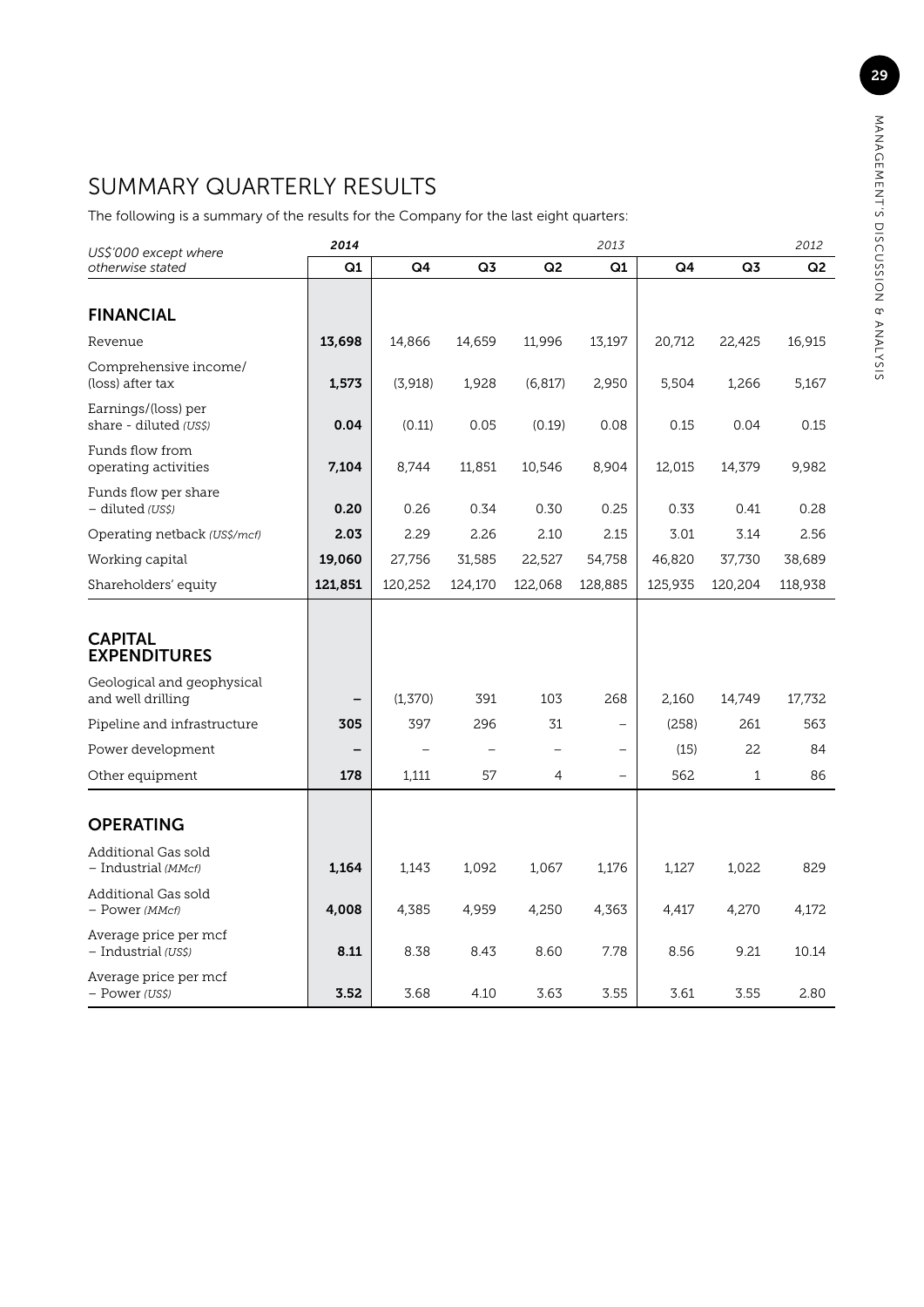### CONDENSED CONSOLIDATED INTERIM STATEMENT OF COMPREHENSIVE INCOME (UNAUDITED)

|                                                                     |             |             | Three months ended |
|---------------------------------------------------------------------|-------------|-------------|--------------------|
| US\$'000 except per share amounts                                   | <b>Note</b> | 31 Mar 2014 | 31 Mar 2013        |
| Revenue                                                             | 3, 4        | 13,698      | 13,197             |
| Cost of sales                                                       |             |             |                    |
| Production and distribution expenses                                |             | (1, 260)    | (794)              |
| Depletion expense                                                   |             | (3, 563)    | (2,722)            |
|                                                                     |             | 8,875       | 9,681              |
| General and administrative expenses                                 |             | (3,794)     | (3,530)            |
| Finance income                                                      | 5           | 760         |                    |
| Finance costs                                                       | 5           | (2, 595)    | (1, 491)           |
| Profit before tax                                                   |             | 3,246       | 4,660              |
| Income taxes                                                        | 6           | (1,660)     | (1,886)            |
| Profit after tax                                                    |             | 1,586       | 2,774              |
| Foreign currency translation<br>(loss)/gain from foreign operations |             | (13)        | 176                |
| Total comprehensive income for the period                           |             | 1,573       | 2,950              |
| <b>Earnings per share</b>                                           |             |             |                    |
| Basic (US\$)                                                        | 13          | 0.05        | 0.09               |
| Diluted (US\$)                                                      | 13          | 0.04        | 0.08               |

*See accompanying notes to the condensed consolidated interim financial statements.*

<span id="page-29-0"></span>30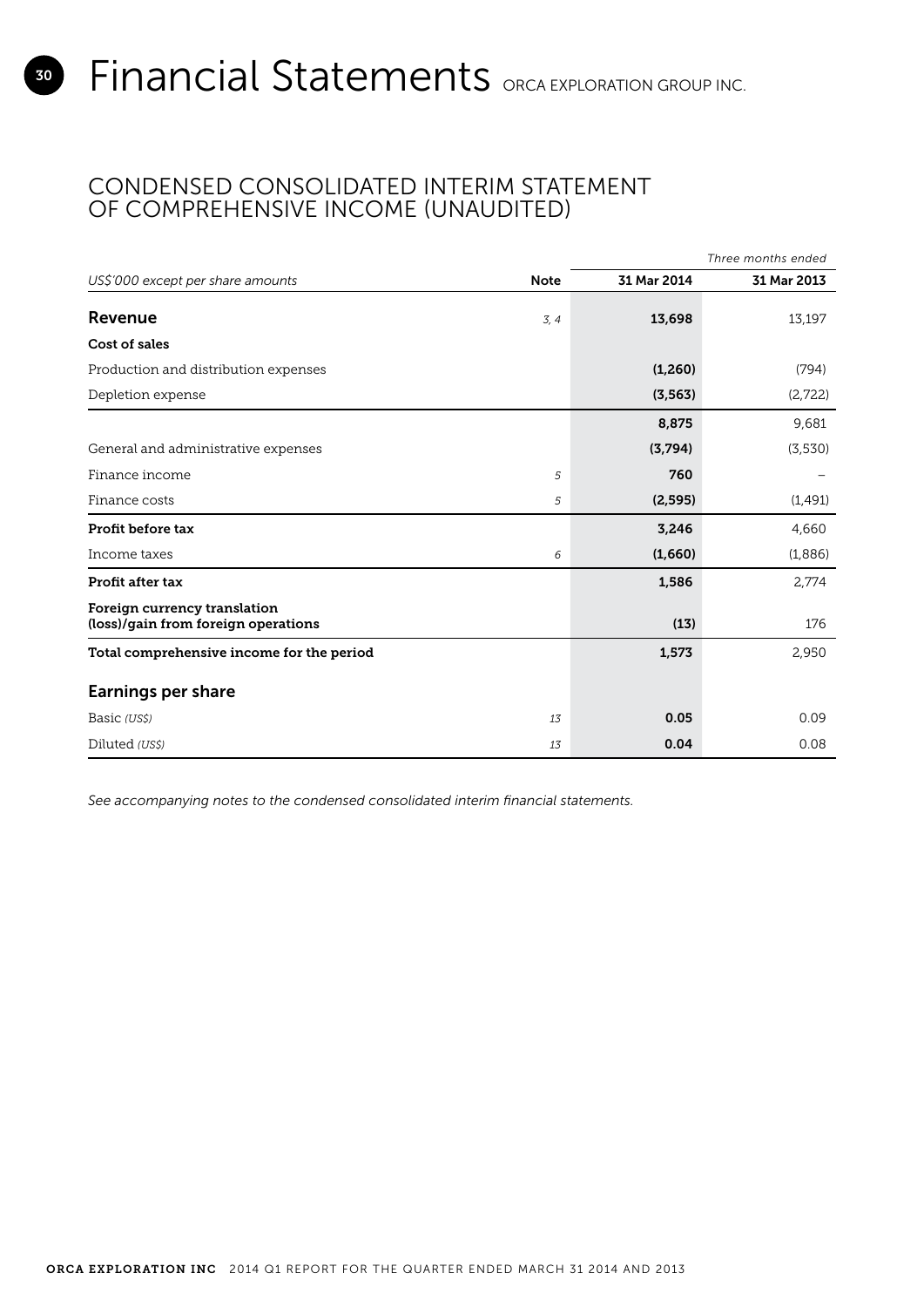### CONDENSED CONSOLIDATED INTERIM STATEMENT OF FINANCIAL POSITION (UNAUDITED)

|                                      |             |             | As at       |
|--------------------------------------|-------------|-------------|-------------|
| US\$'000                             | <b>Note</b> | 31-Mar 2014 | 31-Dec 2013 |
| <b>Assets</b>                        |             |             |             |
| <b>Current Assets</b>                |             |             |             |
| Cash                                 |             | 31,058      | 32,588      |
| Trade and other receivables          | 8           | 35,346      | 37,215      |
| Tax receivable                       | 6           | 14,364      | 14,585      |
| Prepayments                          |             | 712         | 281         |
|                                      |             | 81,480      | 84,669      |
| <b>Non-Current Assets</b>            |             |             |             |
| Long-term trade receivable           | 8           | 42,192      | 29,911      |
| Exploration and evaluation assets    |             | 5,564       | 5,564       |
| Property, plant and equipment        | 9           | 87,600      | 90,832      |
|                                      |             | 135,356     | 126,307     |
| <b>Total Assets</b>                  |             | 216,836     | 210,976     |
| <b>Equity and Liabilities</b>        |             |             |             |
| <b>Current Liabilities</b>           |             |             |             |
| Trade and other payables             | 10          | 61,681      | 53,296      |
| Bank loan                            | 11          |             | 1,659       |
| Tax payable                          |             | 739         | 1,958       |
|                                      |             | 62,420      | 56,913      |
| <b>Non-Current Liabilities</b>       |             |             |             |
| Deferred income taxes                | 6           | 11,165      | 12,132      |
| Deferred additional profits tax      | 7           | 21,400      | 21,679      |
|                                      |             | 32,565      | 33,811      |
| <b>Total Liabilities</b>             |             | 94,985      | 90,724      |
| Equity                               |             |             |             |
| Capital stock                        | 12          | 85,428      | 85,428      |
| Contributed surplus                  |             | 6,482       | 6,482       |
| Accumulated other comprehensive loss |             | (290)       | (303)       |
| Accumulated income                   |             | 30,231      | 28,645      |
|                                      |             | 121,851     | 120,252     |
| <b>Total Equity and Liabilities</b>  |             | 216,836     | 210,976     |

*See accompanying notes to the consolidated consolidated interim financial statements.*

*Going concern (Note 1)*

*Contractual obligations and committed capital investment (Note 15) Contingencies (Note 16)*

The consolidated condensed interim financial statements were approved by the Board of Directors on 29 May 2014.

31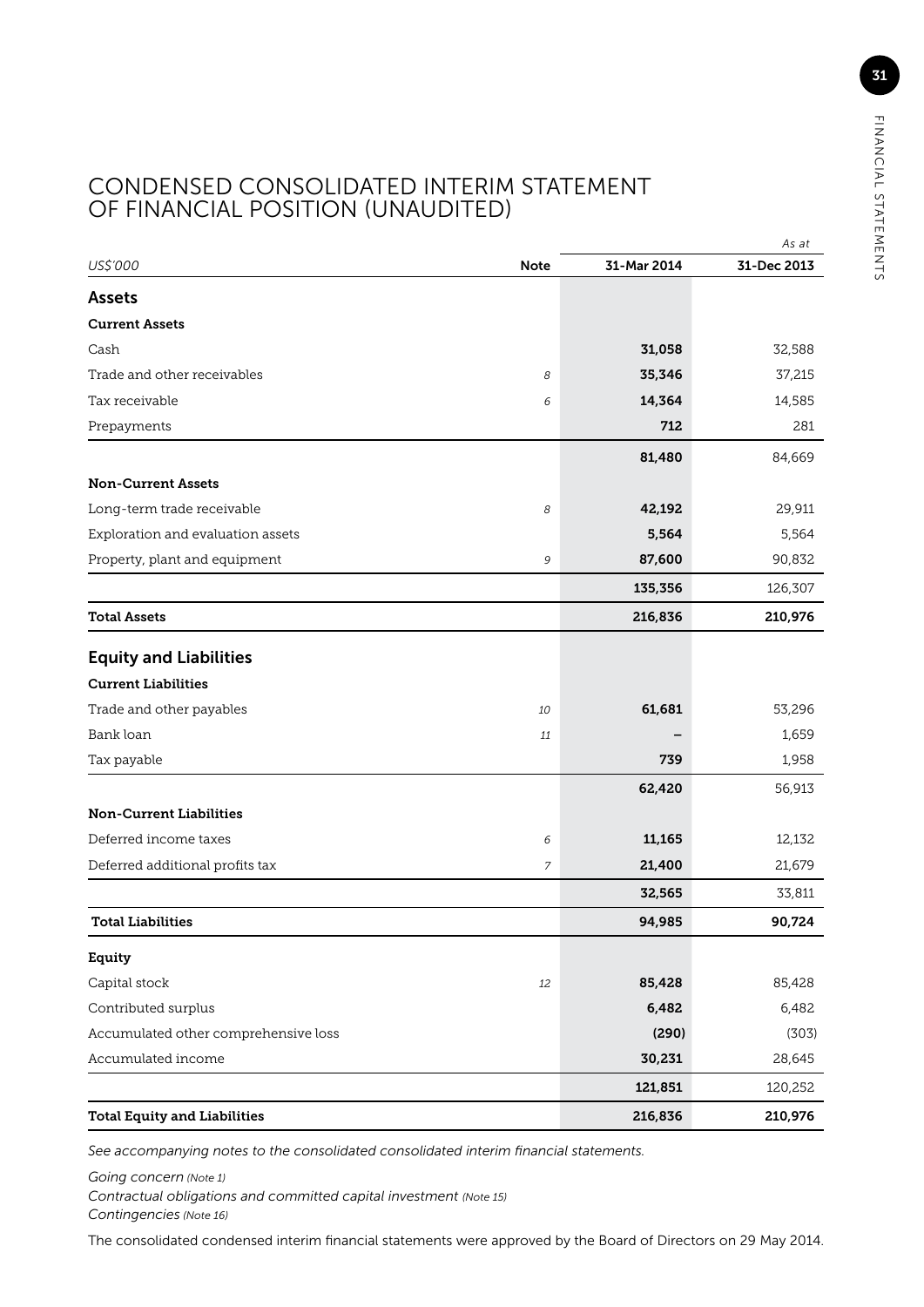32

### CONDENSED CONSOLIDATED INTERIM STATEMENT OF CASH FLOWS (UNAUDITED)

|                                                      |      |             | Three months ended |
|------------------------------------------------------|------|-------------|--------------------|
| US\$'000                                             | Note | 31 Mar 2014 | 31 Mar 2013        |
| Cash flows (used in)/from operating activities       |      |             |                    |
| Profit after tax                                     |      | 1,586       | 2,774              |
| Adjustment for:                                      |      |             |                    |
| Depletion and depreciation                           | 9    | 3,715       | 2,809              |
| Provision for doubtful debt                          | 5    | 2,571       |                    |
| Stock-based compensation                             |      | 277         | (271)              |
| Deferred income taxes                                | 6    | (967)       | (582)              |
| Deferred additional profits tax                      | 4,7  | (279)       | 3,035              |
| Interest expense                                     | 5    | 24          | 205                |
| Unrealised loss on foreign exchange                  |      | 177         | 934                |
| Funds flow from operating activities                 |      | 7,104       | 8,904              |
| Increase in trade and other receivables              |      | (624)       | (20, 928)          |
| Decrease in tax receivable                           |      | 221         | 320                |
| (Increase)/decrease in prepayments                   |      | (431)       | 38                 |
| Increase in trade and other payables                 |      | 7,890       | 7,392              |
| Increase in tax payable                              |      | (1, 219)    | (1,269)            |
| Increase in long-term receivable                     |      | (12, 281)   |                    |
| Net cash flows from / (used in) operating activities |      | 660         | (5, 543)           |
| Cash flows used in investing activities              |      |             |                    |
| Exploration and evaluation expenditures              |      |             | (2)                |
| Property, plant and equipment expenditures           | 9    | (483)       | (268)              |
| Net cash used in investing activities                |      | (483)       | (270)              |
|                                                      |      |             |                    |
| Cash flows (used in)/from financing activities       |      |             |                    |
| Bank loan proceeds                                   | 10   |             | 4,000              |
| Bank loan repayments                                 | 10   | (1,659)     | (785)              |
| Interest paid                                        | 5    | (24)        | (205)              |
| Net cash flow from/ (used in) financing activities   |      | (1,683)     | 3,010              |
| Decrease in cash                                     |      | (1, 506)    | (2,803)            |
| Cash at the beginning of the period                  |      | 32,588      | 16,047             |
| Effect of change in foreign exchange on cash in hand |      | (24)        | 177                |
| Cash at the end of the period                        |      | 31,058      | 13,421             |

*See accompanying notes to the condensed consolidated interim financial statements.*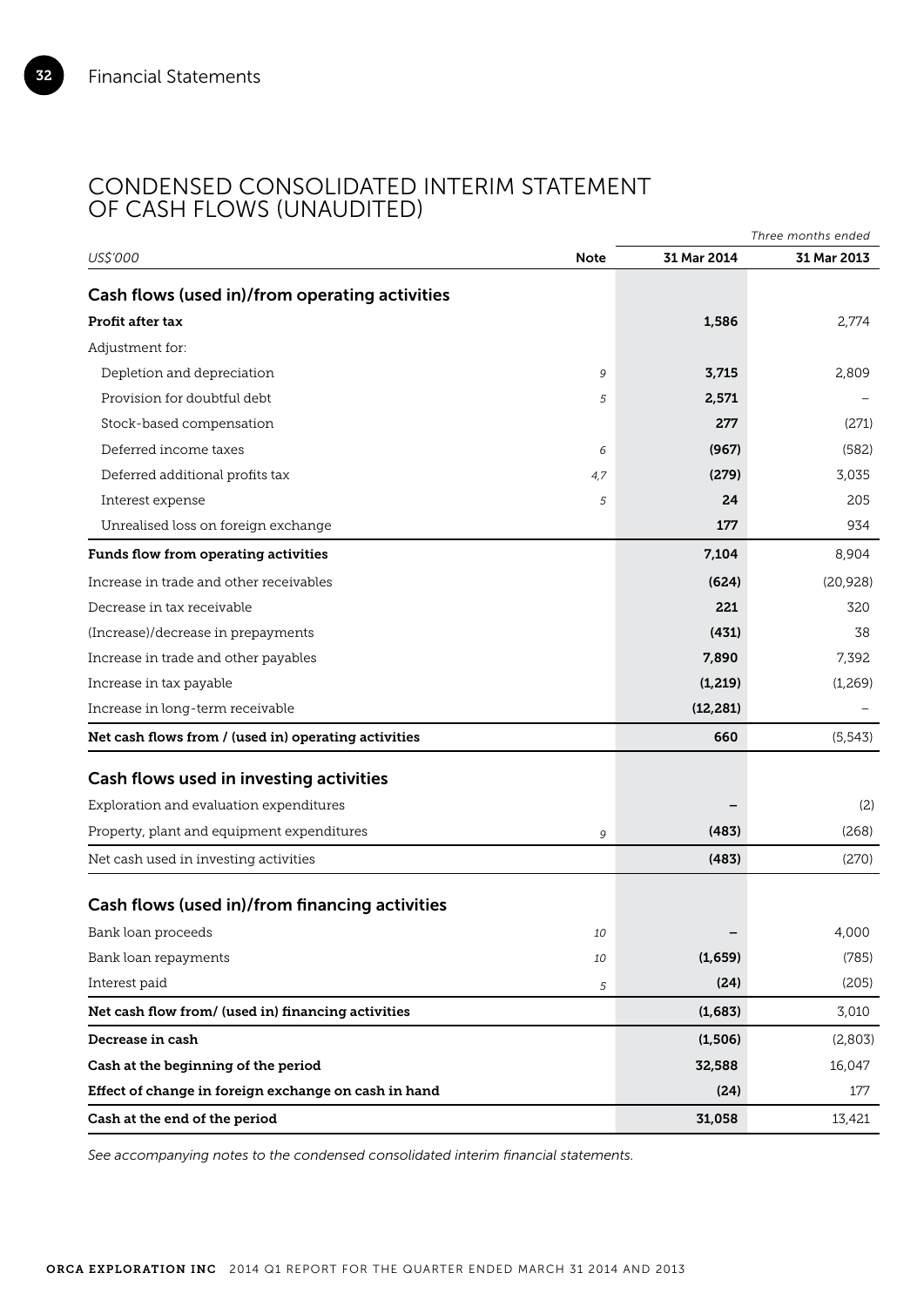### CONDENSED CONSOLIDATED INTERIM STATEMENT OF CHANGES IN SHAREHOLDERS' EQUITY (UNAUDITED)

| US\$'000                                                         | Capital<br>stock | Contributed<br>surplus   | Cumulative<br>adjustment | translation Accumulated<br>income | Total   |
|------------------------------------------------------------------|------------------|--------------------------|--------------------------|-----------------------------------|---------|
| <b>Note</b>                                                      | 11               |                          |                          |                                   |         |
| Balance as at 1 January 2014                                     | 85.428           | 6.482                    | (303)                    | 28.645                            | 120,252 |
| Foreign currency translation<br>adjustment on foreign operations |                  | $\overline{\phantom{0}}$ | 13                       | $\overline{\phantom{0}}$          | 13      |
| Profit after tax for the period                                  |                  |                          |                          | 1.586                             | 1,586   |
| Balance as at 31 March 2014                                      | 85.428           | 6.482                    | (290)                    | 30,231                            | 121,851 |

| US\$'000                                                         | Capital<br>stock | Contributed<br>surplus | Cumulative<br>adjustment | translation Accumulated<br>income | Total   |
|------------------------------------------------------------------|------------------|------------------------|--------------------------|-----------------------------------|---------|
| Balance as at 1 January 2013                                     | 84.983           | 6.753                  | 89                       | 34.110                            | 125,935 |
| Foreign currency translation<br>adjustment on foreign operations |                  |                        | 176                      |                                   | 176     |
| Profit after tax for the period                                  |                  |                        |                          | 2.774                             | 2.774   |
| Balance as at 31 March 2013                                      | 84.983           | 6.753                  | 265                      | 36.884                            | 128.885 |

*See accompanying notes to the condensed consolidated interim financial statements.*

33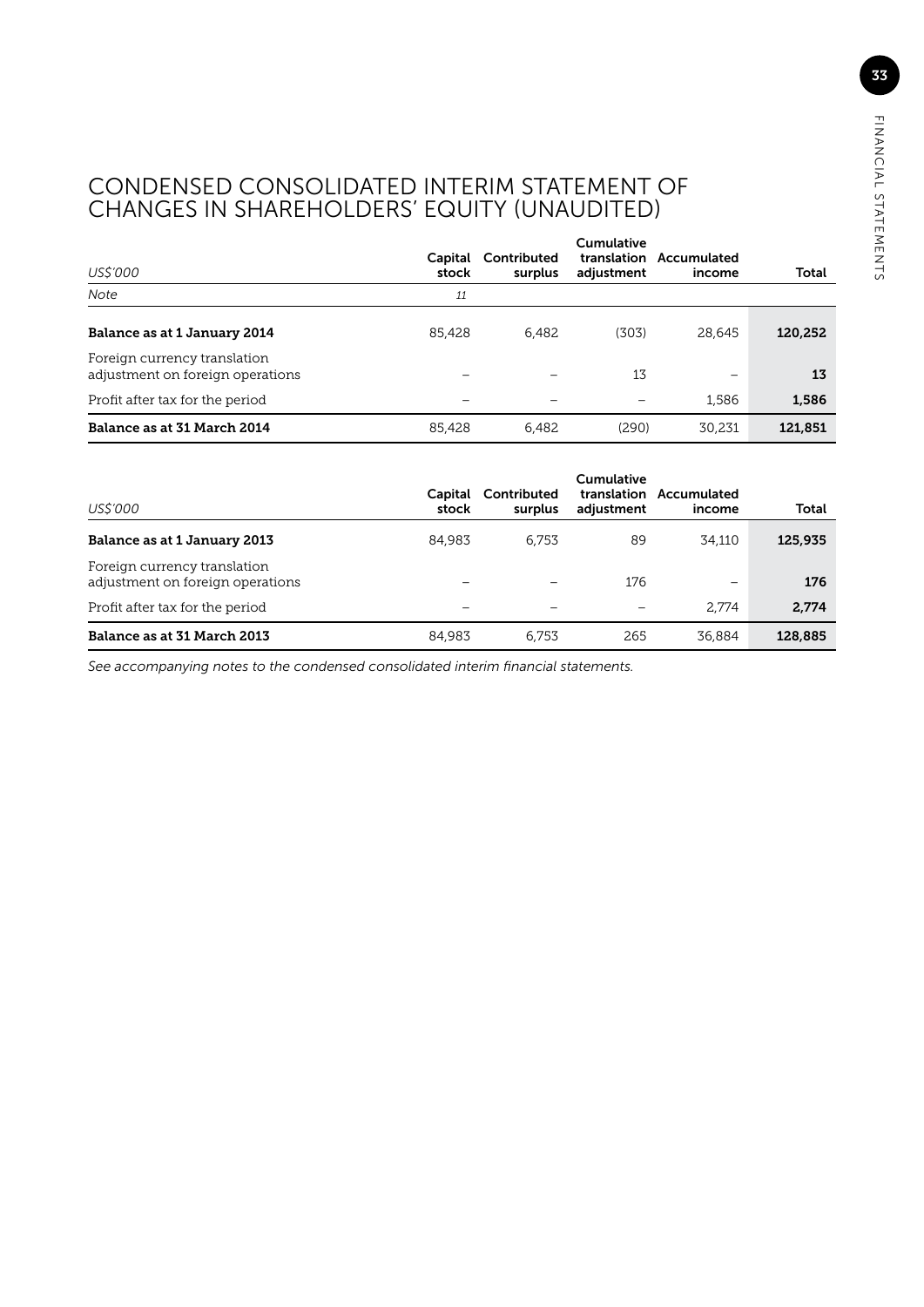# <span id="page-33-0"></span>Notes to the Condensed Consolidated Interim Financial Statements (Unaudited)

For the three months ended March 31, 2014

### General information

Orca Exploration Group Inc. was incorporated on 28 April 2004 under the laws of the British Virgin Islands. The Company produces and sells natural gas to the power and industrial sectors in Tanzania and has gas and oil exploration interests in Italy.

The condensed consolidated interim financial statements of the Company as at and for the three months ended 31 March 2014 comprise accounts of the Company and all its wholly owned subsidiaries (collectively, the "Company" or "Orca Exploration") and were authorised for issue in accordance with a resolution of the directors on 29 May 2014.

## 1 GOING CONCERN

These financial statements have been prepared on a going concern basis. The going concern basis of presentation assumes that the Company will continue in operation for the foreseeable future and be able to realize its assets and discharge its liabilities and commitments in the normal course of business. The financial statements do not reflect adjustments that would be necessary if the going concern assumption were not appropriate. If the going concern basis were not appropriate for these financial statements, then adjustments would be necessary in the carrying amounts of assets and liabilities, the reported revenues and expenses, and the balance sheet classifications.

The ability of the Company to continue as a going concern is dependent on the Company's ability to collect its receivables from Government entities to fund on-going operations and the exploration and development program. The continuing weakness in the financial position of the state utility, TANESCO, has created uncertainty as to whether the Company will be able to collect cash to continue operations and meet its commitments. The immediate need to collect from its debtors may create significant doubt about the Company's ability to continue as a going concern.

In the event that Company does not collect from TANESCO the balance of the outstanding receivables at 31 March 2014 and TANESCO continues to be unable to pay the Company for subsequent 2014 gas deliveries, the Company will need additional funding for its ongoing operations before the end of the current fiscal year. There are no guarantees that such additional funding will be available when needed, or will be available on suitable terms. Pursuant to its rights under the PGSA, the Company has served a Notice of Dispute to TANESCO demanding payment in full to collect the arrears, as well examining the Company's legal and contractual options mitigate a further increase in arrears, including but not limited to suspending gas deliveries to TANESCO.

The material uncertainties that may cast significant doubt on the Company's ability to continue as a going concern are set forth below. The Company generates on average in excess of 65% of its operating revenue from sales to the Power sector companies, Songas and TANESCO. The financial security of Songas is heavily reliant on the payment of capacity and energy charges by TANESCO, which in turn is dependent on the Government of Tanzania to subsidise a significant portion of TANESCO's operating budget.

At 31 March 2014, TANESCO owed the Company US\$68.6 million gross prior to discount (including arrears of US\$63.9 million) compared to US\$56.6 million (including arrears of US\$51.5 million) as at 31 December 2013. During the quarter the Company received a total of US\$2.8 million (Q1 2013: US\$ nil) from TANESCO and, subsequent to the quarter end, TANESCO paid the Company a further US\$10.9 million. As of the date of this report, the outstanding balance is US\$60.9 million of which US\$57.6 million is in arrears.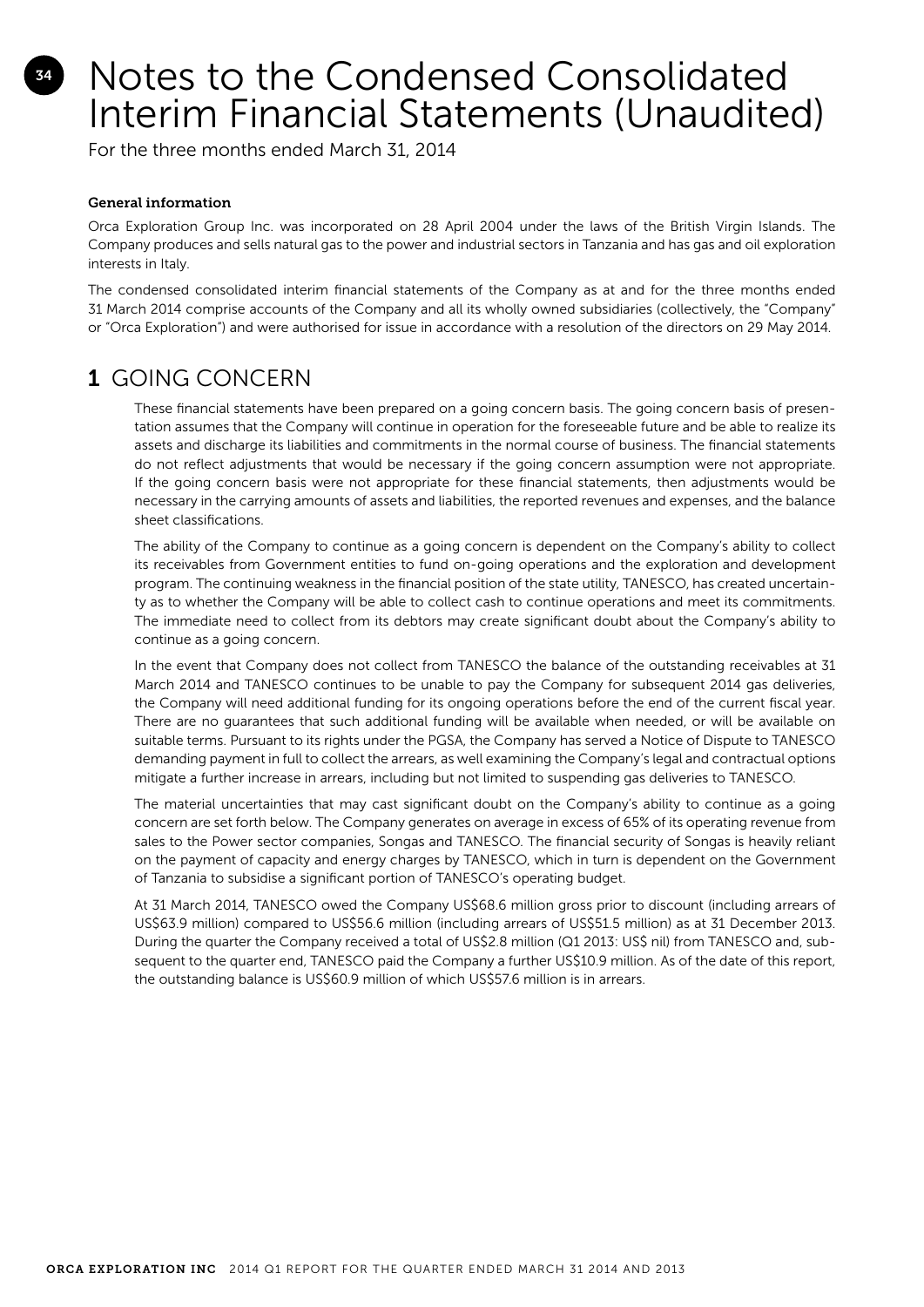At the end of Q1 2013, the World Bank approved a Tanzania First Power and Gas Development Policy Operation ("DPO") of US\$100 million, the first in a programme of three contemplated operations. The objective of the program is to: (i) strengthen the Tanzania's ability to bridge the financial gap in its power sector; (ii) reduce the cost of power supply and promote private sector participation in the power sector; and (iii) strengthen the policy and institutional framework for the management of the country's natural gas resources. TANESCO made tangible progress in late 2013 towards sustainability in securing a 39% power tariff increase from the energy regulator, the Energy Water Utilities Regulatory Authority ("EWURA"). This was an important outcome of the World Bank condition to limit Government subsidies of TANESCO and resulted in the advancement of the Second US\$100 million Power and Gas DPO, approved by the World Bank on 26 March 2014 and expected to be disbursed in Q2 2014. The Company received significant payments of approximately US\$18.7 million in 2013 from TANESCO around the time of the disbursement of the First DPO and as at the date of this report has yet to be advised formally as to the quantum of payments if any which may be made as a result of the Second DPO. The DPO programme contemplates a third tranche which the Company understands is conditional, among other things, upon the Tanzania Gas Act being enacted by Parliament.

Management continues to believe that TANESCO will ultimately settle its debts with the Company and is currently in discussions with TANESCO senior management to agree a payment schedule. Whilst there have been recently a number of payments from TANESCO received approximately weekly, as at the date of this report, however, there is no set schedule or repayment plan for TANESCO arrears agreed with the Company and payments since mid-2011 have been irregular and unpredictable. Based on the actual repayment history as at 31 March 2014, US\$9.3 million (Q4 2013: US\$9.6 million) of the TANESCO receivable was classified as current and US\$59.3 million (Q4 2013: 47.0 million) was classified as long-term. A discount of US\$17.1 million (Q4 2013: US\$17.1 million) has been taken against the TANESCO receivable to reflect the estimated finance cost of delay in collections. The trade receivable was discounted using a risk adjusted discount rate of 15% to reflect the cost of delayed timing of collections from TANESCO. The discount rate and the expected timing of the collections are reviewed at each period end with any adjustments recorded in the period that the estimates are changed.

As at 31 March 2014, Songas owed the Company US\$30.4 million (Q4 2013: US\$24.8 million), whilst the Company owed Songas US\$20.6 million (Q4 2013: US\$16.9 million). There is no contractual right to offset these amounts, although in practice the companies have set off receivables and payables. During 2013 the Company and Songas formally offset payable and receivable balances of US\$17.5 million. During and subsequent to the end of the quarter, the Company has neither received nor paid any amounts in settlement of these balances. Amounts due to Songas primarily relate to pipeline tariff charges of US\$19 million (Q4 2013: US\$15.4 million), whereas the amounts due to the Company are mainly for sales of gas of US\$14.7 million (Q4 2013: US\$11.6 million) and for the operation of the gas plant for US\$15.8 million (Q4 2013: US\$13.3 million).

The operation of the gas plant is conducted at cost and the charges are billed to Songas on a flow through basis without profit margin. Due to the time for which the set off has been outstanding and the lack of evidence of cash payments from Songas, the Company was unable to recognize the net Songas receivable and accordingly a further provision of US\$1.9 million (Q4 2013: US\$1.8 million) has been provided against same (see Note 5). Management continues to negotiate with Songas to reach an offsetting agreement and if, and when, such agreement is reached, the related provision for bad debts will be reversed. Any amounts which are not agreed will be pursued by the Company through the dispute mechanisms provided in its agreements with Songas.

### 2 BASIS OF PREPARATION

### A) Statement of compliance

 These consolidated interim financial statements have prepared on a historical cost basis using the accrual basis of accounting, and are presented in US dollars. They have been prepared in accordance with IAS 34 Interim Financial Reporting and do not include all of the information required for the full annual financial statements prepared in accordance with International Financial Reporting Standards as issued by the IASB. Selected explanatory notes are included to explain events and transactions that are significant to an understanding of the changes in financial position and performance of the Company and should be read in conjunction with the consolidated financial statements and notes thereto in the Company's 2013 Annual Report.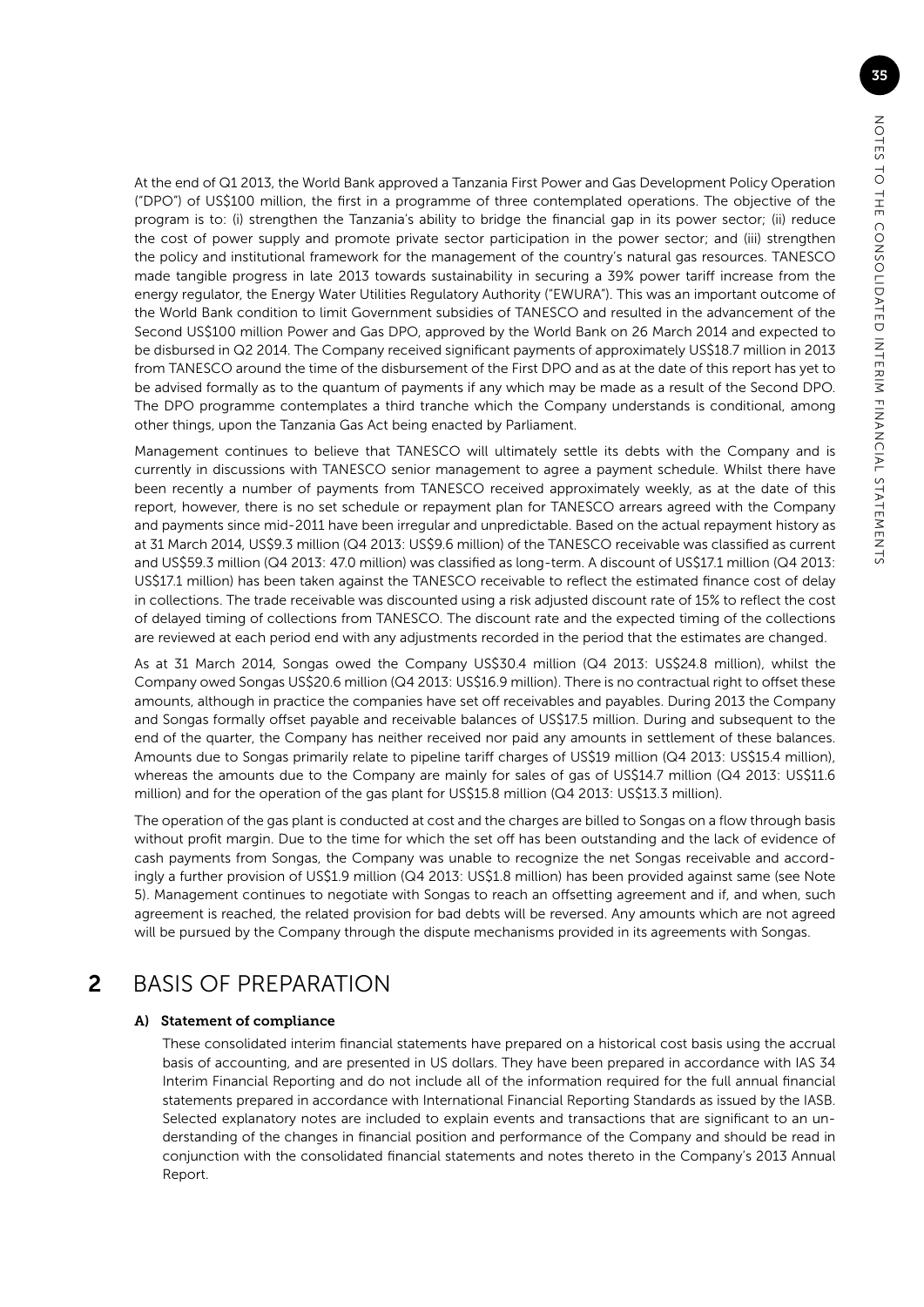#### B) Judgements and estimates

36

 The preparation of these condensed consolidated interim financial statements requires management to make estimates and assumptions that affect the reported amounts of assets and liabilities, the disclosure of contingent assets and liabilities at the date of the financial statements, and the reported amounts of revenue and expenses during the period. Actual results could differ from these estimates.

 In preparing these condensed consolidated interim financial statements, the significant judgements made by the management in applying the Company's accounting policies and the key sources of estimation uncertainty were the same as those applied to the consolidated financial statements as at and for the year ended 31 December 2013.

#### C) Significant accounting policies

 The same accounting policies have been applied in the preparation of these condensed consolidated interim financial statements as those applied by the Company in its consolidated financial statements as at and for the year ended 31 December 2013, except as highlighted below.

 On January 1, 2014 the Company adopted new standards with respect to Employee Contributions (Amendments to IAS 19), Offsetting Financial Assets and Financial Liabilities (Amendments to IAS 32) and Liability for Levies (IFRIC 21). The adoption of these amendments and standards had no impact on the amounts recorded in the consolidated financial statements as at January 1, 2014 or on the comparative periods.

#### D) Financial instrument classification and measurement

 The Company classifies the fair value of financial instruments according to the following hierarchy based on the amount of observable inputs used to value the instrument:

 Level 1 – Quoted prices are available in active markets for identical assets or liabilities as of the reporting date. Active markets are those in which transactions occur in sufficient frequency and volume to provide pricing information on an ongoing basis.

 Level 2 – Pricing inputs are other than quoted prices in active markets included in Level 1. Prices in Level 2 are either directly or indirectly observable as of the reporting date. Level 2 valuations are based on inputs, including expected interest rate, share prices, and volatility factors, which can be substantially observed or corroborated in the marketplace.

 Level 3 – Valuation in this level are those with inputs for the asset or liabilities that are not based on observable market data.

The Company's long-term trade receivable is considered Level 3 measurements.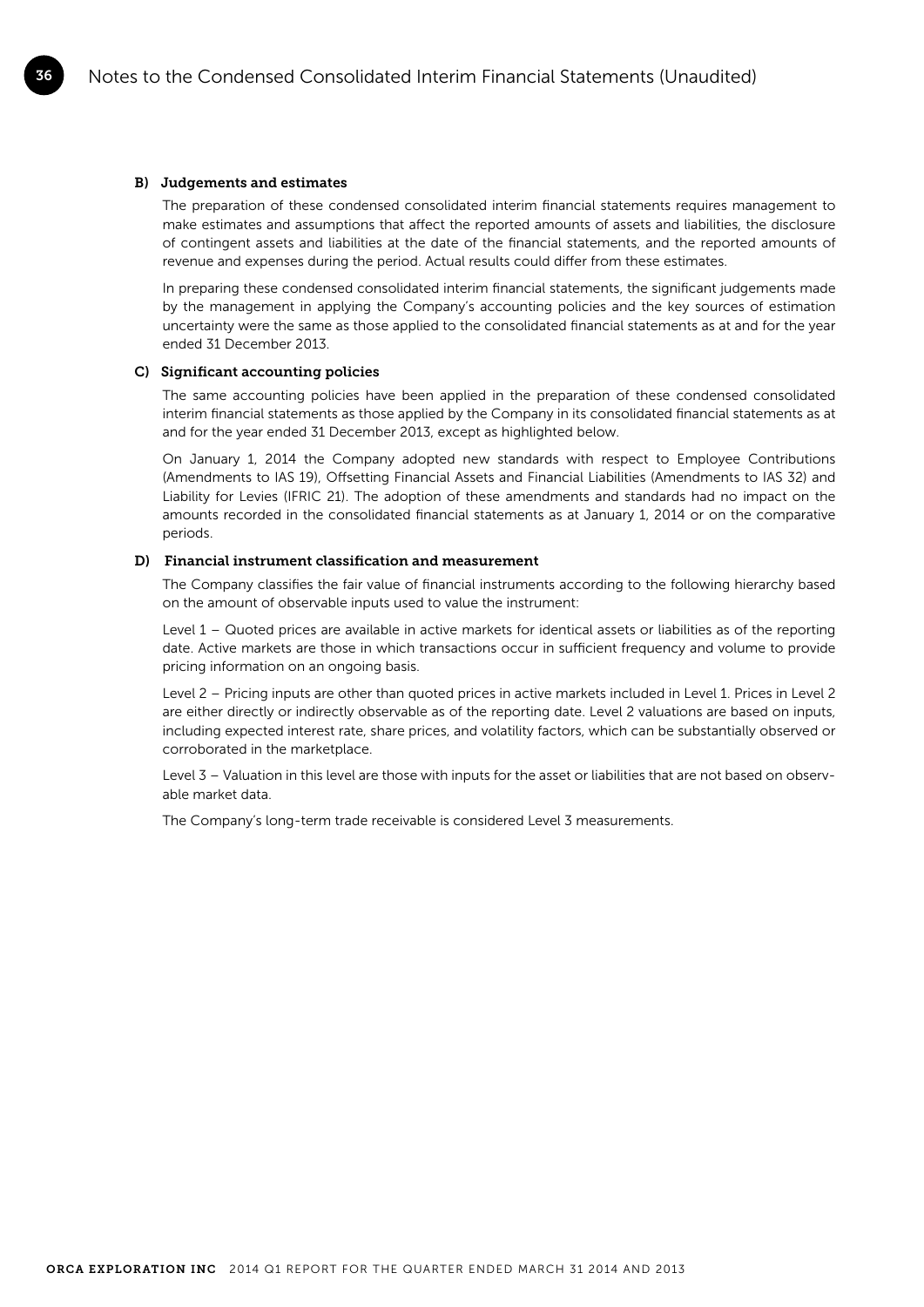## 3 SEGMENT INFORMATION

The Company has one reportable segment which is international exploration, development and production of petroleum and natural gas. The Company currently has producing assets in Tanzania and exploration interests in Italy.

|                          |               |          |         | Three months ended |          |               |  |
|--------------------------|---------------|----------|---------|--------------------|----------|---------------|--|
|                          | 31 March 2014 |          |         |                    |          | 31 March 2013 |  |
| US\$'000                 | Italy         | Tanzania | Total   | Italy              | Tanzania | Total         |  |
| External Revenue         | -             | 13,698   | 13,698  |                    | 13,197   | 13,197        |  |
| Segment Income           | -             | 1,586    | 1,586   |                    | 2.774    | 2,774         |  |
| Non-cash charge $(1)$    | -             | (2,571)  | (2,571) |                    |          |               |  |
| <b>Total Assets</b>      | 226           | 216,610  | 216,836 | 834                | 225.659  | 226,493       |  |
| Total Liabilities        | 216           | 94.769   | 94.985  | 714                | 96.894   | 97,608        |  |
| Capital Additions        | -             | 483      | 483     |                    | 270      | 270           |  |
| Depletion & Depreciation | -             | 3,715    | 3,715   |                    | 2,809    | 2,809         |  |

*(1) The non-cash charge represents an increase in the doubtful debt provision of US\$2.6 million, resulting in a total provision for doubtful debts of US\$13.1 million.*

# 4 REVENUE

|                               | Three months ended   |               |  |
|-------------------------------|----------------------|---------------|--|
| US\$'000                      | <b>31 March 2014</b> | 31 March 2013 |  |
| Operating revenue             | 12,128               | 12,706        |  |
| Current income tax adjustment | 3,755                | 3,526         |  |
| Additional profits tax        | (2, 185)             | (3,035)       |  |
| Revenue                       | 13,698               | 13,197        |  |

*The Company's total revenues for the quarter amounted to US\$13,698 after adjusting the Company's operating revenue of US\$12,128 by:*

*i)* adding US\$3,755 for income tax for the current period. The Company is liable for income tax in Tanzania, but the income tax is *recoverable out of TPDC's Profit Gas when the tax is payable. To account for this, revenue is adjusted to reflect the current income tax charge, which represents a 30% gross up of the current tax for the period (Note 6); and,*

*ii) subtracting US\$2,185 for the deferred effect of Additional Profits Tax – this tax is considered a royalty and is presented as a reduction in revenue.*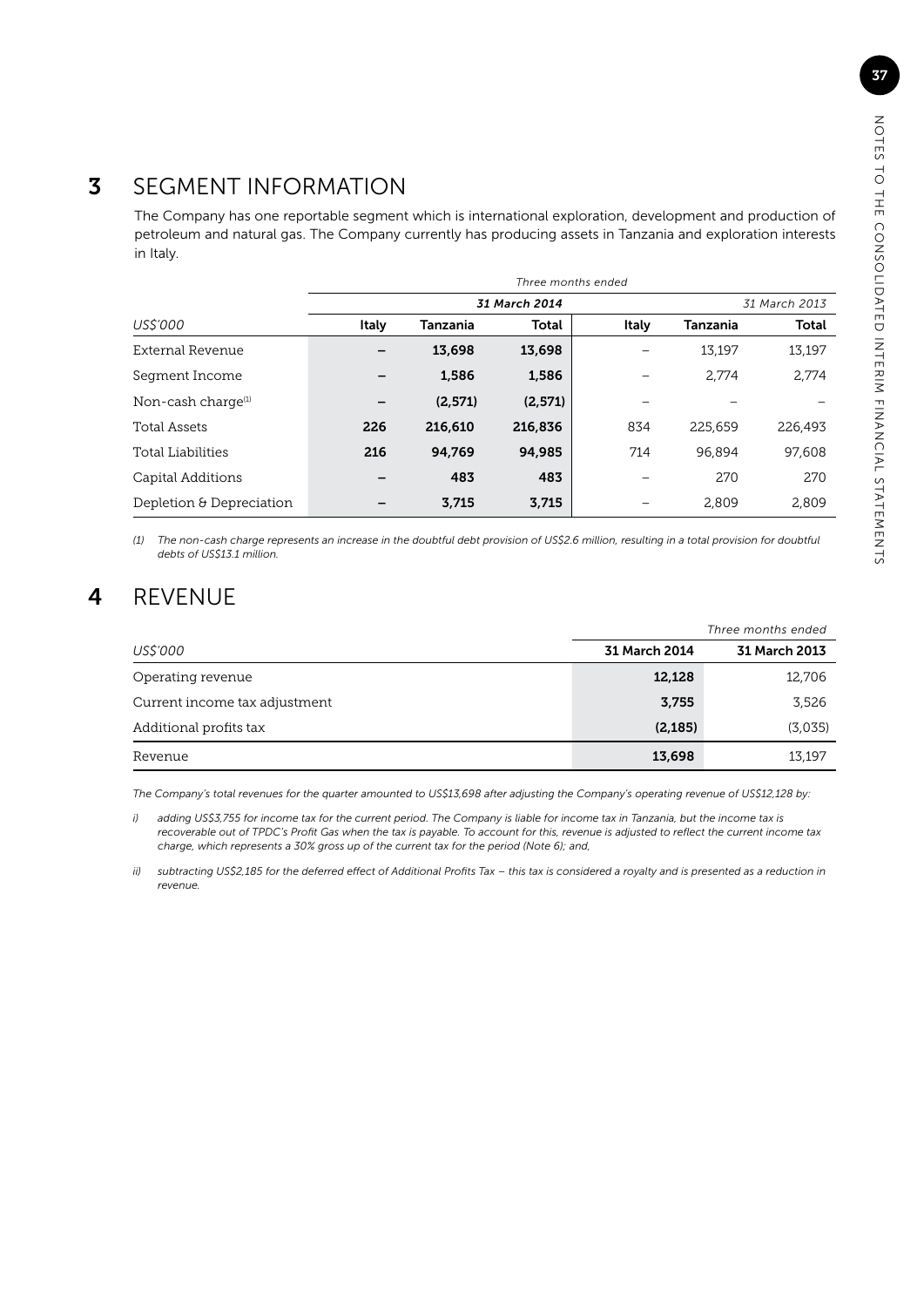# **5** FINANCE INCOME AND FINANCE COSTS

38

|                                               |               | Three months ended |
|-----------------------------------------------|---------------|--------------------|
| US\$'000                                      | 31 March 2014 | 31 March 2013      |
| Interest charged on overdue trade receivables | 647           |                    |
| Foreign exchange gain                         | 113           |                    |
| Finance income                                | 760           |                    |
| Interest expense                              | (24)          | (205)              |
| Net foreign exchange loss                     |               | (1,286)            |
| Provision for doubtful accounts               | (2,571)       |                    |
| Finance costs                                 | (2, 595)      | (1,491)            |
| Net finance costs                             | (1,835)       | (1,491)            |

Interest income of US\$0.6 million is due from TANESCO, under the terms of the PGSA, for late payment of gas supplied. This forms part of the TANESCO account receivable balance and has been fully provided against to reflect the uncertainty over the timing of collection.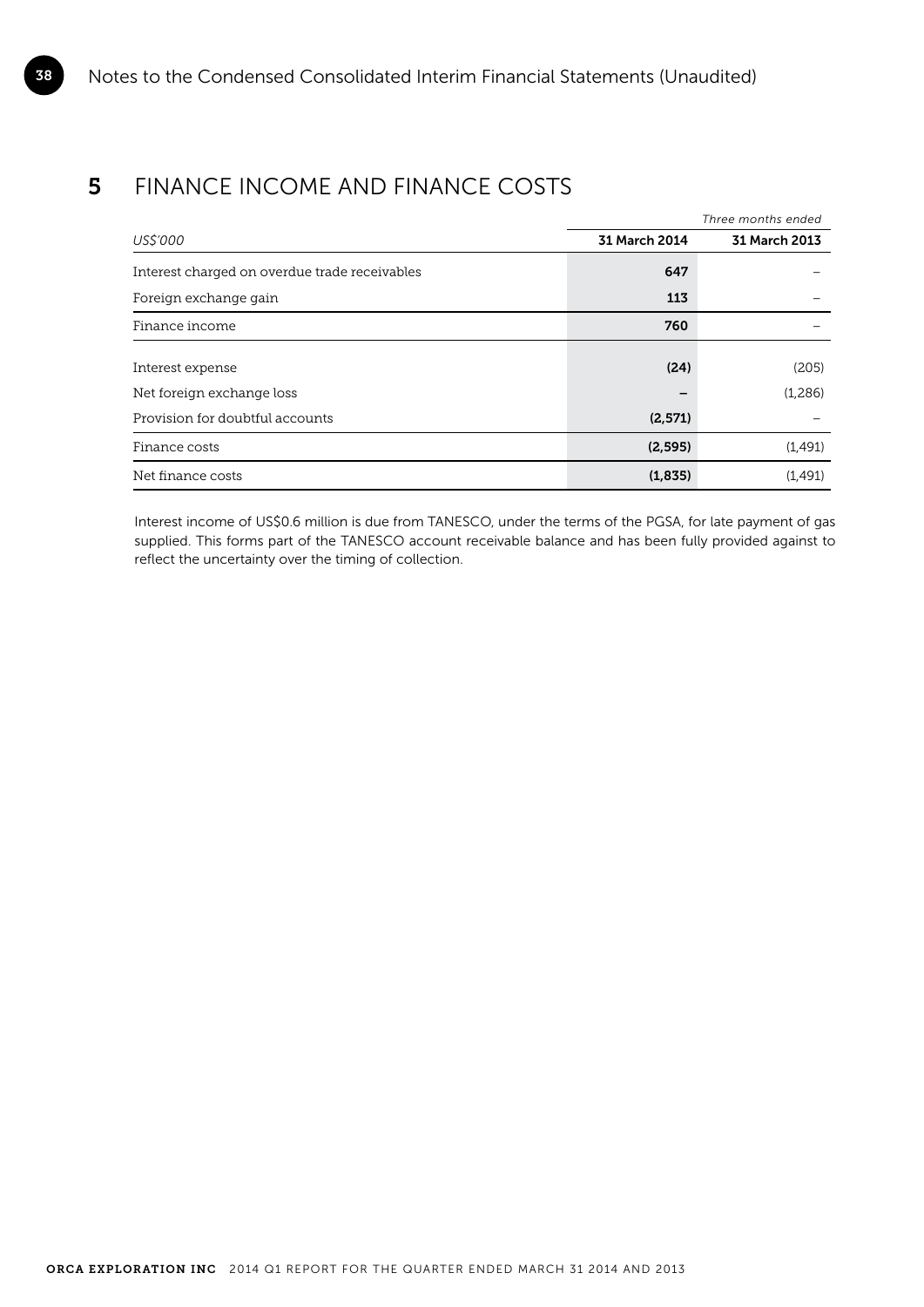The tax charge is as follows:

|              |               | Three months ended   |  |  |
|--------------|---------------|----------------------|--|--|
| US\$'000     | 31 March 2014 | <b>31 March 2013</b> |  |  |
| Current tax  | 2,627         | 2,468                |  |  |
| Deferred tax | (967)         | (582)                |  |  |
|              | 1,660         | 1,886                |  |  |

No tax (Q1 2013: US\$3.0 million) was paid during the period in relation to the settlement of the 2013 tax liability. In addition provisional tax payments of US\$4.0 million (Q1 2013: US\$0.8 million) relating to the current year were made. These are present as a reduction in Tax Payable on the balance sheet.

#### Tax Rate Reconciliation

|                                                                  |               | Three months ended |
|------------------------------------------------------------------|---------------|--------------------|
| US\$'000                                                         | 31 March 2014 | 31 March 2013      |
| Profit before taxation                                           | 3,246         | 4,660              |
| Provision for income tax calculated at the statutory rate of 30% | 973           | 1,398              |
| Add the tax effect of non-deductible income tax items:           |               |                    |
| Administrative and operating expenses                            | 619           | 556                |
| Financing charge                                                 | 2             | (10)               |
| Stock-based compensation                                         | 83            | (90)               |
| Permanent differences                                            | (17)          | 32                 |
|                                                                  | 1,660         | 1,886              |

As at 31 March 2014, there were temporary differences between the carrying value of the assets and liabilities for financial reporting purposes and the amounts used for taxation purposes. Accordingly a deferred tax liability has been recognized for the quarter ended 31 March 2014.

A deferred tax asset of US\$2.2 million (Q1 2013: US\$2.2 million) in respect of Longastrino Italy E&E costs has not been recognised because it is not probable that there will be future profits against which this can be utilised.

The deferred income tax liability includes the following temporary differences:

|                                                        |               | As at            |
|--------------------------------------------------------|---------------|------------------|
| US\$'000                                               | 31 March 2014 | 31 December 2013 |
| Differences between tax base and carrying              |               |                  |
| value of property, plant and equipment                 | 16,958        | 17,081           |
| Income tax recoverable                                 | 10,835        | 10,182           |
| Discount on receivable and provision for doubtful debt | (9,053)       | (8, 281)         |
| Deferred Additional Profits Tax                        | (7, 159)      | (6,509)          |
| Unrealised exchange losses/other provisions            | (416)         | (341)            |
|                                                        | 11,165        | 12,132           |

#### Tax Receivable

The Company has a tax receivable balance of US\$14.4 million (Q4 2013: US\$14.6 million).

39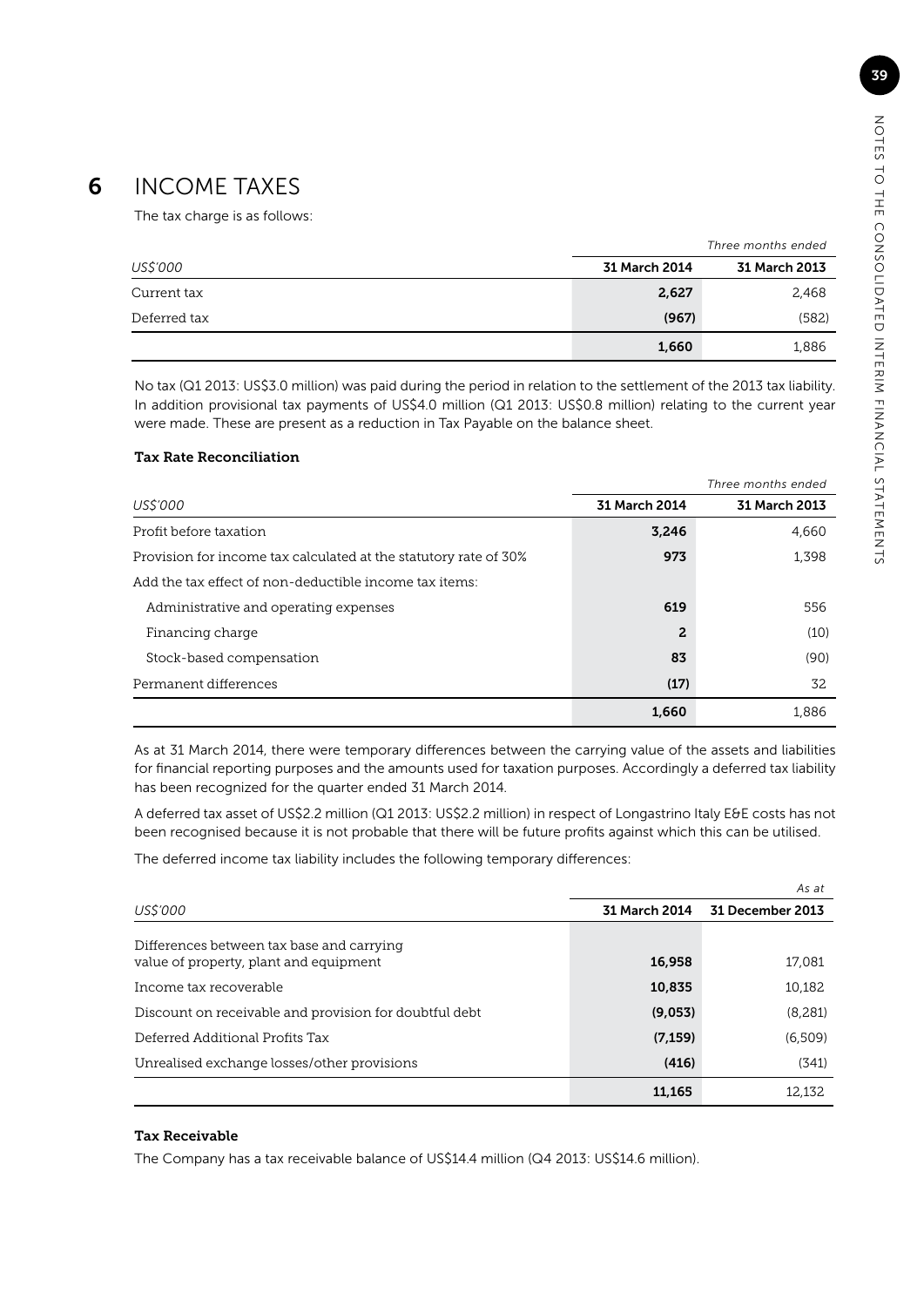## 7 ADDITIONAL PROFITS TAX

Under the terms of the PSA, in the event that all costs have been recovered with an annual return of 25% plus the percentage change in the United States Industrial Goods Producer Price Index ("PPI"), an Additional Profits Tax ("APT") is payable.

The timing and the effective rate of APT depends on the realised value of Profit Gas which in turns depends of the level of expenditure. The Company provides forAPT by forecasting annually the total APT payable as aproportion of the forecast Profit Gas over the term of the PSA. The forecast takes into account the timing of future development capital spending.

The effective APT rate of 22.2% (Q1 2013: 33.3%) has been applied to Profit Gas of US\$4.3 million (Q1 2013: US\$9.1 million), and accordingly, US\$2.2 million (Q1 2013: US\$3.0 million) has been netted off revenue for the quarter ended 31 March 2014.

|                     | Three months ended   |                      |  |
|---------------------|----------------------|----------------------|--|
| US\$'000            | <b>31 March 2014</b> | <b>31 March 2013</b> |  |
| Current APT payable | 2,464                |                      |  |
| Deferred APT        | (279)                | 3,035                |  |
|                     | 2,185                | 3,035                |  |

The deferred APT credit represents the release of an accumulated provision bringing the APT rate down from 25% to currently projected rate for the life of the PSA.

### 8 TRADE AND OTHER RECEIVABLES

### Current Receivables

|                                      |               | As at            |
|--------------------------------------|---------------|------------------|
| US\$'000                             | 31 March 2014 | 31 December 2013 |
| <b>TANESCO</b>                       | 9,320         | 9,624            |
| Songas                               | 14,653        | 11,560           |
| Other debtors                        | 6,977         | 10,874           |
| Trade receivables                    | 30,950        | 32,058           |
| Songas gas plant operations          | 15,763        | 13,280           |
| Other receivables                    | 1,735         | 2,408            |
| Less provision for doubtful accounts | (13, 102)     | (10, 531)        |
|                                      | 35,346        | 37,215           |

In addition to the trade receivable from Songas of US\$14.7 million, an additional US\$15.8 million (Q4 2013: US\$13.3 million) is due from Songas with respect to Gas Plant operations. All receivable amounts from Songas have been included in the net Songas balance (see Note 10) of US\$9.8 million (Q4 2013: US\$7.9 million) and a provision for doubtful debts is recognised for the full net receivable amount of US\$9.8 million (see Note 10).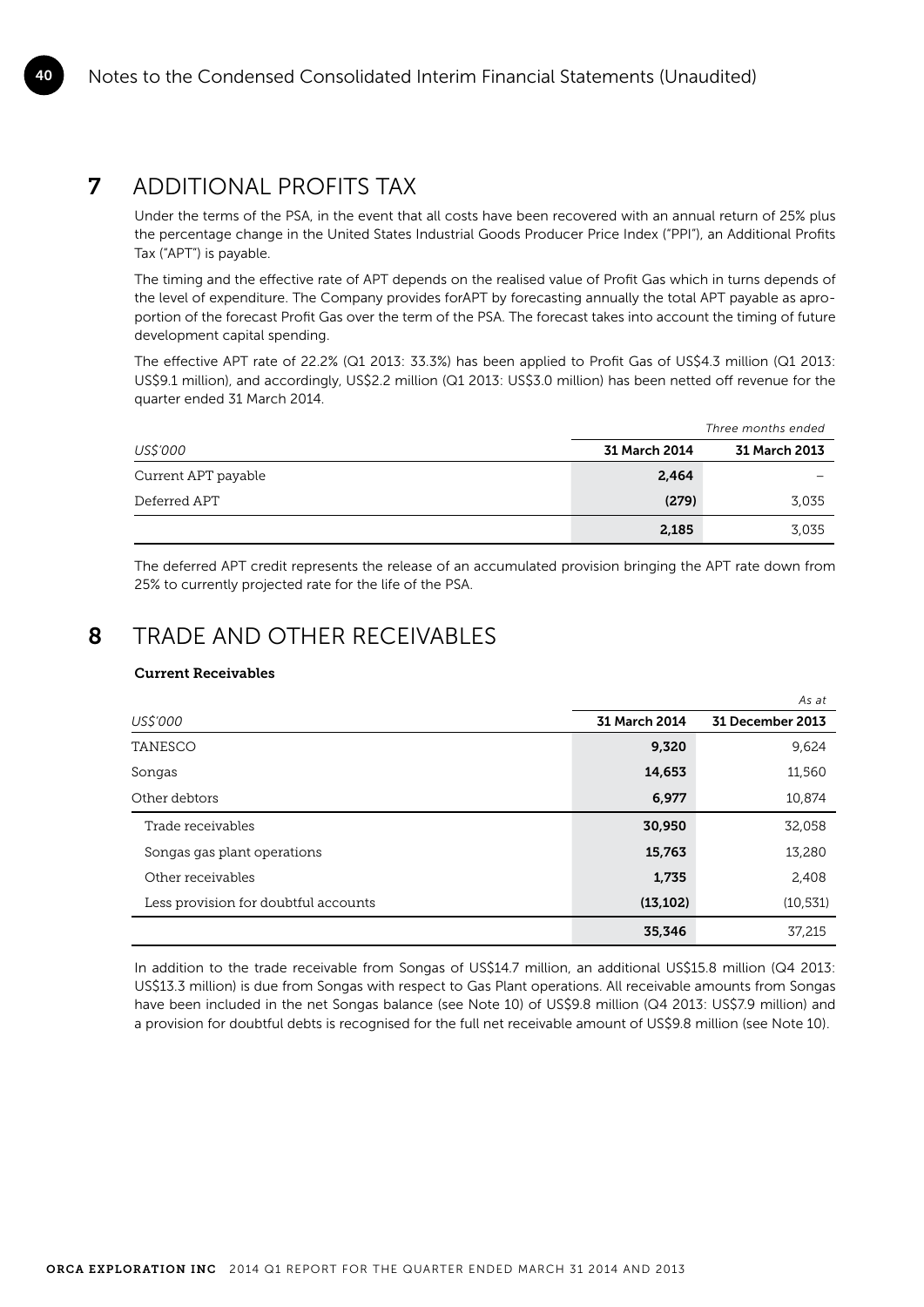### Trade Receivables Age Analysis

| As at 31 March, 2014 (US\$'000)    | Current | >30<60   | >60<90 | >90    | <b>Total</b> |
|------------------------------------|---------|----------|--------|--------|--------------|
| TANESCO                            | 4,669   | 4,651    |        |        | 9,320        |
| Songas                             | 1,119   | 964      | 1,010  | 11,560 | 14,653       |
| Other debtors                      | 3,720   | 2,315    | 784    | 158    | 6,977        |
| Trade receivables                  | 9,508   | 7,930    | 1,794  | 11,718 | 30,950       |
|                                    |         |          |        |        |              |
| As at 31 December, 2013 (US\$'000) | Current | >30 < 60 | >60<90 | >90    | Total        |
| <b>TANESCO</b>                     | 5,071   | 4,553    |        |        | 9,624        |
| Songas                             | 1,076   | 1,016    | 927    | 8,541  | 11,560       |
| Other debtors                      | 3,663   | 2,822    | 1,661  | 2,728  | 10,874       |
| Trade receivables                  | 9,810   | 8,391    | 2,588  | 11,269 | 32,058       |

Subsequent to 31 March 2014, US\$10.9 million has been received from TANESCO, and US\$4.5 million from other debtors. As a result of irregular and unpredictable payments by TANESCO, management has reclassified the TANESCO balance more than 60 days as a long-term receivable and has discounted the value of the TANESCO receivable (see Note 1). The Songas trade receivable is less than equivalent trade payable and no contractual right of set off exists.

### Long-Term Receivables

|                                  |               | As at       |
|----------------------------------|---------------|-------------|
| US\$'000                         | 31 March 2014 | 31 Dec 2013 |
| TANESCO receivable > 60 days     | 59,265        | 46,984      |
| Discount on long-term receivable | (17,073)      | (17,073)    |
| Net long-term receivable         | 42,192        | 29,911      |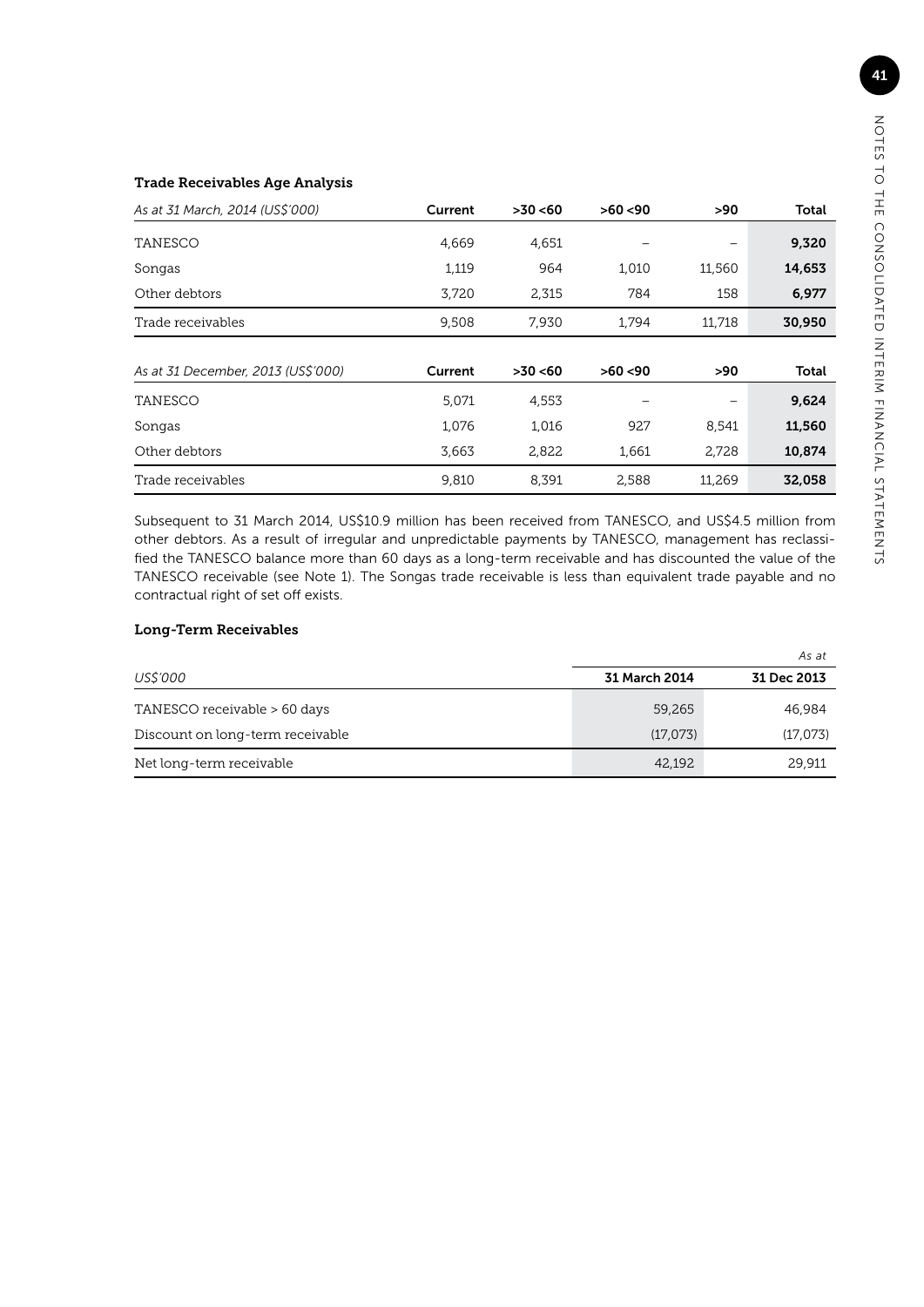# 9 PROPERTY, PLANT AND EQUIPMENT

|                            | Oil &       |                                     |                       |                 |                               |         |
|----------------------------|-------------|-------------------------------------|-----------------------|-----------------|-------------------------------|---------|
| US\$'000                   | natural gas | Leasehold<br>interests improvements | Computer<br>equipment | <b>Vehicles</b> | Fixtures &<br><b>Fittings</b> | Total   |
| Costs                      |             |                                     |                       |                 |                               |         |
| As at 1 January 2014       | 139,072     | 885                                 | 1,072                 | 137             | 1,168                         | 142,334 |
| Additions                  | 305         | 70                                  | 63                    |                 | 45                            | 483     |
| Disposals                  |             | (258)                               |                       |                 |                               | (258)   |
| As at 31 March 2014        | 139,377     | 697                                 | 1,135                 | 137             | 1,213                         | 142,559 |
| Depletion and depreciation |             |                                     |                       |                 |                               |         |
| As at 1 January 2014       | 49,967      | 245                                 | 761                   | 137             | 392                           | 51,502  |
| Charge for period          | 3,563       | 36                                  | 49                    |                 | 67                            | 3,715   |
| Depreciation on disposals  |             | (258)                               |                       |                 |                               | (258)   |
| As at 31 March 2014        | 53,530      | 23                                  | 810                   | 137             | 459                           | 54,959  |
| <b>Net Book Values</b>     |             |                                     |                       |                 |                               |         |
| As at 31 March 2014        | 85,847      | 674                                 | 325                   |                 | 754                           | 87,600  |
| As at 31 December 2013     | 89,105      | 640                                 | 311                   |                 | 776                           | 90,832  |

In determining the depletion charge, it is estimated that future development costs of US\$238 million (31 December 2013: US\$239 million) will be required to bring the total proved reserves to production. During the quarter the Company recognized depreciation of US\$0.2 million (Q1 2013: US\$0.1 million) in General and Administrative expenses.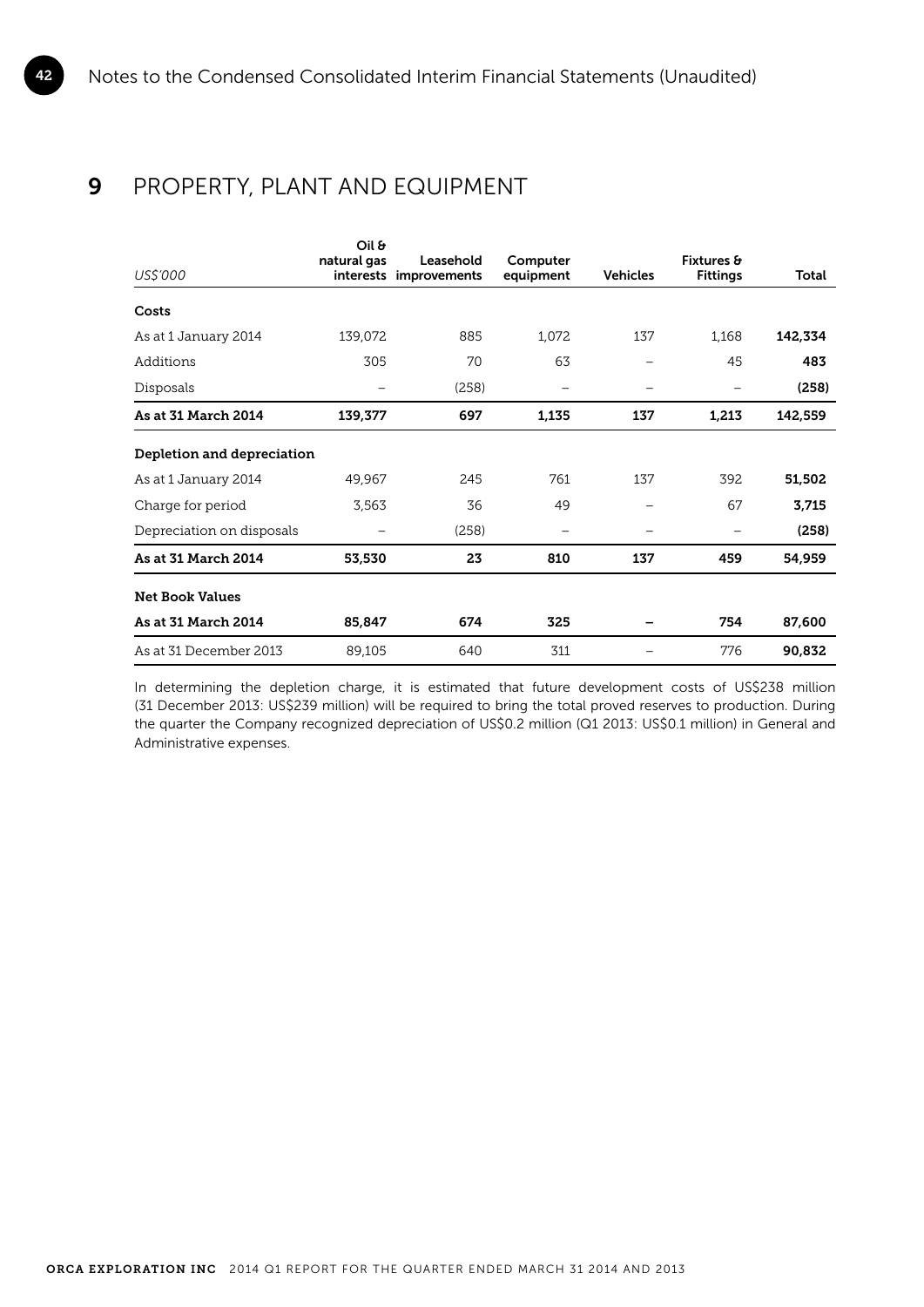# 10 TRADE AND OTHER PAYABLES

|                         | As at         |             |  |
|-------------------------|---------------|-------------|--|
| US\$'000                | 31 March 2014 | 31 Dec 2013 |  |
| Songas                  | 19,025        | 15,355      |  |
| Other trade payables    | 2,363         | 3,857       |  |
| Trade payables          | 21,388        | 19,212      |  |
| TPDC                    | 27,300        | 20,644      |  |
| Deferred income         | 5,880         | 6,271       |  |
| Accrued liabilities     | 7,069         | 7,169       |  |
| Related party (Note 14) | 44            |             |  |
|                         | 61,681        | 53,296      |  |

The balances payable to Songas are net of amounts receivable from Songas that have been agreed as fully settled. The following table shows the amounts considered to have been settled by offsetting during the period.

| US\$'000                         | 1 January<br>2014 | Transactions<br>during the<br>quarter | Gross<br>balance | Set off | 31 March<br>2014 |
|----------------------------------|-------------------|---------------------------------------|------------------|---------|------------------|
| Pipeline tariff - payable        | (15, 354)         | (3,671)                               | (19, 025)        | —       | (19, 025)        |
| Gas sales - receivable           | 11.561            | 3.092                                 | 14.653           | -       | 14,653           |
| Gas plant operation - receivable | 13.280            | 2.483                                 | 15.763           |         | 15,763           |
| Miscellaneous payable            | (1.546)           | (29)                                  | (1.575)          | -       | (1, 575)         |
| Net balances                     | 7.941             | 1.875                                 | 9,816            | -       | 9,816            |

# 11 BANK LOAN

The loan was fully paid by February 2014. Total payments during the quarter were US\$1.7 million.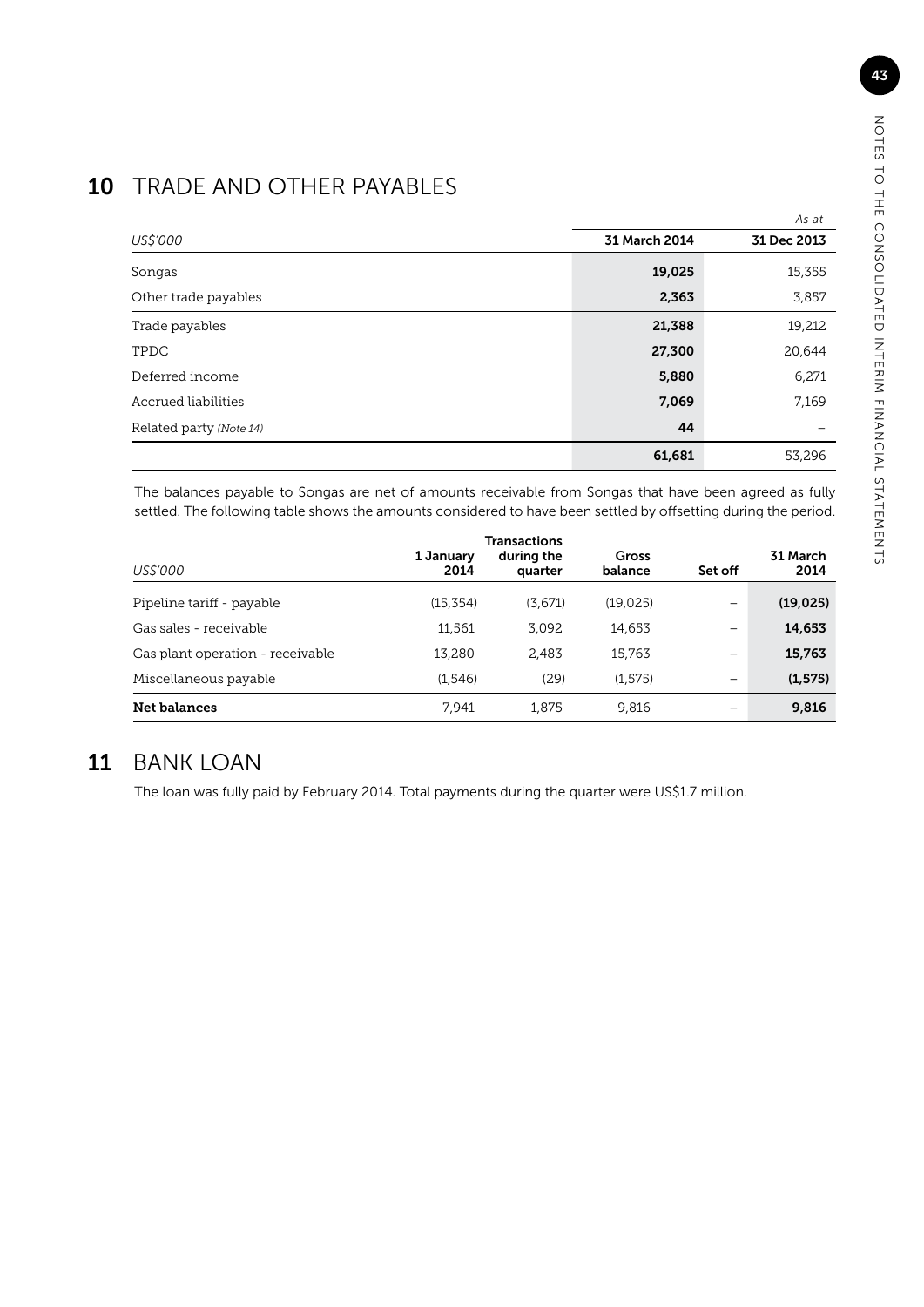### 12 CAPITAL STOCK

#### Authorised and Issued Share Capital

| Number of shares (000s)                               | <b>Authorised</b> | <b>Issued</b> | Amount (US\$'000) |
|-------------------------------------------------------|-------------------|---------------|-------------------|
| Class A                                               |                   |               |                   |
| As at 1 January 2014 and 31 March 2014                | 50,000            | 1.751         | 983               |
| Class B                                               |                   |               |                   |
| As at 1 January 2014 and 31 March 2014                | 100,000           | 33,072        | 84,445            |
| First preference                                      |                   |               |                   |
| As at 1 January 2014 and 31 March 2014                | 100,000           |               |                   |
| Total Class A, Class B and First<br>Preference shares | 250,000           | 34.823        | 85.428            |

All of the issued capital stock is fully paid.

#### Stock options

| Thousands of options or CDNS                       | Options | <b>Exercise Price</b> |
|----------------------------------------------------|---------|-----------------------|
| Outstanding as at 1 January 2014 and 31 March 2014 | 1.742   | 1.00 to 3.60          |

The weighted average remaining life and weighted average exercise prices of options at 31 March 2014 were as follows:

| <b>Exercise Price</b><br>(CDNS) | <b>Number</b><br>Outstanding<br>as at 31 March 2014 | <b>Weighted Average</b><br>Remaining<br><b>Contractual Life (years)</b> | <b>Number</b><br>Exercisable as at<br>31 March 2014 | Weighted<br>Average<br><b>Exercise Price</b><br>(CDN\$) |
|---------------------------------|-----------------------------------------------------|-------------------------------------------------------------------------|-----------------------------------------------------|---------------------------------------------------------|
| 1.00                            | 1,092                                               | 0.42                                                                    | 1.092                                               | 1.00                                                    |
| 3.18                            | 400                                                 | 3.75                                                                    | 400                                                 | 3.18                                                    |
| 3.60                            | 250                                                 | 2.5                                                                     | 250                                                 | 3.60                                                    |
|                                 | 1,742                                               |                                                                         | 1.742                                               |                                                         |

#### Stock Appreciation Rights

| Thousands of stock appreciation rights or CDNS | <b>SAR</b> | <b>Exercise Price</b> |
|------------------------------------------------|------------|-----------------------|
| Outstanding as at 1 January 2014               | 1.030      | 2.12 to 4.20          |
| Granted                                        | 1.780      | 2.30                  |
| Outstanding as at 31 March 2014                | 2.810      | 2.12 to 4.20          |

The Company records a charge to the income statement using the Black-Scholes fair value option pricing model every reporting period with a resulting liability being recognised in trade and other payables. In the valuation of stock options and stock appreciation rights at the reporting date, the following assumptions have been made: a risk free rate of interest of 1.75% stock volatility of 43% to 53%; 0% dividend yield; 0% forfeiture; a closing stock price of CDN\$2.35 per share.

As at 31 March 2014, a total accrued liability of US\$0.7 million (Q1 2013: US\$0.3 million) has been recognised in relation to the stock appreciation rights. A charge of US\$0.3 million was recognised during the period compared to a credit of US\$0.3 million in Q1 2013. The increase in the cost of SARs year over year is due to the granting of an additional 1.8 million SARS in January 2014.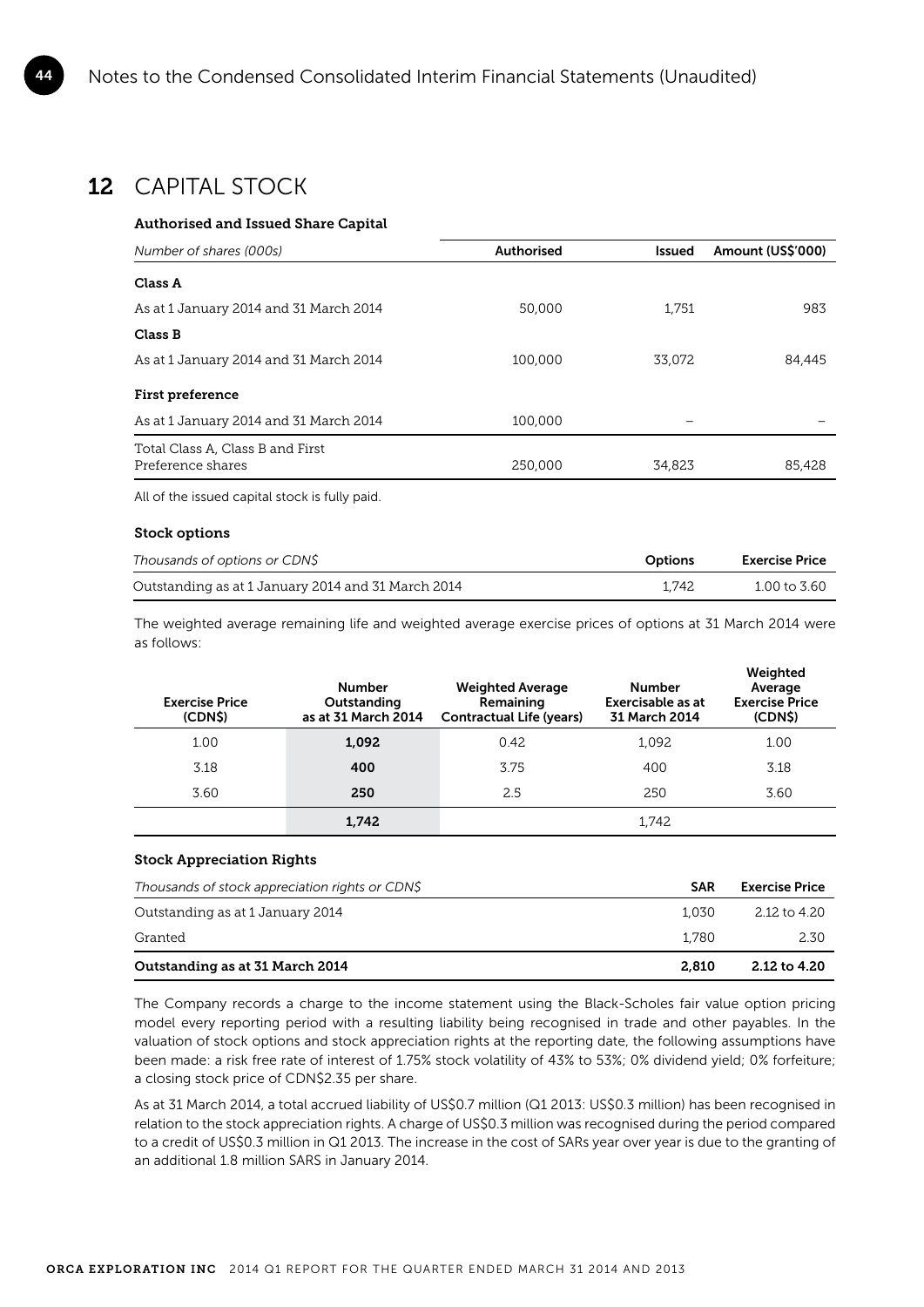# 13 EARNINGS PER SHARE

|                                                     |             | As at       |
|-----------------------------------------------------|-------------|-------------|
| Number of shares ('000s)                            | 31 Mar 2014 | 31 Mar 2013 |
| Weighted average number of shares outstanding       |             |             |
| Class A and Class B shares                          | 34,823      | 34,643      |
| Convertible securities                              |             |             |
| Stock options                                       | 643         | 767         |
| Weighted average diluted Class A and Class B shares | 35,466      | 35,410      |

The calculation of basic earnings per share is based on the comprehensive profit for the quarter of US\$1.6 million (Q1 2013: profit US\$2.9 million) and a weighted average number of Class A and Class B shares outstanding during the period of 34,823,210 (Q1 2013: 34,643,210).

In computing the diluted earnings per share, the effect of the stock options is added to the weighted average number of Class A and Class B shares outstanding during the quarter. For Q1 2014 the number was 642,853 (Q1 2013: 767,480) shares, resulting in a diluted weighted average number of Class A and Class B shares of 35,466,063 (Q1 2013: 35,410,690). No adjustments were required to the reported earnings from operations in computing diluted per share amounts.

# 14 RELATED PARTY TRANSACTIONS

One of the non-executive Directors is a partner at a law firm. During the quarter, the Company incurred US\$0.04 million (Q1 2013: US\$0.1 million) to this firm for services provided. The transactions with this related party were made at the exchange amount. The Chief Financial Officer provided services to the Company through a consulting agreement with a personal services company, during the quarter the Company incurred US\$0.1 million (Q1 2013 US\$ nil) to this firm for services provided. As at 31 March 2014 the Company has a total of US\$0.04 million (Q1 2013: US\$0.2 million) recorded in trade and other payables in relation to the related parties.

45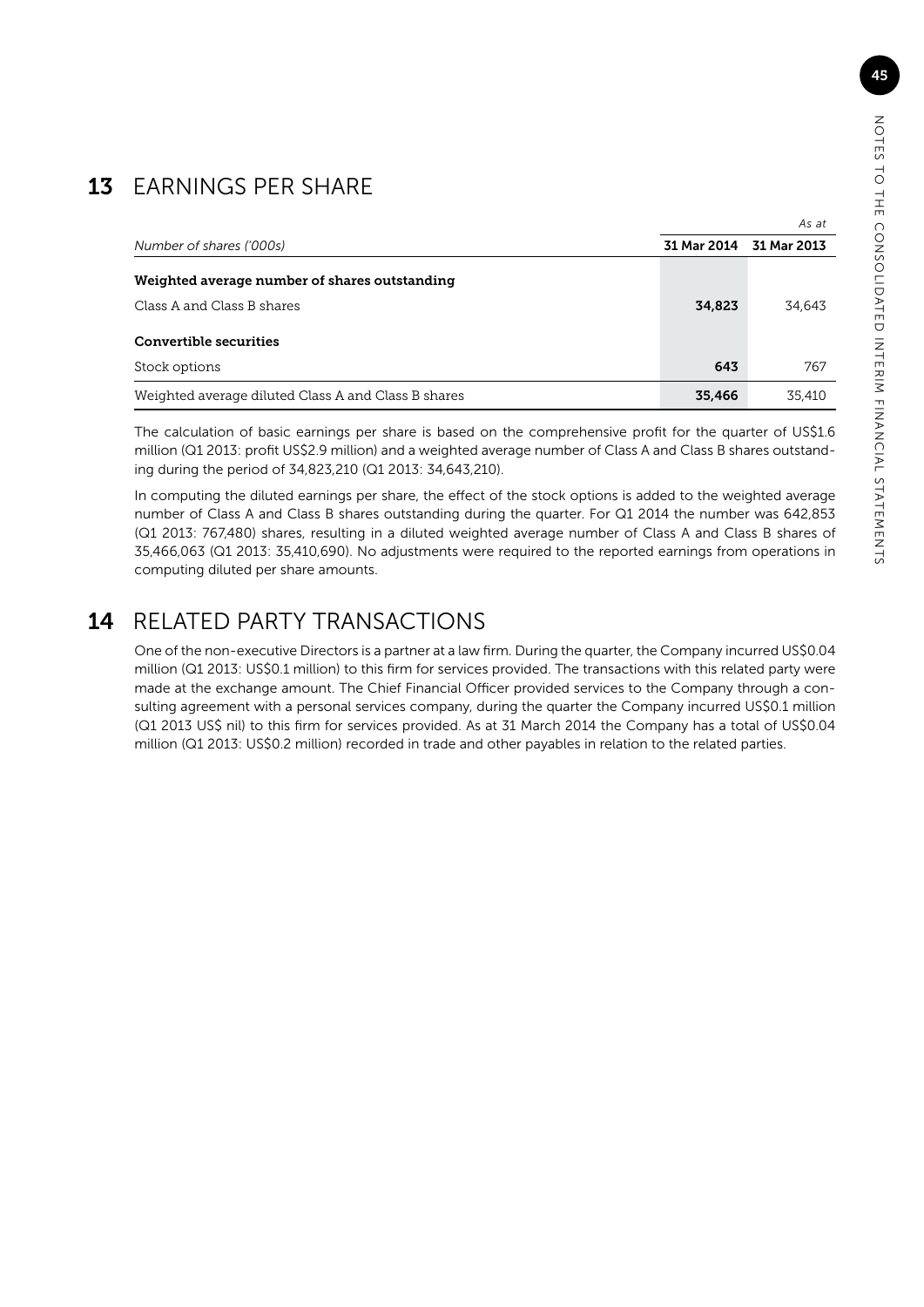### 15 CONTRACTUAL OBLIGATIONS AND COMMITTED CAPITAL INVESTMENTS

### CONTRACTUAL OBLIGATIONS

#### Protected Gas

46

Under the terms of the original gas agreement for the Songo Songo project ("Gas Agreement"), in the event that there is a shortfall/insufficiency in Protected Gas as a consequence of the sale of Additional Gas, then the Company is liable to pay the difference between the price of Protected Gas (US\$0.55/MMbtu escalated) and the price of an alternative feedstock multiplied by the volumes of Protected Gas up to a maximum of the volume of Additional Gas sold (113.5 Bcf as at 31 March 2014). The Company did not have a shortfall during the reporting period and does not anticipate a shortfall arising during the term of the Protected Gas delivery obligation to July 2024.

The Gas Agreement may be superseded by an initialed Amended and Restated Gas Agreement ("ARGA"). The ARGA provides clarification of the Protected Gas volumes and removes all terms dealing with the security of the Protected Gas and the consequences of any insufficiency to a new Insufficiency Agreement ("IA"). The IA specifies terms under which Songas may demand cash security in order to keep it whole in the event of a Protected Gas insufficiency. Should the IA be signed, it will govern the basis for determining security. Under the provisional terms of the IA, when it is calculated that funding is required, the Company is required to fund an escrow account at a rate of US\$2.00/MMbtu on all Industrial Additional Gas sales out of its and TPDC's share of revenue, and TANESCO shall contribute the same amount on Additional Gas sales to the Power sector. The funds provide security for Songas in the event of an insufficiency of Protected Gas.

The Company is actively monitoring the reservoir and, supported by the report of its independent engineers, does not anticipate that a liability will occur in this respect.

#### Re-rating Agreement

During Q2 2011, the Company signed a re-rating agreement with TANESCO and Songas (the "Re-Rating Agreement") to increase the gas processing capacity to a maximum of 110 MMcfd (the pipeline and pressure requirements at the Ubungo power plant restrict the infrastructure capacity to a maximum of 102 MMcfd). Under the terms of the Re-rating Agreement, the Company effectively pays an additional tariff of US\$0.30/mcf for sales between 70 MMcfd and 90 MMcfd and US\$0.40/mcf for volumes above 90 MMcfd in addition to the tariff of US\$0.59/mcf payable to Songas as set by the energy regulator, EWURA.

Under the terms of this agreement, the Company agreed to indemnify Songas for damage to its facilities caused by the re-rating, up to a maximum of US\$15 million, but only to the extent that this was not already covered by indemnities from TANESCO or Songas' insurance policies. The Re-rating Agreement expired on 31st December 2012 and in September was extended by Songas to 31 December 2013. At this time, the Company knows of no reason to de-rate the Songas plant. Since 31 December 2013 production has continued at the higher rated limit and, given the Government's interest in pursuing further development and increasing gas production, the Company expects this to continue. However there are no assurances that this will occur.

#### Portfolio Gas Supply Agreement

On 17 June 2011, a long term (to June 2023) PGSA was signed between the Company, TPDC and TANESCO. Under the PGSA, the seller is obligated, subject to infrastructure capacity, to sell a maximum of approximately 37 MMcfd for use in any of TANESCO's current power plants except those operated by Songas at Ubungo. Under the agreement, the current basic wellhead is approximately US\$2.88/mcf on 1 July 2014 this will increase to US\$2.94/mcf. Any volumes of gas delivered under the PGSA in excess of 36 MMcfd are subject to a 150% increase in the basic wellhead gas price.

#### Operating leases

The Company has two office rental agreements, one in Dar es Salaam, Tanzania and one in Winchester, United Kingdom. The agreement in Dar es Salaam was entered into on 1 November 2013 and expires on 31 October 2015 at an annual rent of US\$401 thousand. The agreement in Winchester expires on 25 September 2022 and is at an annual rental of GBP35 thousand (US\$58 thousand) per annum during 2012 and 2013 and GBP71 thousand (US\$115 thousand) per annum thereafter. The costs of these leases are recognised in the General and Administrative expenses.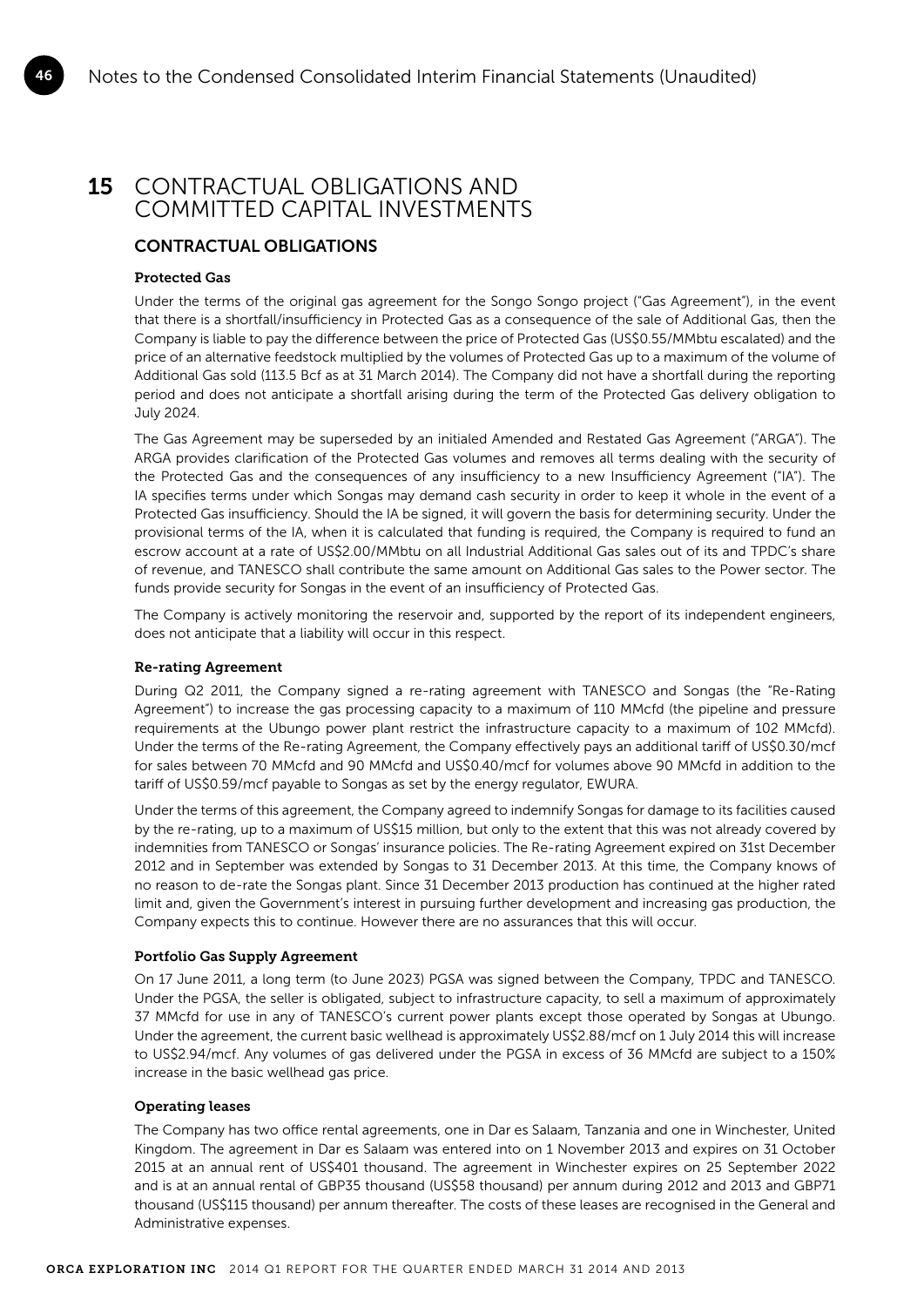### CAPITAL COMMITMENTS

There are no capital commitments at this time.

### 16 CONTINGENCIES

#### Downstream unbundling

The separation or unbundling of the downstream assets currently in the PSA has been an objective of TPDC and MEM for some time. Unbundling was an issue raised by TPDC in the 2012 GNT negotiations and in the recently issued National Natural Gas Policy which contemplates TPDC as a monopoly aggregator and distributor of gas. In the context of the gas policy, TPDC and MEM have indicated that they wish the Company to unbundle the downstream distribution business in Tanzania. The methodology for this has been discussed with TPDC in the course of GNT negotiations. During 2013, the Company tabled a proposal with alternative mechanisms to unbundle the downstream from the PSA which were economically neutral to the parties. TPDC did not respond to the proposal and it was later withdrawn by the Company in connection with the termination of negotiations arising from the GNT and TPDC was advised that the downstream would remain in the PSA until mutually agreed otherwise. The disposition of the downstream business will be addressed at such a time as there is a conflict between new legislation and the Company's rights under the PSA.

#### TPDC Back-in

TPDC has previously indicated a wish to exercise its right under the PSA to 'back in' to the Songo Songo field development and a further wish to convert this into a carried interest in the PSA. The current terms of the PSA require TPDC to provide formal notice in a defined period and contribute a proportion of the costs of any development, sharing in the risks in return for an additional share of the gas. To date, TPDC has not contributed any costs. TPDC back-in rights and the potential conversion of these rights into a carried working interest were discussed with the GNT along with other issues, however there were no changes to the PSA agreed between the parties. As such the Company continues to stand behind the original terms of the PSA. Should an amendment to the PSA be agreed in future relating to back-in rights, the impact on reserves and accounting estimates will be assessed at that time and reflected prospectively.

For the purpose of the reserves certification as at 31 December 2013, it was assumed that, on the basis of economically rational behavior, TPDC will elect to 'back-in' for 20% for all future new drilling activities with-in the prescribed period as determined by the current development plan and this is reflected in the Company's net reserve position.

#### Cost recovery

The Company's Cost Pool in Tanzania has been fully recovered resulting in a reduction in the percentage of net revenue attributable to the Company.

TPDC conducted an audit of the historic Cost Pool and in 2011 disputed approximately US\$34 million of costs that had been recovered from the Cost Pool from 2002 through to 2009. The Company has contended that the disputed costs were appropriately incurred on the Songo Songo project in accordance with the terms of the PSA. Undertakings to resolve this matter were an outcome of GNT negotiations and the matter was referred to the Controller and Auditor General ("CAG"), head of the National Audit Office of Tanzania. With no progress on resolving the matter, the Company served a Notice of Dispute on TPDC to put the matter to a definitive timeline for resolution, following which the CAG appointed an international independent audit firm to review the disputed costs. The work of the CAG has recently been completed and once TPDC has completed its review of the findings, TPDC and Company senior management will hold discussions to determine whether a settlement is possible. If the matter is not resolved to the Company's satisfaction, it intends to proceed to ICSID arbitration pursuant to the terms of the PSA. This matter has had no impact on the results for the period.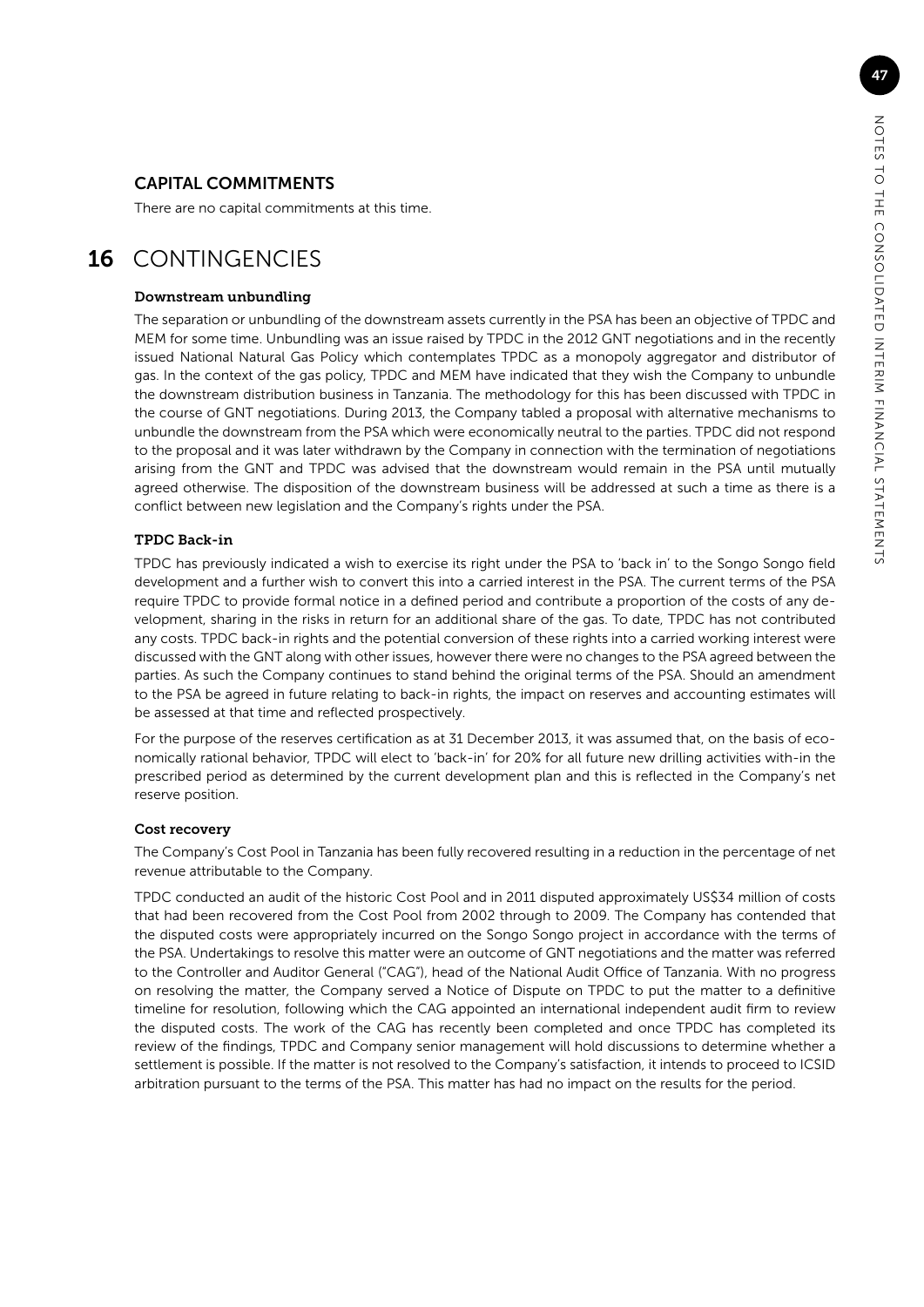#### TPDC marketing costs

Under the Songo Songo PSA, all reasonable marketing costs including those incurred by TPDC, with the prior approval by the Company are recoverable. TPDC has to date attempted to claim US\$3.6 million in marketing costs from the Company. Management reviewed the claims and can demonstrate that there was no prior approval for such costs, no supporting documentation provided evidencing the expenditure, and further believes the nature of the costs to be unreasonable and not related to marketing the downstream business. Accordingly the Company has rejected the claim by TPDC.

#### Taxation

48

During 2013 the Company received a number of assessments for additional tax from the Tanzania Revenue Authority ("TRA"), which together with interest penalties total US\$18.4 million at 31 December 2013. Management, together with tax advisors, have reviewed each of the assessments and believe them to be without merit. The Company has appealed against assessments for additional withholding tax and employment related taxes, and has filed formal objections against TRA's claims for additional corporation tax and VAT.

The Tax Revenue Appeals Board (TRAB) considered the Company's appeal against a withholding tax assessment of US\$2.4 million in March 2013 and upheld the assessment. The Company then appealed to Tax Revenue Appeals Tribunal whose decision is awaited. Although a similar appeal to the Tribunal has been decided in favour of TRA, management continues to believe this assessment is flawed and, if necessary, will pursue the case in the Court of Appeal where a similar case is currently being heard.

The Company, based on legal counsel's advice, believes it has strong support, on the basis of tax legislation and the terms of the PSA, for its objection to the additional income tax assessment of US\$7.8 million, including penalties. Subsequent to the quarter end TRA notified the Company that it would not accept the objection relating to 2009 and issued a notice confirming the assessment for US\$2.5 million. The Company now intends to appeal to the TRAB in respect of 2009. In the event that the Company's 2008 and 2010 objections are rejected and subsequent appeals are overturned, any additional tax payable will be recoverable from TPDC under the terms the PSA.

The Company has filed an objection against a further assessment of VAT, which together with penalties totals US\$7.5 million. Again, the Company, based on legal counsel's advice, believes that it has strong grounds for objecting to this assessment and accordingly has made no provision.

The Company has received an assessment of US\$0.7 million in respect of employment related taxes which TRA believe to have been underpaid. The Company does not accept TRA's finding and has appealed.

Management continues to review the progress of the above appeals and objections and, as of the date of this report, does not believe any provision is required.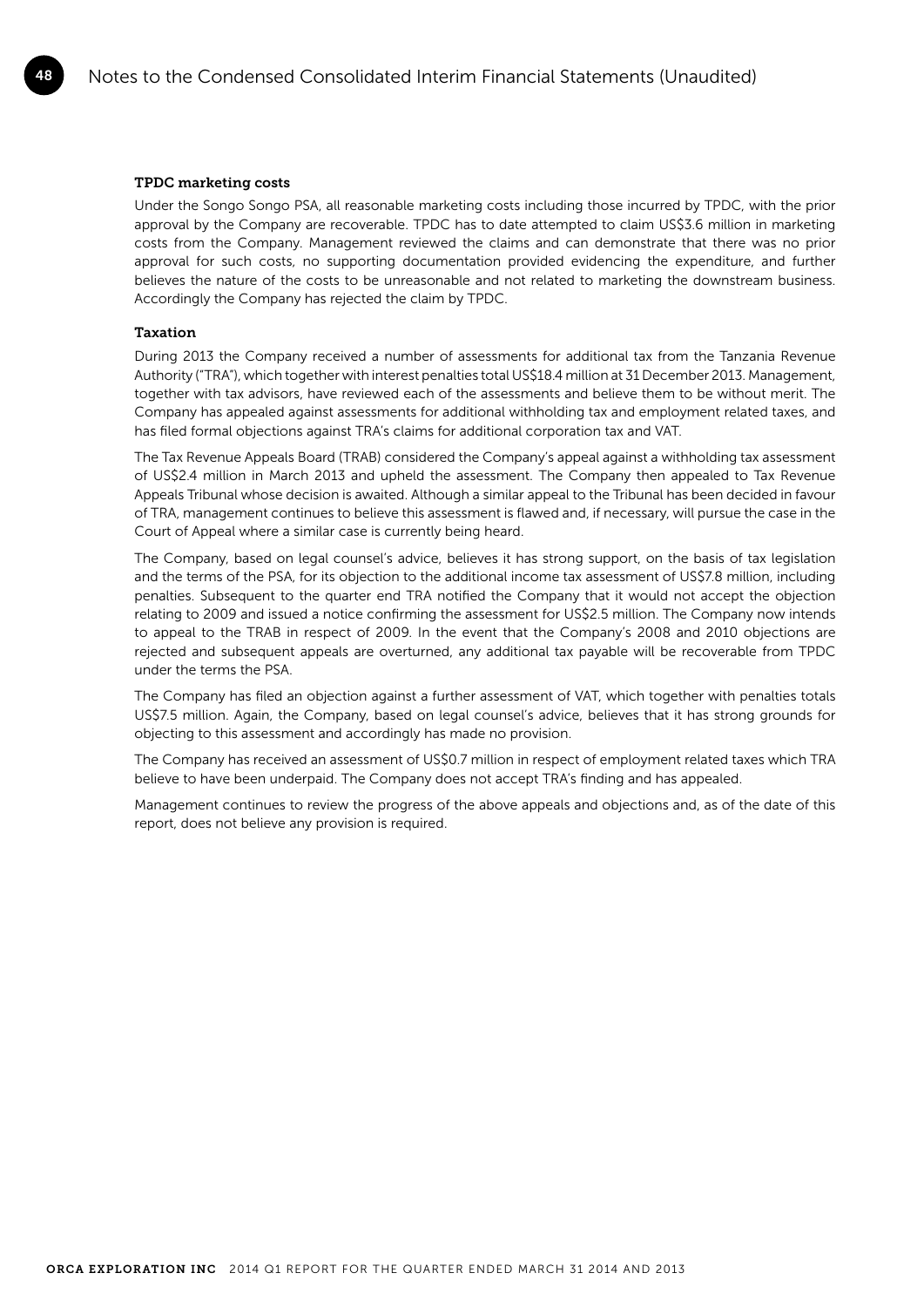# <span id="page-48-0"></span>Corporate Information

# BOARD OF DIRECTORS

W. David Lyons Chairman and Chief Executive Officer

Winchester United Kingdom

# **OFFICERS**

W. David Lyons Chairman and Chief Executive Officer

Winchester United Kingdom

### OPERATING **OFFICE**

### PanAfrican Energy Tanzania Limited

Oyster Plaza Building, 4th Floor Haile Selassie Road P.O. Box 80139, Dar es Salaam Tanzania Tel: + 255 22 2138737 Fax: + 255 22 2138938

Non-Executive Director Calgary, Alberta Canada

William H. Smith

Robert S. Wynne Chief Financial Officer

Calgary, Alberta Canada

### David W. Ross Non-Executive Director

Calgary, Alberta Canada

Robert S. Wynne Chief Financial Officer Calgary, Alberta Canada

### REGISTERED **OFFICE**

### Orca Exploration Group Inc.

P.O. Box 3152 Road Town Tortola British Virgin Islands

# RELATIONS

WDLyons@orcaexploration.com

# INTERNATIONAL SUBSIDIARIES

#### PanAfrican Energy Tanzania Limited

Oyster Plaza Building, 4th Floor Haile Selassie Road P.O. Box 80139, Dar es Salaam Tanzania Tel: + 255 22 2138737 Fax: + 255 22 2138938

### ENGINEERING CONSULTANTS AUDITORS LAWYERS

McDaniel & Associates Consultants Ltd. Calgary, Canada

### PAE PanAfrican Energy Corporation

1st Floor Cnr St George/Chazal Streets Port Louis Mauritius Tel: + 230 207 8888 Fax: + 230 207 8833

KPMG LLP Calgary, Canada

### Orca Exploration Italy Inc. Orca Exploration Italy Onshore Inc.

P.O. Box 3152, Road Town Tortola British Virgin Islands

Burnet, Duckworth & Palmer LLP Calgary, Canada



CIBC Mellon Trust Company Toronto & Montreal, Canada



www.orcaexploration.com



INVESTOR

Stephen Huckerby Chief Accounting Officer

St. Peters, Jersey Channel Islands

W. David Lyons Chairman and Chief Executive Officer

www.orcaexploration.com